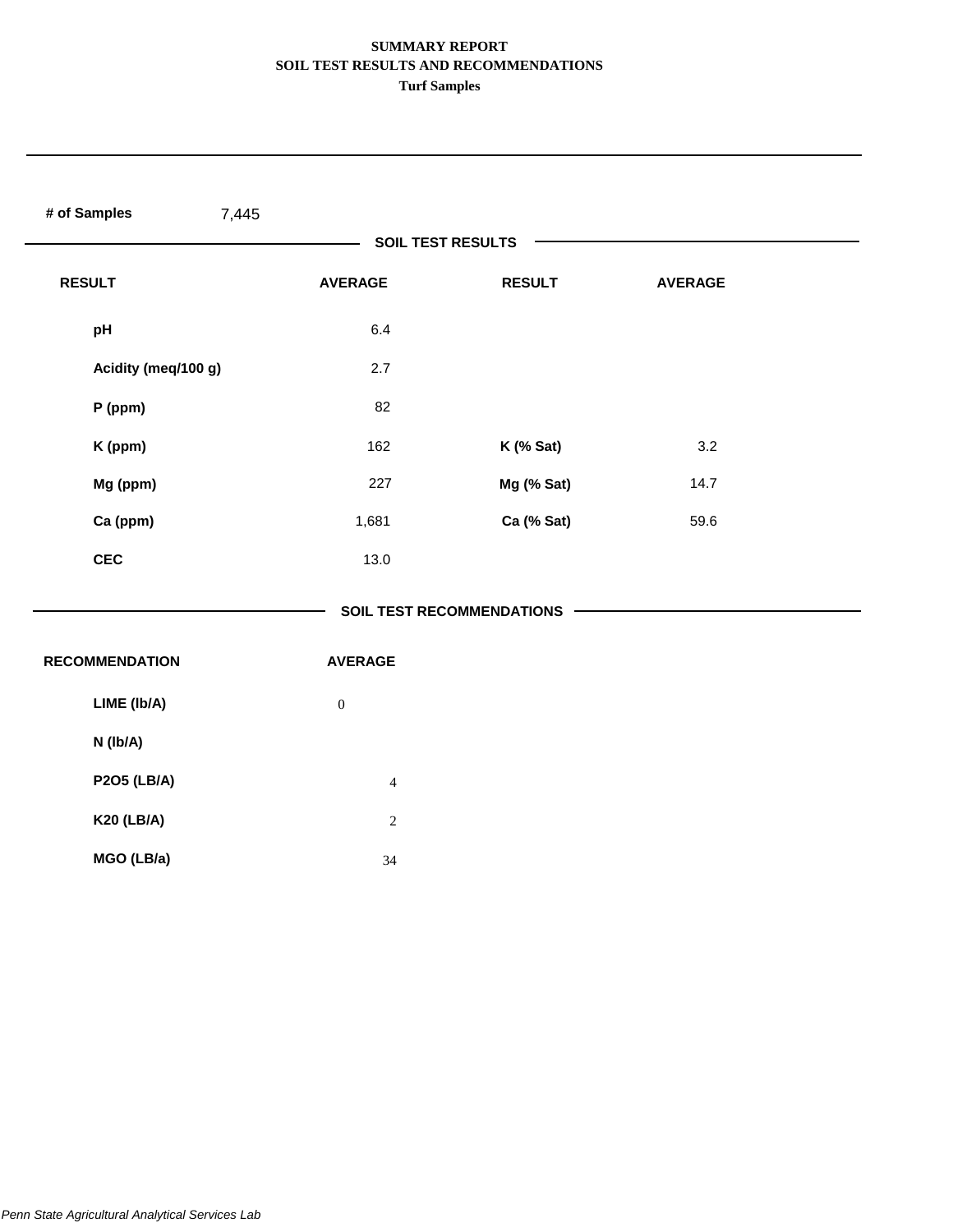| <b>Adams</b><br><b>COUNTY:</b> |                             |                                  | # of Samples   | 65 |
|--------------------------------|-----------------------------|----------------------------------|----------------|----|
|                                |                             | <b>SOIL TEST RESULTS</b>         |                |    |
| <b>RESULT</b>                  | <b>AVERAGE</b>              | <b>RESULT</b>                    | <b>AVERAGE</b> |    |
| pH                             | 6.6                         |                                  |                |    |
| Acidity (meq/100 g)            | 1.9                         |                                  |                |    |
| $P$ (ppm)                      | 72                          |                                  |                |    |
| K (ppm)                        | 158                         | $K$ (% Sat)                      | 2.9            |    |
| Mg (ppm)                       | 321                         | Mg (% Sat)                       | 3.3            |    |
| Ca (ppm)                       | 1,954                       | Ca (% Sat)                       | 65.2           |    |
| <b>CEC</b>                     | 14.5                        |                                  |                |    |
|                                |                             | <b>SOIL TEST RECOMMENDATIONS</b> |                |    |
| <b>RECOMMENDATION</b>          | <b>AVERAGE</b>              |                                  |                |    |
| LIME (Ib/A)                    | $\boldsymbol{0}$            |                                  |                |    |
| N (Ib/A)                       |                             |                                  |                |    |
| <b>P2O5 (LB/A)</b>             | $\ensuremath{\mathfrak{Z}}$ |                                  |                |    |
| <b>K20 (LB/A)</b>              | $\mathbf{2}$                |                                  |                |    |
| MGO (LB/a)                     | 36                          |                                  |                |    |

| <b>COUNTY:</b> | <b>Allegheny</b>      |                  |                                  | # of Samples   | 466 |
|----------------|-----------------------|------------------|----------------------------------|----------------|-----|
|                |                       |                  | <b>SOIL TEST RESULTS</b>         |                |     |
| <b>RESULT</b>  |                       | <b>AVERAGE</b>   | <b>RESULT</b>                    | <b>AVERAGE</b> |     |
| pH             |                       | 6.4              |                                  |                |     |
|                | Acidity (meq/100 g)   | 2.8              |                                  |                |     |
|                | $P$ (ppm)             | 88               |                                  |                |     |
|                | K (ppm)               | 157              | $K$ (% Sat)                      | 2.5            |     |
|                | Mg (ppm)              | 255              | Mg (% Sat)                       | 13.3           |     |
|                | Ca (ppm)              | 2,301            | Ca (% Sat)                       | 64.3           |     |
|                | <b>CEC</b>            | 15.8             |                                  |                |     |
|                |                       |                  | <b>SOIL TEST RECOMMENDATIONS</b> |                |     |
|                | <b>RECOMMENDATION</b> | <b>AVERAGE</b>   |                                  |                |     |
|                | LIME (Ib/A)           | $\boldsymbol{0}$ |                                  |                |     |
|                | N (lb/A)              |                  |                                  |                |     |
|                | <b>P2O5 (LB/A)</b>    | $\overline{4}$   |                                  |                |     |
|                | <b>K20 (LB/A)</b>     | $\sqrt{2}$       |                                  |                |     |
|                | MGO (LB/a)            | $30\,$           |                                  |                |     |
|                |                       |                  |                                  |                |     |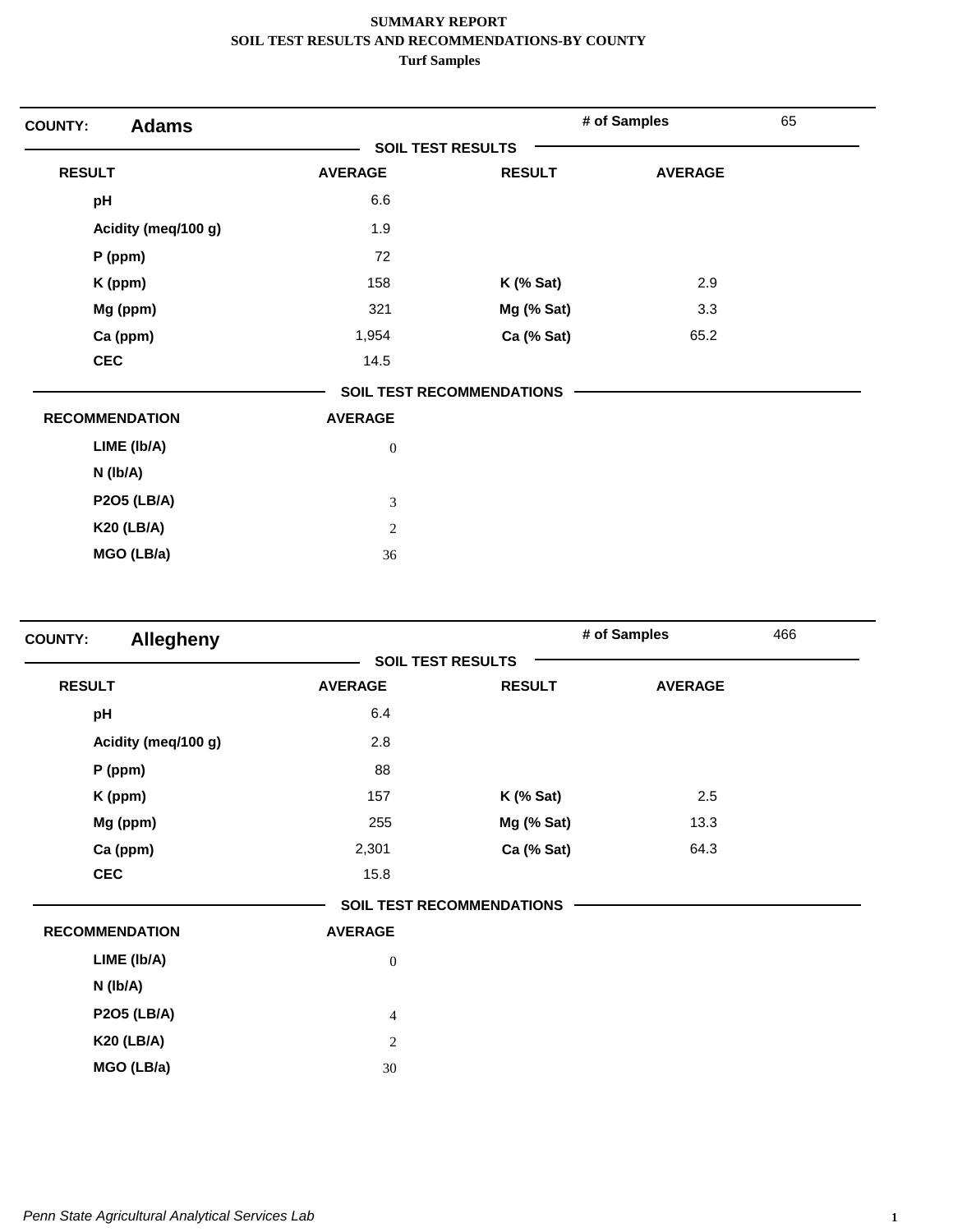| <b>COUNTY:</b><br><b>Armstrong</b> |                          |                                  | # of Samples   | 71 |
|------------------------------------|--------------------------|----------------------------------|----------------|----|
|                                    | <b>SOIL TEST RESULTS</b> |                                  |                |    |
| <b>RESULT</b>                      | <b>AVERAGE</b>           | <b>RESULT</b>                    | <b>AVERAGE</b> |    |
| pH                                 | 6.8                      |                                  |                |    |
| Acidity (meq/100 g)                | 1.1                      |                                  |                |    |
| P (ppm)                            | 117                      |                                  |                |    |
| K (ppm)                            | 161                      | $K$ (% Sat)                      | 3.3            |    |
| Mg (ppm)                           | 239                      | Mg (% Sat)                       | 10.4           |    |
| Ca (ppm)                           | 2,080                    | Ca (% Sat)                       | 71.6           |    |
| <b>CEC</b>                         | 13.0                     |                                  |                |    |
|                                    |                          | <b>SOIL TEST RECOMMENDATIONS</b> |                |    |
| <b>RECOMMENDATION</b>              | <b>AVERAGE</b>           |                                  |                |    |
| LIME (Ib/A)                        | $\boldsymbol{0}$         |                                  |                |    |
| N (Ib/A)                           |                          |                                  |                |    |
| <b>P2O5 (LB/A)</b>                 | $\mathbf{1}$             |                                  |                |    |
| <b>K20 (LB/A)</b>                  | $\mathbf{1}$             |                                  |                |    |
| MGO (LB/a)                         | 15                       |                                  |                |    |

| <b>Beaver</b><br><b>COUNTY:</b> |                |                                  | # of Samples   | 40 |
|---------------------------------|----------------|----------------------------------|----------------|----|
|                                 |                | <b>SOIL TEST RESULTS</b>         |                |    |
| <b>RESULT</b>                   | <b>AVERAGE</b> | <b>RESULT</b>                    | <b>AVERAGE</b> |    |
| pH                              | 5.9            |                                  |                |    |
| Acidity (meq/100 g)             | 4.5            |                                  |                |    |
| P (ppm)                         | 66             |                                  |                |    |
| K (ppm)                         | 120            | $K$ (% Sat)                      | 2.4            |    |
| Mg (ppm)                        | 177            | Mg (% Sat)                       | 14.2           |    |
| Ca (ppm)                        | 1,412          | Ca (% Sat)                       | 49.9           |    |
| <b>CEC</b>                      | 13.2           |                                  |                |    |
|                                 |                | <b>SOIL TEST RECOMMENDATIONS</b> |                |    |
| <b>RECOMMENDATION</b>           | <b>AVERAGE</b> |                                  |                |    |
| LIME (Ib/A)                     | $\mathbf{0}$   |                                  |                |    |
| N (Ib/A)                        |                |                                  |                |    |
| <b>P2O5 (LB/A)</b>              | $\overline{4}$ |                                  |                |    |
| <b>K20 (LB/A)</b>               | 2              |                                  |                |    |
| MGO (LB/a)                      | 43             |                                  |                |    |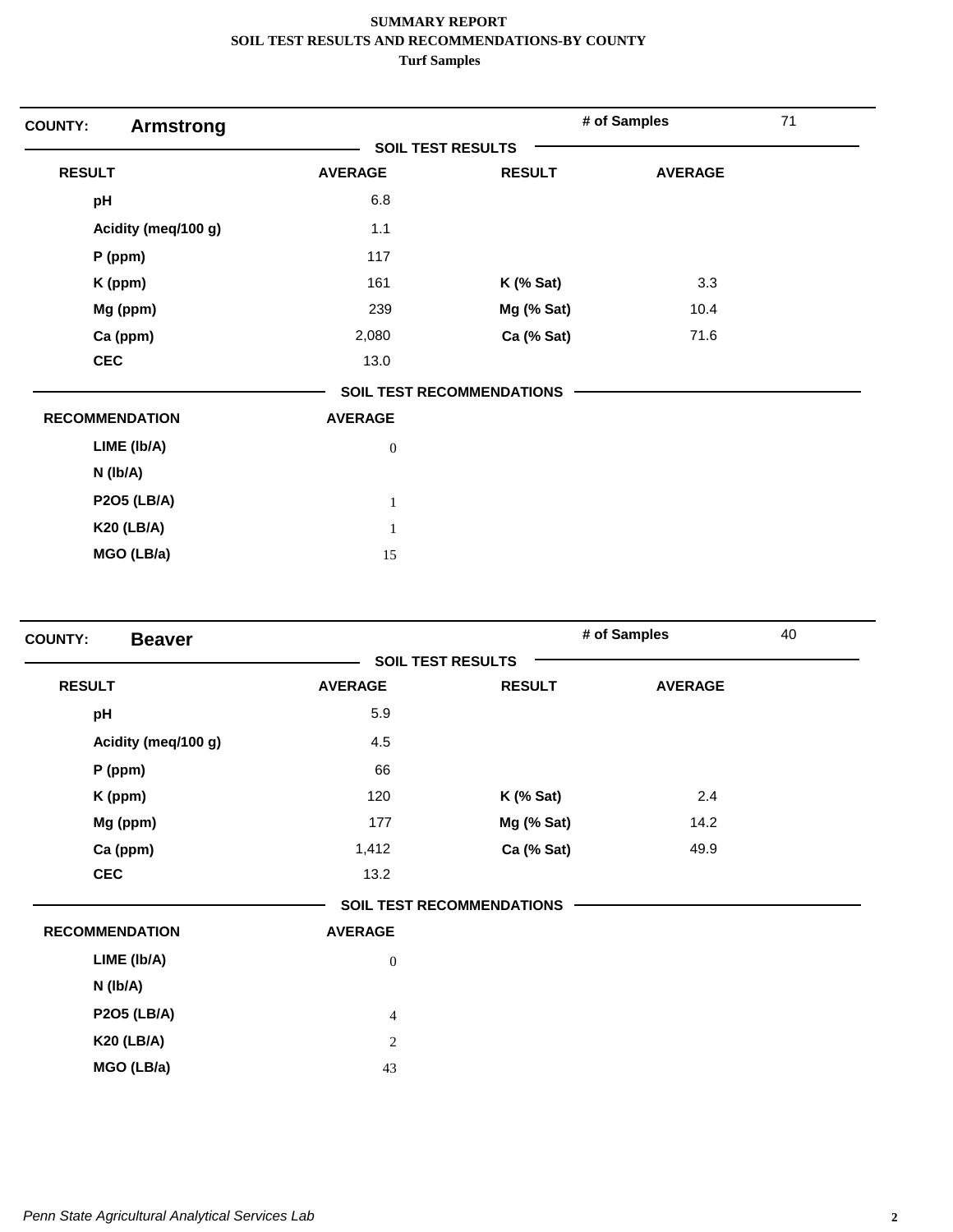| <b>Bedford</b><br><b>COUNTY:</b> |                          |                                  | # of Samples   | 13 |
|----------------------------------|--------------------------|----------------------------------|----------------|----|
|                                  | <b>SOIL TEST RESULTS</b> |                                  |                |    |
| <b>RESULT</b>                    | <b>AVERAGE</b>           | <b>RESULT</b>                    | <b>AVERAGE</b> |    |
| pH                               | 6.7                      |                                  |                |    |
| Acidity (meq/100 g)              | 1.8                      |                                  |                |    |
| P (ppm)                          | 61                       |                                  |                |    |
| K (ppm)                          | 152                      | $K$ (% Sat)                      | 3.0            |    |
| Mg (ppm)                         | 182                      | Mg (% Sat)                       | 6.6            |    |
| Ca (ppm)                         | 2,027                    | Ca (% Sat)                       | 70.0           |    |
| <b>CEC</b>                       | 13.4                     |                                  |                |    |
|                                  |                          | <b>SOIL TEST RECOMMENDATIONS</b> |                |    |
| <b>RECOMMENDATION</b>            | <b>AVERAGE</b>           |                                  |                |    |
| LIME (Ib/A)                      | $\boldsymbol{0}$         |                                  |                |    |
| N (Ib/A)                         |                          |                                  |                |    |
| <b>P2O5 (LB/A)</b>               | $\overline{4}$           |                                  |                |    |
| <b>K20 (LB/A)</b>                | $\mathbf{2}$             |                                  |                |    |
| MGO (LB/a)                       | $47\,$                   |                                  |                |    |

| <b>Berks</b><br><b>COUNTY:</b> |                          |                                  | # of Samples   | 361 |
|--------------------------------|--------------------------|----------------------------------|----------------|-----|
|                                | <b>SOIL TEST RESULTS</b> |                                  |                |     |
| <b>RESULT</b>                  | <b>AVERAGE</b>           | <b>RESULT</b>                    | <b>AVERAGE</b> |     |
| pH                             | 6.4                      |                                  |                |     |
| Acidity (meq/100 g)            | 2.7                      |                                  |                |     |
| $P$ (ppm)                      | 87                       |                                  |                |     |
| K (ppm)                        | 202                      | $K$ (% Sat)                      | 3.5            |     |
| Mg (ppm)                       | 252                      | Mg (% Sat)                       | 12.2           |     |
| Ca (ppm)                       | 1,716                    | Ca (% Sat)                       | 59.8           |     |
| <b>CEC</b>                     | 13.6                     |                                  |                |     |
|                                |                          | <b>SOIL TEST RECOMMENDATIONS</b> |                |     |
| <b>RECOMMENDATION</b>          | <b>AVERAGE</b>           |                                  |                |     |
| LIME (Ib/A)                    | $\boldsymbol{0}$         |                                  |                |     |
| N (Ib/A)                       |                          |                                  |                |     |
| <b>P2O5 (LB/A)</b>             | 3                        |                                  |                |     |
| <b>K20 (LB/A)</b>              | $\sqrt{2}$               |                                  |                |     |
| MGO (LB/a)                     | 24                       |                                  |                |     |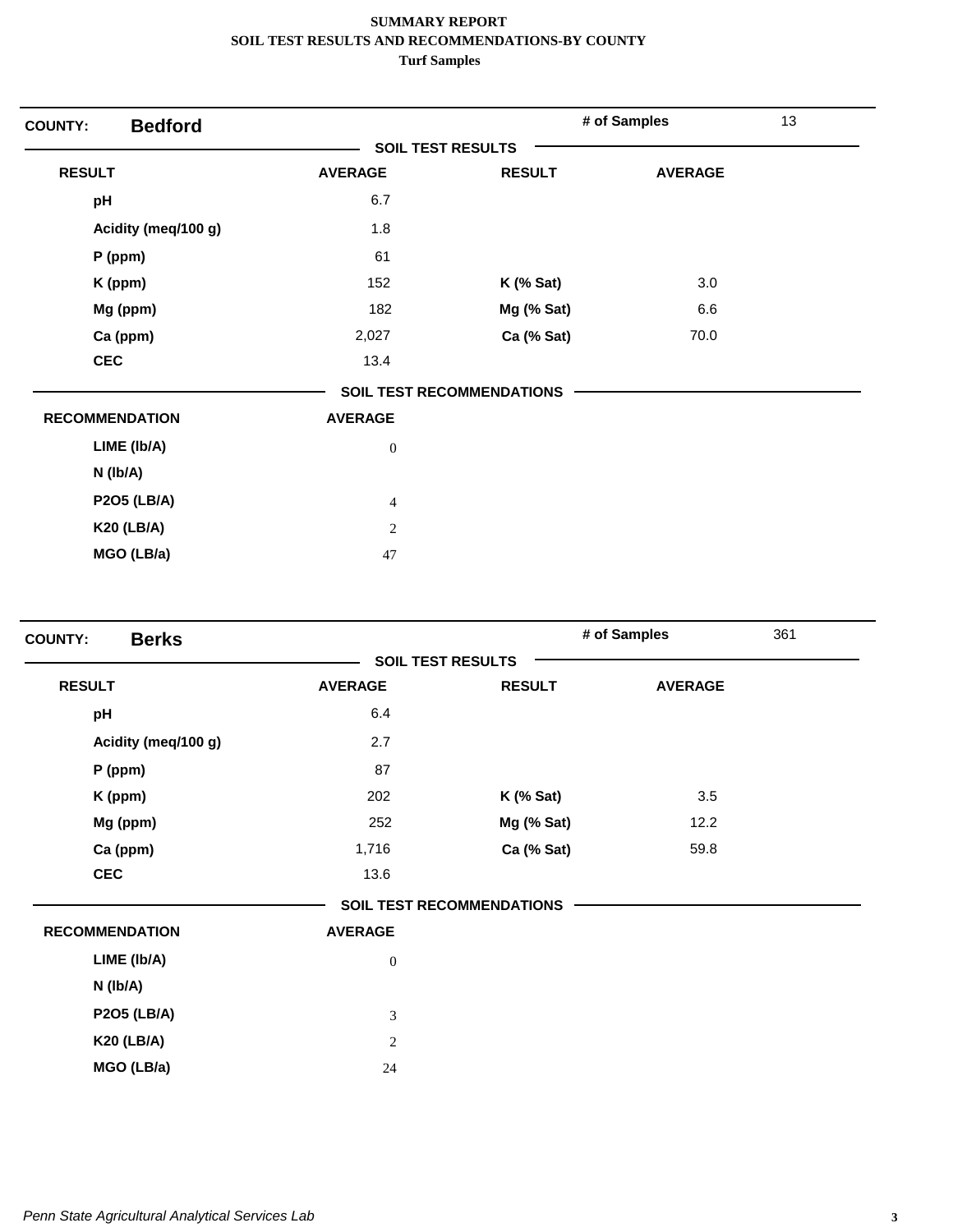| <b>Blair</b><br><b>COUNTY:</b> |                  |                                  | # of Samples   | 69 |
|--------------------------------|------------------|----------------------------------|----------------|----|
|                                |                  | <b>SOIL TEST RESULTS</b>         |                |    |
| <b>RESULT</b>                  | <b>AVERAGE</b>   | <b>RESULT</b>                    | <b>AVERAGE</b> |    |
| pH                             | 6.6              |                                  |                |    |
| Acidity (meq/100 g)            | 1.8              |                                  |                |    |
| $P$ (ppm)                      | 85               |                                  |                |    |
| K (ppm)                        | 180              | $K$ (% Sat)                      | 3.4            |    |
| Mg (ppm)                       | 241              | Mg (% Sat)                       | 7.5            |    |
| Ca (ppm)                       | 2,005            | Ca (% Sat)                       | 68.3           |    |
| <b>CEC</b>                     | 13.7             |                                  |                |    |
|                                |                  | <b>SOIL TEST RECOMMENDATIONS</b> |                |    |
| <b>RECOMMENDATION</b>          | <b>AVERAGE</b>   |                                  |                |    |
| LIME (Ib/A)                    | $\boldsymbol{0}$ |                                  |                |    |
| N (Ib/A)                       |                  |                                  |                |    |
| <b>P2O5 (LB/A)</b>             | 3                |                                  |                |    |
| <b>K20 (LB/A)</b>              | $\sqrt{2}$       |                                  |                |    |
| MGO (LB/a)                     | 36               |                                  |                |    |

| <b>Bradford</b><br><b>COUNTY:</b> |                |                                  | # of Samples   | 24 |
|-----------------------------------|----------------|----------------------------------|----------------|----|
|                                   |                | <b>SOIL TEST RESULTS</b>         |                |    |
| <b>RESULT</b>                     | <b>AVERAGE</b> | <b>RESULT</b>                    | <b>AVERAGE</b> |    |
| pH                                | 6.4            |                                  |                |    |
| Acidity (meq/100 g)               | 2.3            |                                  |                |    |
| P (ppm)                           | 137            |                                  |                |    |
| K (ppm)                           | 120            | $K$ (% Sat)                      | 2.8            |    |
| Mg (ppm)                          | 132            | Mg (% Sat)                       | 7.1            |    |
| Ca (ppm)                          | 1,739          | Ca (% Sat)                       | 65.6           |    |
| <b>CEC</b>                        | 12.0           |                                  |                |    |
|                                   |                | <b>SOIL TEST RECOMMENDATIONS</b> |                |    |
| <b>RECOMMENDATION</b>             | <b>AVERAGE</b> |                                  |                |    |
| LIME (Ib/A)                       | $\overline{0}$ |                                  |                |    |
| N (Ib/A)                          |                |                                  |                |    |
| <b>P2O5 (LB/A)</b>                | $\overline{c}$ |                                  |                |    |
| <b>K20 (LB/A)</b>                 | 3              |                                  |                |    |
| MGO (LB/a)                        | 37             |                                  |                |    |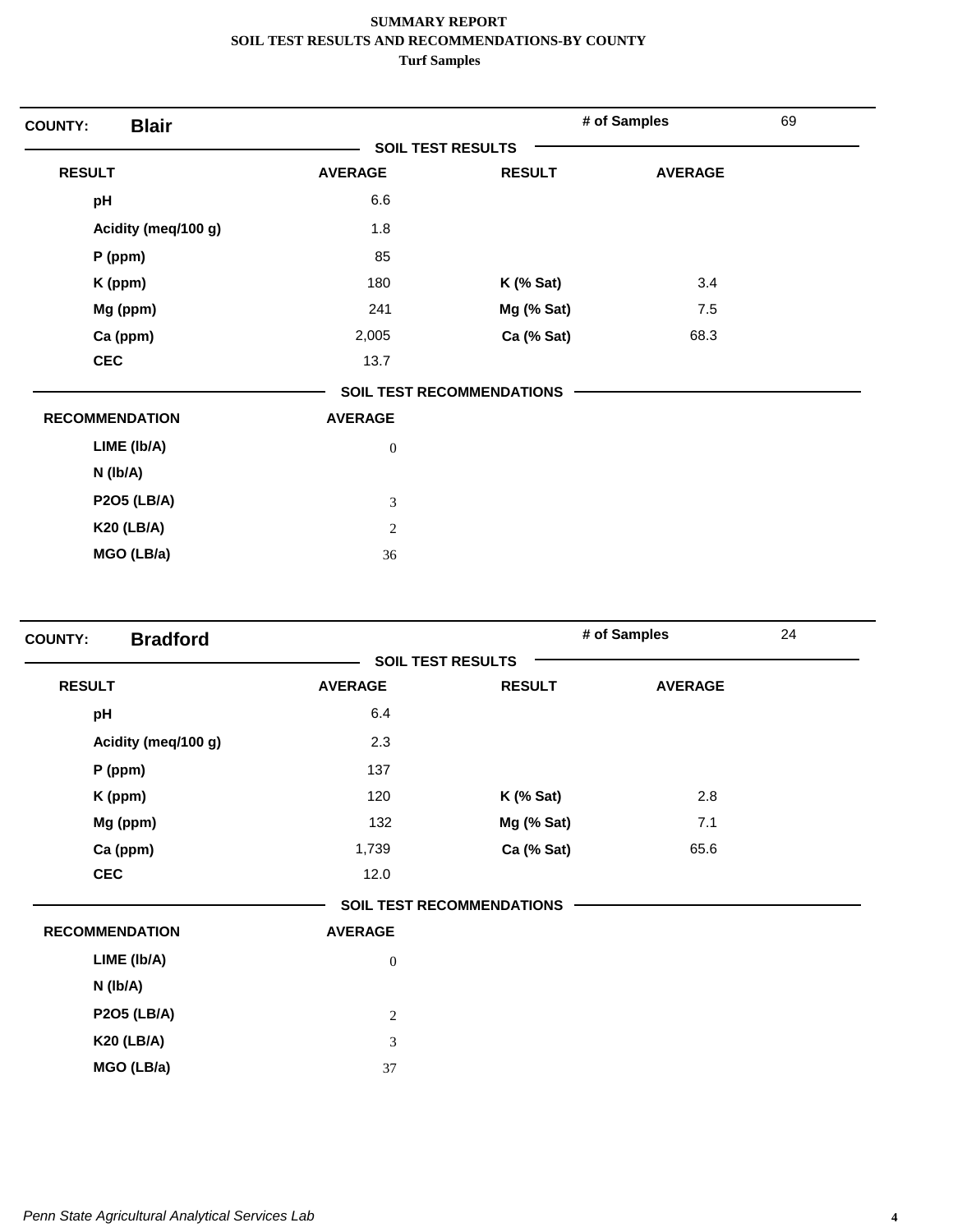| <b>Bucks</b><br><b>COUNTY:</b> |                          |                                  | # of Samples   | 350 |
|--------------------------------|--------------------------|----------------------------------|----------------|-----|
|                                | <b>SOIL TEST RESULTS</b> |                                  |                |     |
| <b>RESULT</b>                  | <b>AVERAGE</b>           | <b>RESULT</b>                    | <b>AVERAGE</b> |     |
| pH                             | 6.3                      |                                  |                |     |
| Acidity (meq/100 g)            | 2.8                      |                                  |                |     |
| $P$ (ppm)                      | 81                       |                                  |                |     |
| K (ppm)                        | 142                      | $K$ (% Sat)                      | 3.1            |     |
| Mg (ppm)                       | 229                      | Mg (% Sat)                       | 7.6            |     |
| Ca (ppm)                       | 1,314                    | Ca (% Sat)                       | 55.0           |     |
| <b>CEC</b>                     | 11.5                     |                                  |                |     |
|                                |                          | <b>SOIL TEST RECOMMENDATIONS</b> |                |     |
| <b>RECOMMENDATION</b>          | <b>AVERAGE</b>           |                                  |                |     |
| LIME (Ib/A)                    | $\boldsymbol{0}$         |                                  |                |     |
| N (Ib/A)                       |                          |                                  |                |     |
| <b>P2O5 (LB/A)</b>             | $\overline{4}$           |                                  |                |     |
| <b>K20 (LB/A)</b>              | 3                        |                                  |                |     |
| MGO (LB/a)                     | 27                       |                                  |                |     |

| <b>Butler</b><br><b>COUNTY:</b> |                          |                                  | # of Samples   | 99 |
|---------------------------------|--------------------------|----------------------------------|----------------|----|
|                                 | <b>SOIL TEST RESULTS</b> |                                  |                |    |
| <b>RESULT</b>                   | <b>AVERAGE</b>           | <b>RESULT</b>                    | <b>AVERAGE</b> |    |
| pH                              | 6.3                      |                                  |                |    |
| Acidity (meq/100 g)             | 2.9                      |                                  |                |    |
| $P$ (ppm)                       | 93                       |                                  |                |    |
| K (ppm)                         | 191                      | $K$ (% Sat)                      | 3.1            |    |
| Mg (ppm)                        | 192                      | Mg (% Sat)                       | 14.8           |    |
| Ca (ppm)                        | 1,769                    | Ca (% Sat)                       | 61.7           |    |
| <b>CEC</b>                      | 13.1                     |                                  |                |    |
|                                 |                          | <b>SOIL TEST RECOMMENDATIONS</b> |                |    |
| <b>RECOMMENDATION</b>           | <b>AVERAGE</b>           |                                  |                |    |
| LIME (Ib/A)                     | $\boldsymbol{0}$         |                                  |                |    |
| N (Ib/A)                        |                          |                                  |                |    |
| <b>P2O5 (LB/A)</b>              | $\overline{4}$           |                                  |                |    |
| <b>K20 (LB/A)</b>               | $\sqrt{2}$               |                                  |                |    |
| MGO (LB/a)                      | 26                       |                                  |                |    |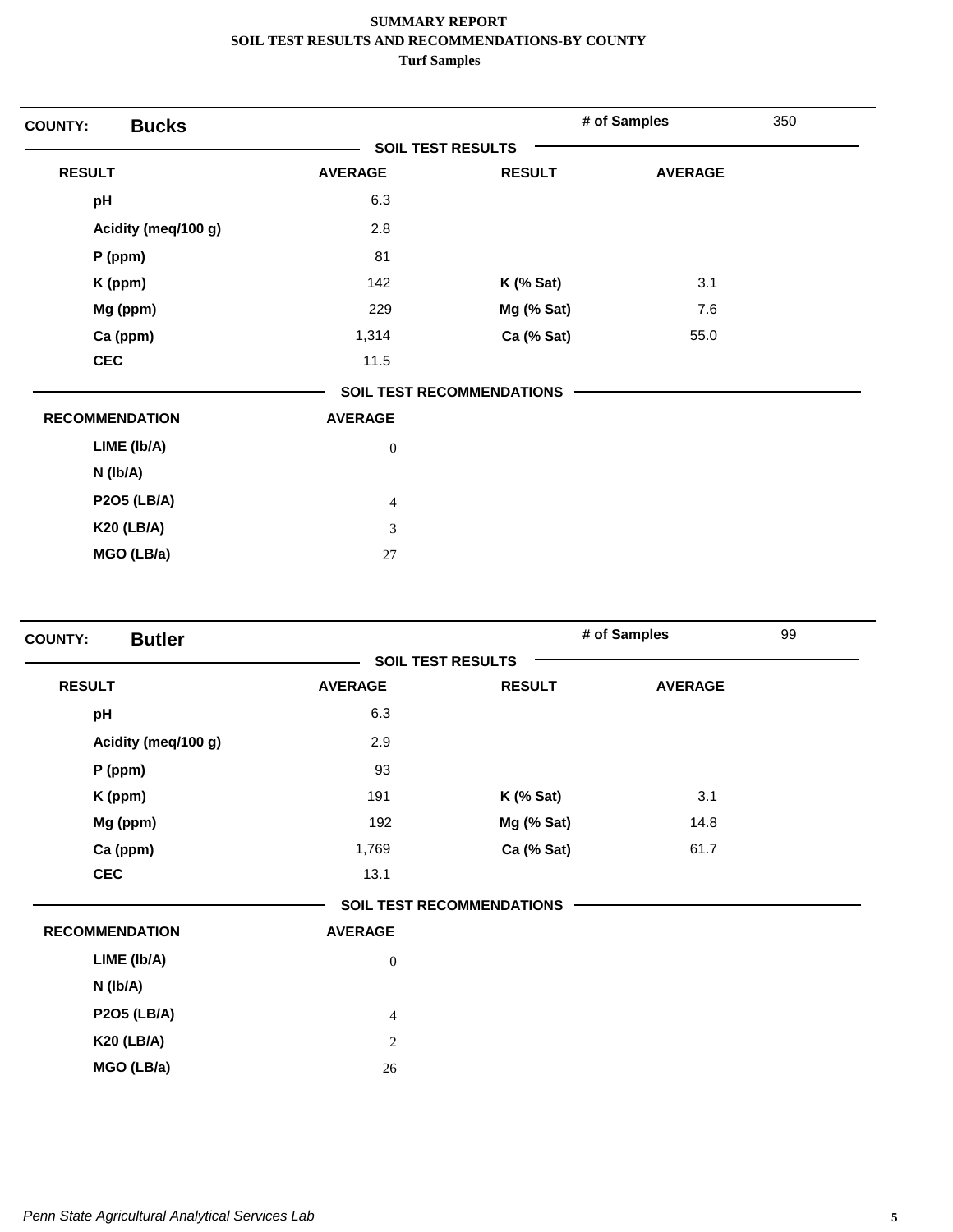| <b>Cambria</b><br><b>COUNTY:</b> |                          |                                  | # of Samples   | 39 |
|----------------------------------|--------------------------|----------------------------------|----------------|----|
|                                  | <b>SOIL TEST RESULTS</b> |                                  |                |    |
| <b>RESULT</b>                    | <b>AVERAGE</b>           | <b>RESULT</b>                    | <b>AVERAGE</b> |    |
| pH                               | 6.5                      |                                  |                |    |
| Acidity (meq/100 g)              | 2.5                      |                                  |                |    |
| $P$ (ppm)                        | 47                       |                                  |                |    |
| K (ppm)                          | 136                      | $K$ (% Sat)                      | 2.5            |    |
| Mg (ppm)                         | 244                      | Mg (% Sat)                       | 15.5           |    |
| Ca (ppm)                         | 1,909                    | Ca (% Sat)                       | 64.8           |    |
| <b>CEC</b>                       | 14.2                     |                                  |                |    |
|                                  |                          | <b>SOIL TEST RECOMMENDATIONS</b> |                |    |
| <b>RECOMMENDATION</b>            | <b>AVERAGE</b>           |                                  |                |    |
| LIME (Ib/A)                      | $\boldsymbol{0}$         |                                  |                |    |
| N (Ib/A)                         |                          |                                  |                |    |
| <b>P2O5 (LB/A)</b>               | 3                        |                                  |                |    |
| <b>K20 (LB/A)</b>                | $\mathbf{2}$             |                                  |                |    |
| MGO (LB/a)                       | $\overline{7}$           |                                  |                |    |

| <b>COUNTY:</b><br><b>Cameron</b> |                  |                                  | # of Samples<br>1 |  |  |
|----------------------------------|------------------|----------------------------------|-------------------|--|--|
|                                  |                  | <b>SOIL TEST RESULTS</b>         |                   |  |  |
| <b>RESULT</b>                    | <b>AVERAGE</b>   | <b>RESULT</b>                    | <b>AVERAGE</b>    |  |  |
| pH                               | 6.8              |                                  |                   |  |  |
| Acidity (meq/100 g)              | 0.0              |                                  |                   |  |  |
| P (ppm)                          | 266              |                                  |                   |  |  |
| K (ppm)                          | 230              | $K$ (% Sat)                      | 6.1               |  |  |
| Mg (ppm)                         | 239              | Mg (% Sat)                       | 20.5              |  |  |
| Ca (ppm)                         | 1,422            | Ca (% Sat)                       | 73.4              |  |  |
| <b>CEC</b>                       | 9.7              |                                  |                   |  |  |
|                                  |                  | <b>SOIL TEST RECOMMENDATIONS</b> |                   |  |  |
| <b>RECOMMENDATION</b>            | <b>AVERAGE</b>   |                                  |                   |  |  |
| LIME (Ib/A)                      | $\boldsymbol{0}$ |                                  |                   |  |  |
| N (Ib/A)                         |                  |                                  |                   |  |  |
| <b>P2O5 (LB/A)</b>               |                  |                                  |                   |  |  |
| <b>K20 (LB/A)</b>                |                  |                                  |                   |  |  |
| MGO (LB/a)                       | 50               |                                  |                   |  |  |
|                                  |                  |                                  |                   |  |  |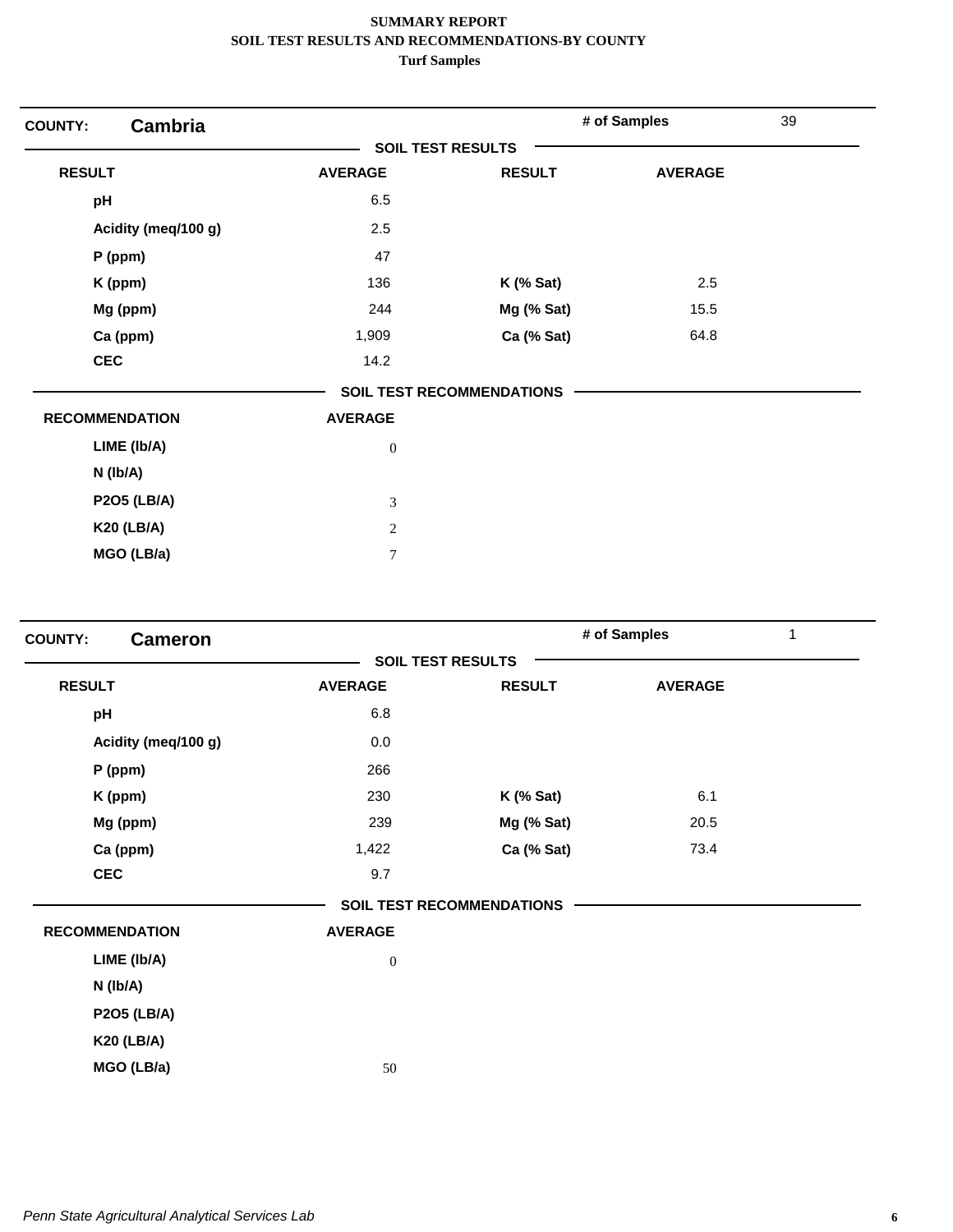| Carbon<br><b>COUNTY:</b> |                          |                                  | # of Samples   | 29 |
|--------------------------|--------------------------|----------------------------------|----------------|----|
|                          | <b>SOIL TEST RESULTS</b> |                                  |                |    |
| <b>RESULT</b>            | <b>AVERAGE</b>           | <b>RESULT</b>                    | <b>AVERAGE</b> |    |
| pH                       | 6.3                      |                                  |                |    |
| Acidity (meq/100 g)      | 3.1                      |                                  |                |    |
| $P$ (ppm)                | 108                      |                                  |                |    |
| K (ppm)                  | 118                      | $K$ (% Sat)                      | 2.5            |    |
| Mg (ppm)                 | 201                      | Mg (% Sat)                       | 6.3            |    |
| Ca (ppm)                 | 1,473                    | Ca (% Sat)                       | 54.2           |    |
| <b>CEC</b>               | 11.8                     |                                  |                |    |
|                          |                          | <b>SOIL TEST RECOMMENDATIONS</b> |                |    |
| <b>RECOMMENDATION</b>    | <b>AVERAGE</b>           |                                  |                |    |
| LIME (Ib/A)              | $\boldsymbol{0}$         |                                  |                |    |
| $N$ (lb/A)               |                          |                                  |                |    |
| <b>P2O5 (LB/A)</b>       | $\overline{4}$           |                                  |                |    |
| <b>K20 (LB/A)</b>        | 3                        |                                  |                |    |
| MGO (LB/a)               | 63                       |                                  |                |    |

| <b>Centre</b><br><b>COUNTY:</b> |                |                                  | # of Samples   | 403 |
|---------------------------------|----------------|----------------------------------|----------------|-----|
|                                 |                | <b>SOIL TEST RESULTS</b>         |                |     |
| <b>RESULT</b>                   | <b>AVERAGE</b> | <b>RESULT</b>                    | <b>AVERAGE</b> |     |
| pH                              | 6.6            |                                  |                |     |
| Acidity (meq/100 g)             | 1.8            |                                  |                |     |
| P (ppm)                         | 86             |                                  |                |     |
| K (ppm)                         | 158            | $K$ (% Sat)                      | 3.3            |     |
| Mg (ppm)                        | 216            | Mg (% Sat)                       | 2.8            |     |
| Ca (ppm)                        | 1,679          | Ca (% Sat)                       | 65.0           |     |
| <b>CEC</b>                      | 11.9           |                                  |                |     |
|                                 |                | <b>SOIL TEST RECOMMENDATIONS</b> |                |     |
| <b>RECOMMENDATION</b>           | <b>AVERAGE</b> |                                  |                |     |
| LIME (Ib/A)                     | $\mathbf{0}$   |                                  |                |     |
| N (Ib/A)                        |                |                                  |                |     |
| <b>P2O5 (LB/A)</b>              | 5              |                                  |                |     |
| <b>K20 (LB/A)</b>               | $\sqrt{2}$     |                                  |                |     |
| MGO (LB/a)                      | 32             |                                  |                |     |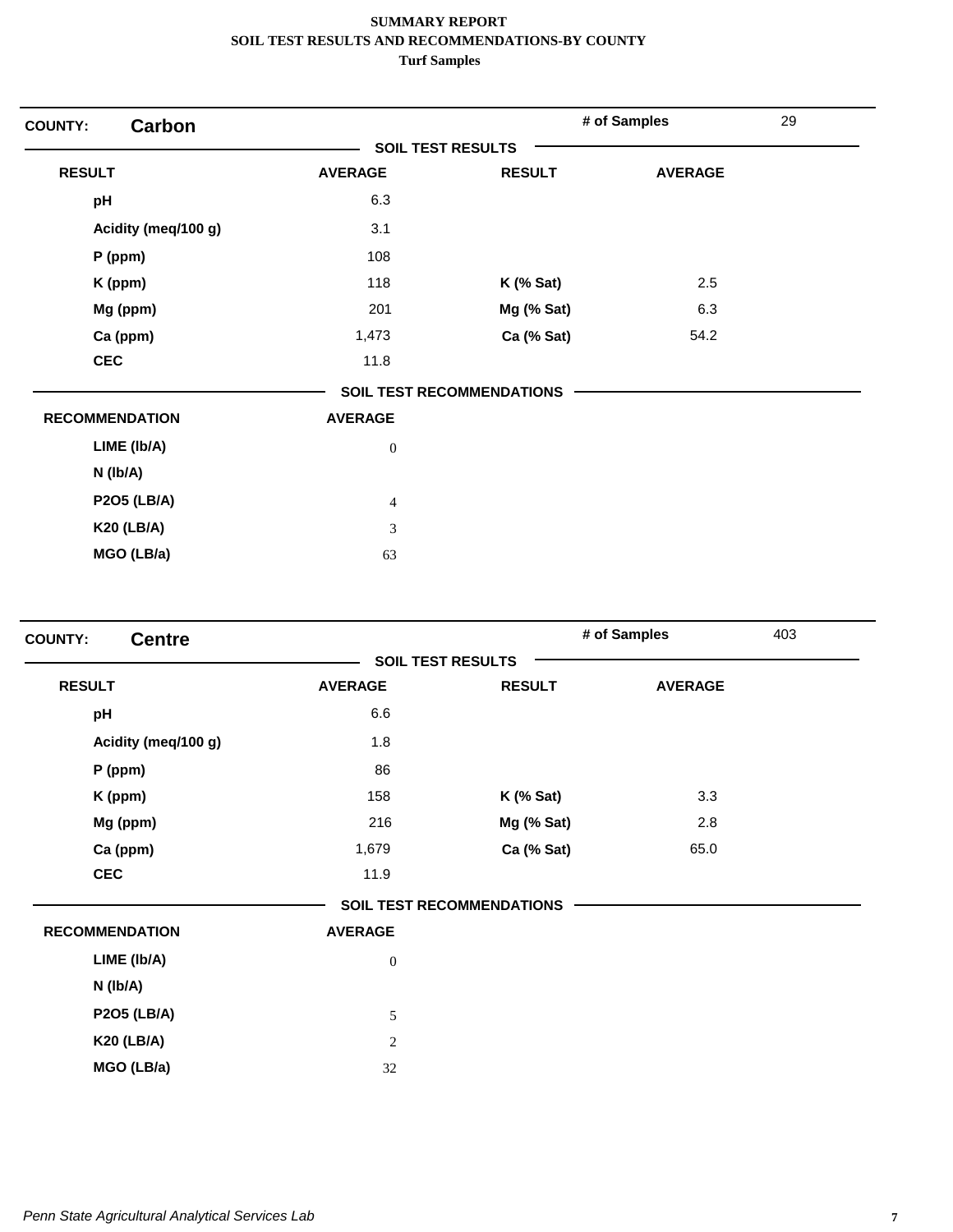| <b>Chester</b><br><b>COUNTY:</b> |                          |                                  | # of Samples   | 350 |
|----------------------------------|--------------------------|----------------------------------|----------------|-----|
|                                  | <b>SOIL TEST RESULTS</b> |                                  |                |     |
| <b>RESULT</b>                    | <b>AVERAGE</b>           | <b>RESULT</b>                    | <b>AVERAGE</b> |     |
| pH                               | 6.4                      |                                  |                |     |
| Acidity (meq/100 g)              | 2.7                      |                                  |                |     |
| $P$ (ppm)                        | 62                       |                                  |                |     |
| K (ppm)                          | 172                      | $K$ (% Sat)                      | 3.7            |     |
| Mg (ppm)                         | 233                      | Mg (% Sat)                       | 5.5            |     |
| Ca (ppm)                         | 1,341                    | Ca (% Sat)                       | 54.0           |     |
| <b>CEC</b>                       | 11.5                     |                                  |                |     |
|                                  |                          | <b>SOIL TEST RECOMMENDATIONS</b> |                |     |
| <b>RECOMMENDATION</b>            | <b>AVERAGE</b>           |                                  |                |     |
| LIME (Ib/A)                      | $\boldsymbol{0}$         |                                  |                |     |
| N (Ib/A)                         |                          |                                  |                |     |
| <b>P2O5 (LB/A)</b>               | $\overline{4}$           |                                  |                |     |
| <b>K20 (LB/A)</b>                | $\sqrt{2}$               |                                  |                |     |
| MGO (LB/a)                       | 32                       |                                  |                |     |

| <b>Clarion</b><br><b>COUNTY:</b> |                |                                  | # of Samples   | 10 <sub>1</sub> |
|----------------------------------|----------------|----------------------------------|----------------|-----------------|
|                                  |                | <b>SOIL TEST RESULTS</b>         |                |                 |
| <b>RESULT</b>                    | <b>AVERAGE</b> | <b>RESULT</b>                    | <b>AVERAGE</b> |                 |
| pH                               | 6.3            |                                  |                |                 |
| Acidity (meq/100 g)              | 3.2            |                                  |                |                 |
| P (ppm)                          | 54             |                                  |                |                 |
| K (ppm)                          | 152            | $K$ (% Sat)                      | 3.1            |                 |
| Mg (ppm)                         | 206            | Mg (% Sat)                       | 3.7            |                 |
| Ca (ppm)                         | 1,422          | Ca (% Sat)                       | 56.2           |                 |
| <b>CEC</b>                       | 12.4           |                                  |                |                 |
|                                  |                | <b>SOIL TEST RECOMMENDATIONS</b> |                |                 |
| <b>RECOMMENDATION</b>            | <b>AVERAGE</b> |                                  |                |                 |
| LIME (Ib/A)                      | $\mathbf{0}$   |                                  |                |                 |
| N (Ib/A)                         |                |                                  |                |                 |
| <b>P2O5 (LB/A)</b>               | $\overline{3}$ |                                  |                |                 |
| <b>K20 (LB/A)</b>                | 2              |                                  |                |                 |
| MGO (LB/a)                       | 20             |                                  |                |                 |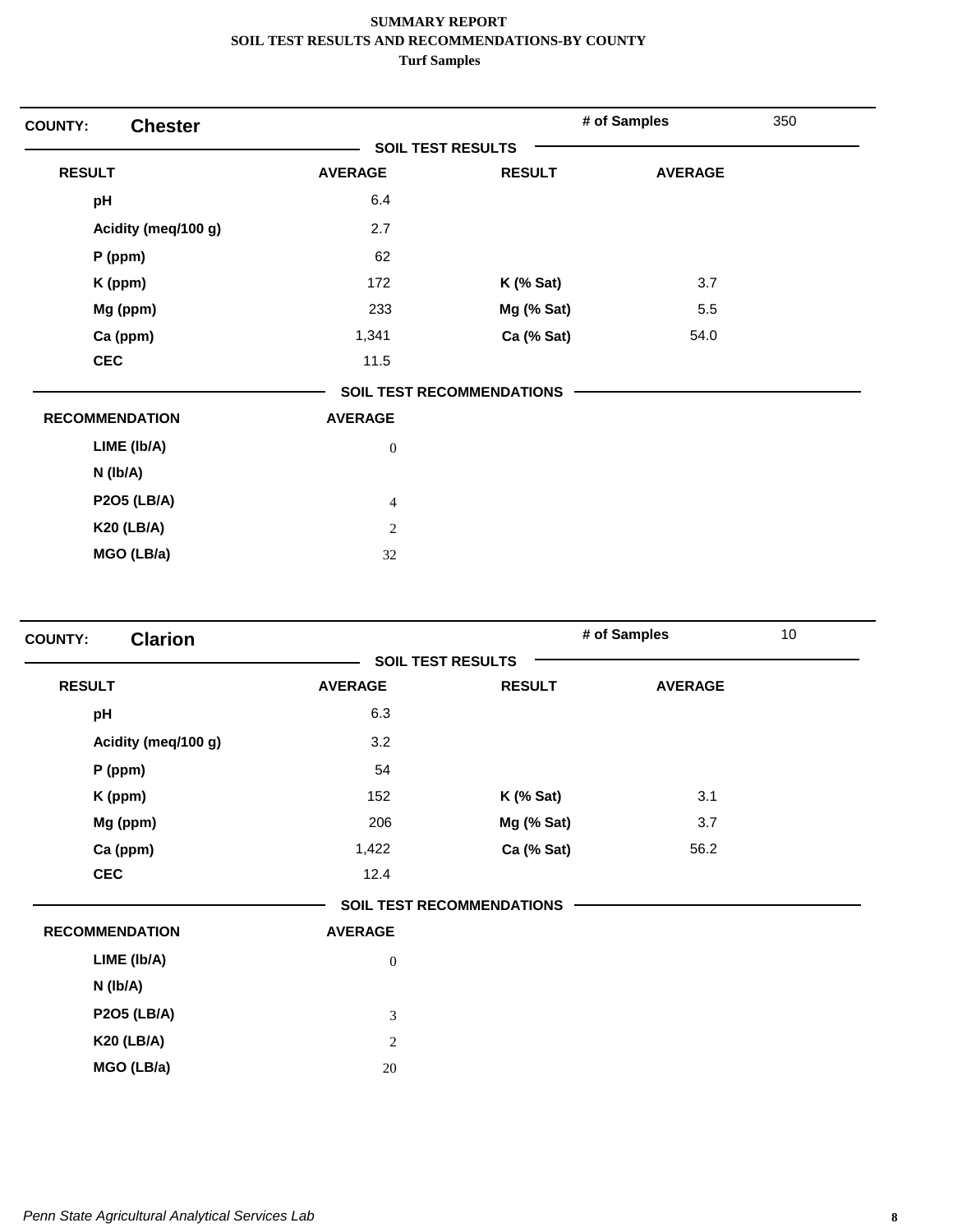| <b>Clearfield</b><br><b>COUNTY:</b> |                          |                                  | # of Samples   | 57 |
|-------------------------------------|--------------------------|----------------------------------|----------------|----|
|                                     | <b>SOIL TEST RESULTS</b> |                                  |                |    |
| <b>RESULT</b>                       | <b>AVERAGE</b>           | <b>RESULT</b>                    | <b>AVERAGE</b> |    |
| pH                                  | 6.1                      |                                  |                |    |
| Acidity (meq/100 g)                 | 3.8                      |                                  |                |    |
| $P$ (ppm)                           | 51                       |                                  |                |    |
| K (ppm)                             | 134                      | $K$ (% Sat)                      | 2.6            |    |
| Mg (ppm)                            | 208                      | Mg (% Sat)                       | 9.7            |    |
| Ca (ppm)                            | 1,479                    | Ca (% Sat)                       | 54.2           |    |
| <b>CEC</b>                          | 13.1                     |                                  |                |    |
|                                     |                          | <b>SOIL TEST RECOMMENDATIONS</b> |                |    |
| <b>RECOMMENDATION</b>               | <b>AVERAGE</b>           |                                  |                |    |
| LIME (Ib/A)                         | $\boldsymbol{0}$         |                                  |                |    |
| N (Ib/A)                            |                          |                                  |                |    |
| <b>P2O5 (LB/A)</b>                  | $\overline{4}$           |                                  |                |    |
| <b>K20 (LB/A)</b>                   | 3                        |                                  |                |    |
| MGO (LB/a)                          | 50                       |                                  |                |    |

| <b>Clinton</b><br><b>COUNTY:</b> |                  |                                  | # of Samples   | 8 |
|----------------------------------|------------------|----------------------------------|----------------|---|
|                                  |                  | <b>SOIL TEST RESULTS</b>         |                |   |
| <b>RESULT</b>                    | <b>AVERAGE</b>   | <b>RESULT</b>                    | <b>AVERAGE</b> |   |
| pH                               | 6.9              |                                  |                |   |
| Acidity (meq/100 g)              | 0.8              |                                  |                |   |
| P (ppm)                          | 64               |                                  |                |   |
| K (ppm)                          | 199              | $K$ (% Sat)                      | 3.1            |   |
| Mg (ppm)                         | 315              | Mg (% Sat)                       | 5.5            |   |
| Ca (ppm)                         | 2,763            | Ca (% Sat)                       | 76.4           |   |
| <b>CEC</b>                       | 15.9             |                                  |                |   |
|                                  |                  | <b>SOIL TEST RECOMMENDATIONS</b> |                |   |
| <b>RECOMMENDATION</b>            | <b>AVERAGE</b>   |                                  |                |   |
| LIME (Ib/A)                      | $\boldsymbol{0}$ |                                  |                |   |
| N (Ib/A)                         |                  |                                  |                |   |
| <b>P2O5 (LB/A)</b>               | 3                |                                  |                |   |
| <b>K20 (LB/A)</b>                | 2                |                                  |                |   |
| MGO (LB/a)                       | 80               |                                  |                |   |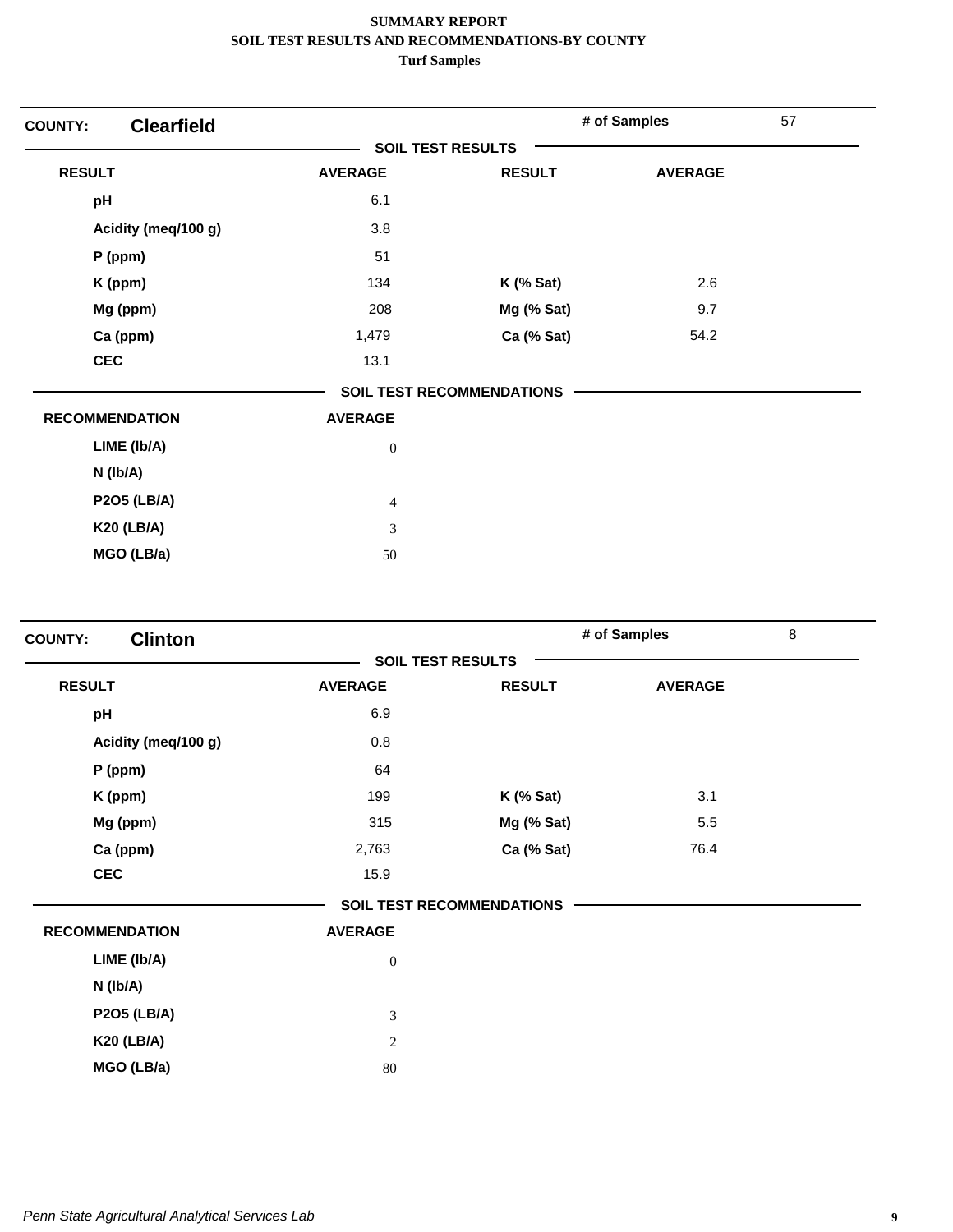| <b>COUNTY:</b>        | <b>Columbia</b>     |                          |                                  | # of Samples   | 28 |
|-----------------------|---------------------|--------------------------|----------------------------------|----------------|----|
|                       |                     | <b>SOIL TEST RESULTS</b> |                                  |                |    |
| <b>RESULT</b>         |                     | <b>AVERAGE</b>           | <b>RESULT</b>                    | <b>AVERAGE</b> |    |
| pH                    |                     | 6.2                      |                                  |                |    |
|                       | Acidity (meq/100 g) | 3.0                      |                                  |                |    |
|                       | $P$ (ppm)           | 63                       |                                  |                |    |
|                       | K (ppm)             | 142                      | $K$ (% Sat)                      | 3.4            |    |
|                       | Mg (ppm)            | 141                      | Mg (% Sat)                       | 4.7            |    |
|                       | Ca (ppm)            | 1,336                    | Ca (% Sat)                       | 56.4           |    |
| <b>CEC</b>            |                     | 11.2                     |                                  |                |    |
|                       |                     |                          | <b>SOIL TEST RECOMMENDATIONS</b> |                |    |
| <b>RECOMMENDATION</b> |                     | <b>AVERAGE</b>           |                                  |                |    |
|                       | LIME (Ib/A)         | $\boldsymbol{0}$         |                                  |                |    |
|                       | N (Ib/A)            |                          |                                  |                |    |
|                       | <b>P2O5 (LB/A)</b>  | 5                        |                                  |                |    |
|                       | <b>K20 (LB/A)</b>   | 2                        |                                  |                |    |
|                       | MGO (LB/a)          | 61                       |                                  |                |    |

|                       |                          |                                  | # of Samples   | 53 |
|-----------------------|--------------------------|----------------------------------|----------------|----|
|                       | <b>SOIL TEST RESULTS</b> |                                  |                |    |
| <b>RESULT</b>         | <b>AVERAGE</b>           | <b>RESULT</b>                    | <b>AVERAGE</b> |    |
| pH                    | 6.5                      |                                  |                |    |
| Acidity (meq/100 g)   | 2.4                      |                                  |                |    |
| P (ppm)               | 48                       |                                  |                |    |
| K (ppm)               | 119                      | $K$ (% Sat)                      | 2.3            |    |
| Mg (ppm)              | 221                      | Mg (% Sat)                       | 12.0           |    |
| Ca (ppm)              | 2,061                    | Ca (% Sat)                       | 64.8           |    |
| <b>CEC</b>            | 13.7                     |                                  |                |    |
|                       |                          | <b>SOIL TEST RECOMMENDATIONS</b> |                |    |
| <b>RECOMMENDATION</b> | <b>AVERAGE</b>           |                                  |                |    |
| LIME (Ib/A)           | $\mathbf{0}$             |                                  |                |    |
| N (Ib/A)              |                          |                                  |                |    |
| <b>P2O5 (LB/A)</b>    | $\overline{4}$           |                                  |                |    |
| <b>K20 (LB/A)</b>     | 2                        |                                  |                |    |
| MGO (LB/a)            | 19                       |                                  |                |    |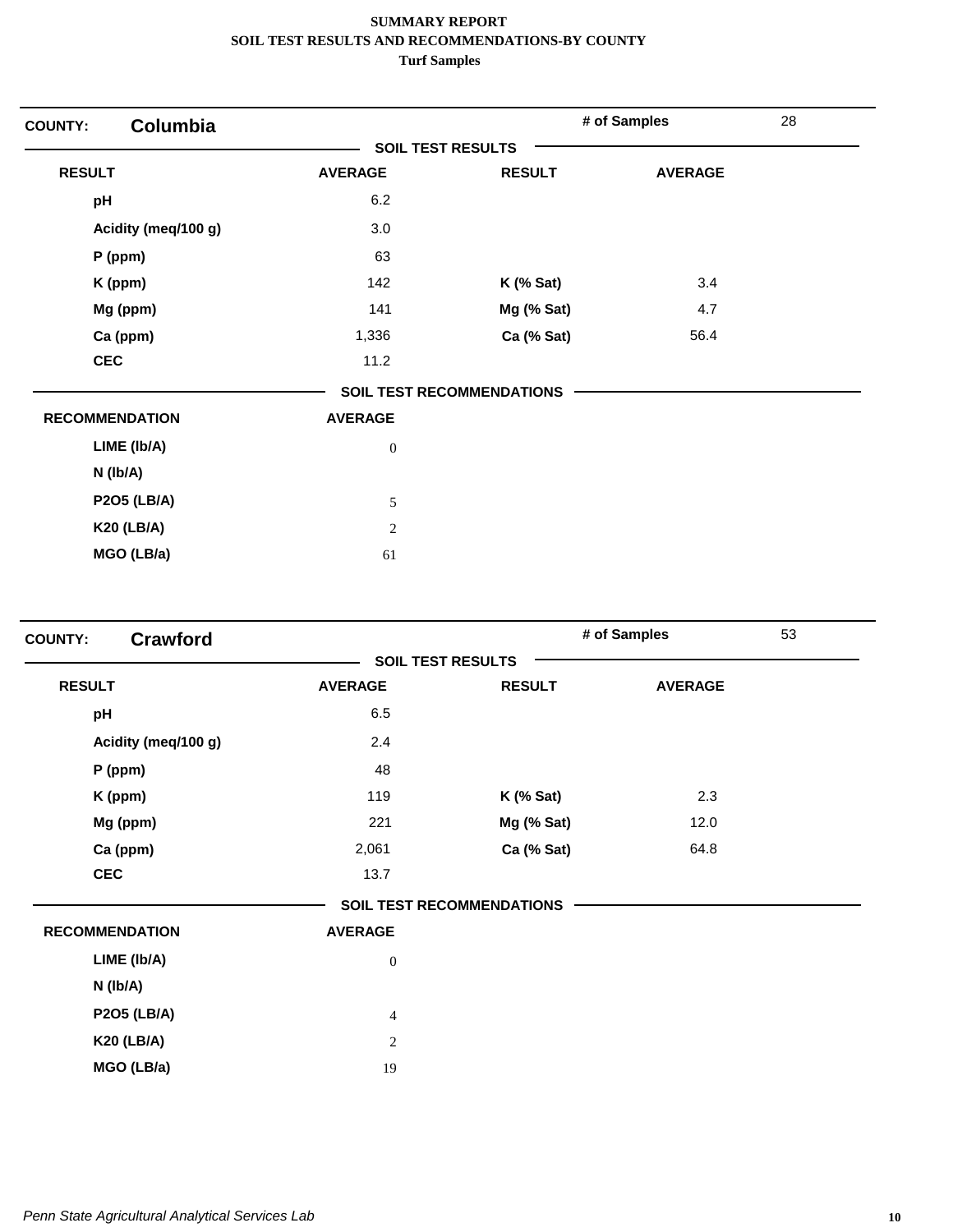| <b>Cumberland</b><br><b>COUNTY:</b> |                          |                                  | # of Samples   | 201 |
|-------------------------------------|--------------------------|----------------------------------|----------------|-----|
|                                     | <b>SOIL TEST RESULTS</b> |                                  |                |     |
| <b>RESULT</b>                       | <b>AVERAGE</b>           | <b>RESULT</b>                    | <b>AVERAGE</b> |     |
| pH                                  | 6.2                      |                                  |                |     |
| Acidity (meq/100 g)                 | 3.2                      |                                  |                |     |
| P (ppm)                             | 81                       |                                  |                |     |
| K (ppm)                             | 173                      | $K$ (% Sat)                      | 3.2            |     |
| Mg (ppm)                            | 198                      | Mg (% Sat)                       | 8.9            |     |
| Ca (ppm)                            | 1,741                    | Ca (% Sat)                       | 59.1           |     |
| <b>CEC</b>                          | 13.5                     |                                  |                |     |
|                                     |                          | <b>SOIL TEST RECOMMENDATIONS</b> |                |     |
| <b>RECOMMENDATION</b>               | <b>AVERAGE</b>           |                                  |                |     |
| LIME (Ib/A)                         | $\boldsymbol{0}$         |                                  |                |     |
| N (Ib/A)                            |                          |                                  |                |     |
| <b>P2O5 (LB/A)</b>                  | 5                        |                                  |                |     |
| <b>K20 (LB/A)</b>                   | $\overline{2}$           |                                  |                |     |
| MGO (LB/a)                          | 38                       |                                  |                |     |

| <b>Dauphin</b><br><b>COUNTY:</b> |                |                                  | # of Samples   | 306 |
|----------------------------------|----------------|----------------------------------|----------------|-----|
|                                  |                | <b>SOIL TEST RESULTS</b>         |                |     |
| <b>RESULT</b>                    | <b>AVERAGE</b> | <b>RESULT</b>                    | <b>AVERAGE</b> |     |
| pH                               | 6.5            |                                  |                |     |
| Acidity (meq/100 g)              | 2.6            |                                  |                |     |
| P (ppm)                          | 88             |                                  |                |     |
| K (ppm)                          | 163            | $K$ (% Sat)                      | 3.2            |     |
| Mg (ppm)                         | 216            | Mg (% Sat)                       | 10.4           |     |
| Ca (ppm)                         | 1,754          | Ca (% Sat)                       | 62.3           |     |
| <b>CEC</b>                       | 13.2           |                                  |                |     |
|                                  |                | <b>SOIL TEST RECOMMENDATIONS</b> |                |     |
| <b>RECOMMENDATION</b>            | <b>AVERAGE</b> |                                  |                |     |
| LIME (Ib/A)                      | $\mathbf{0}$   |                                  |                |     |
| N (Ib/A)                         |                |                                  |                |     |
| <b>P2O5 (LB/A)</b>               | 3              |                                  |                |     |
| <b>K20 (LB/A)</b>                | $\overline{c}$ |                                  |                |     |
| MGO (LB/a)                       | 29             |                                  |                |     |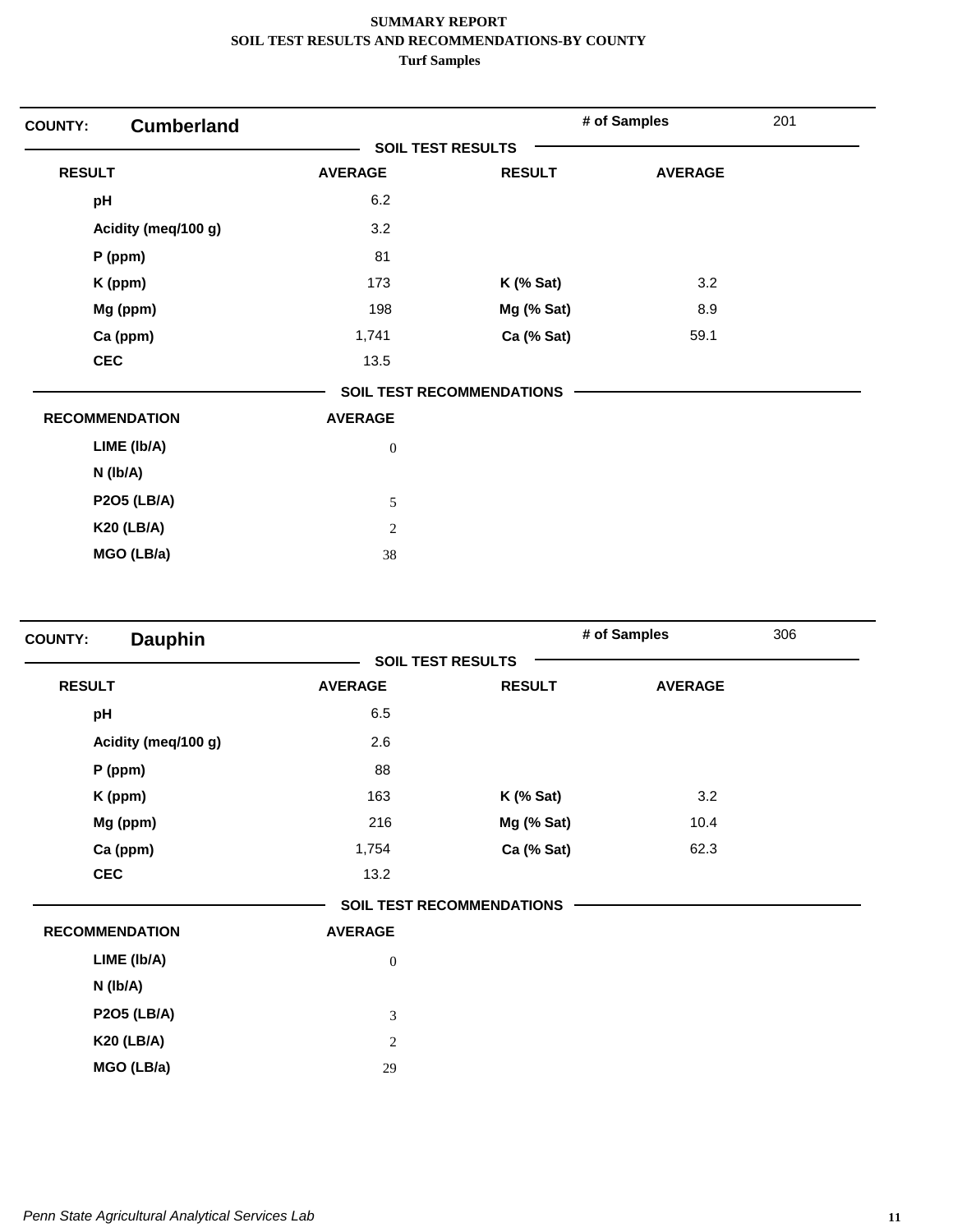| <b>Delaware</b><br><b>COUNTY:</b> |                          |                                  | # of Samples   | 406 |
|-----------------------------------|--------------------------|----------------------------------|----------------|-----|
|                                   | <b>SOIL TEST RESULTS</b> |                                  |                |     |
| <b>RESULT</b>                     | <b>AVERAGE</b>           | <b>RESULT</b>                    | <b>AVERAGE</b> |     |
| pH                                | 6.2                      |                                  |                |     |
| Acidity (meq/100 g)               | 2.8                      |                                  |                |     |
| P (ppm)                           | 102                      |                                  |                |     |
| K (ppm)                           | 187                      | $K$ (% Sat)                      | 3.6            |     |
| Mg (ppm)                          | 273                      | Mg (% Sat)                       | 9.8            |     |
| Ca (ppm)                          | 1,522                    | Ca (% Sat)                       | 56.2           |     |
| <b>CEC</b>                        | 13.0                     |                                  |                |     |
|                                   |                          | <b>SOIL TEST RECOMMENDATIONS</b> |                |     |
| <b>RECOMMENDATION</b>             | <b>AVERAGE</b>           |                                  |                |     |
| LIME (Ib/A)                       | $\boldsymbol{0}$         |                                  |                |     |
| N (Ib/A)                          |                          |                                  |                |     |
| <b>P2O5 (LB/A)</b>                | 3                        |                                  |                |     |
| <b>K20 (LB/A)</b>                 | $\overline{2}$           |                                  |                |     |
| MGO (LB/a)                        | 33                       |                                  |                |     |

| <b>Elk</b><br><b>COUNTY:</b> |                  |                                  | # of Samples   | 25 |
|------------------------------|------------------|----------------------------------|----------------|----|
|                              |                  | <b>SOIL TEST RESULTS</b>         |                |    |
| <b>RESULT</b>                | <b>AVERAGE</b>   | <b>RESULT</b>                    | <b>AVERAGE</b> |    |
| pH                           | 6.6              |                                  |                |    |
| Acidity (meq/100 g)          | 2.3              |                                  |                |    |
| P (ppm)                      | 33               |                                  |                |    |
| K (ppm)                      | 111              | <b>K</b> (% Sat)                 | 2.0            |    |
| Mg (ppm)                     | 267              | Mg (% Sat)                       | 11.8           |    |
| Ca (ppm)                     | 2,001            | Ca (% Sat)                       | 66.3           |    |
| <b>CEC</b>                   | 14.7             |                                  |                |    |
|                              |                  | <b>SOIL TEST RECOMMENDATIONS</b> |                |    |
| <b>RECOMMENDATION</b>        | <b>AVERAGE</b>   |                                  |                |    |
| LIME (Ib/A)                  | $\boldsymbol{0}$ |                                  |                |    |
| N (Ib/A)                     |                  |                                  |                |    |
| <b>P2O5 (LB/A)</b>           | $\overline{4}$   |                                  |                |    |
| <b>K20 (LB/A)</b>            | $\sqrt{2}$       |                                  |                |    |
| MGO (LB/a)                   | 13               |                                  |                |    |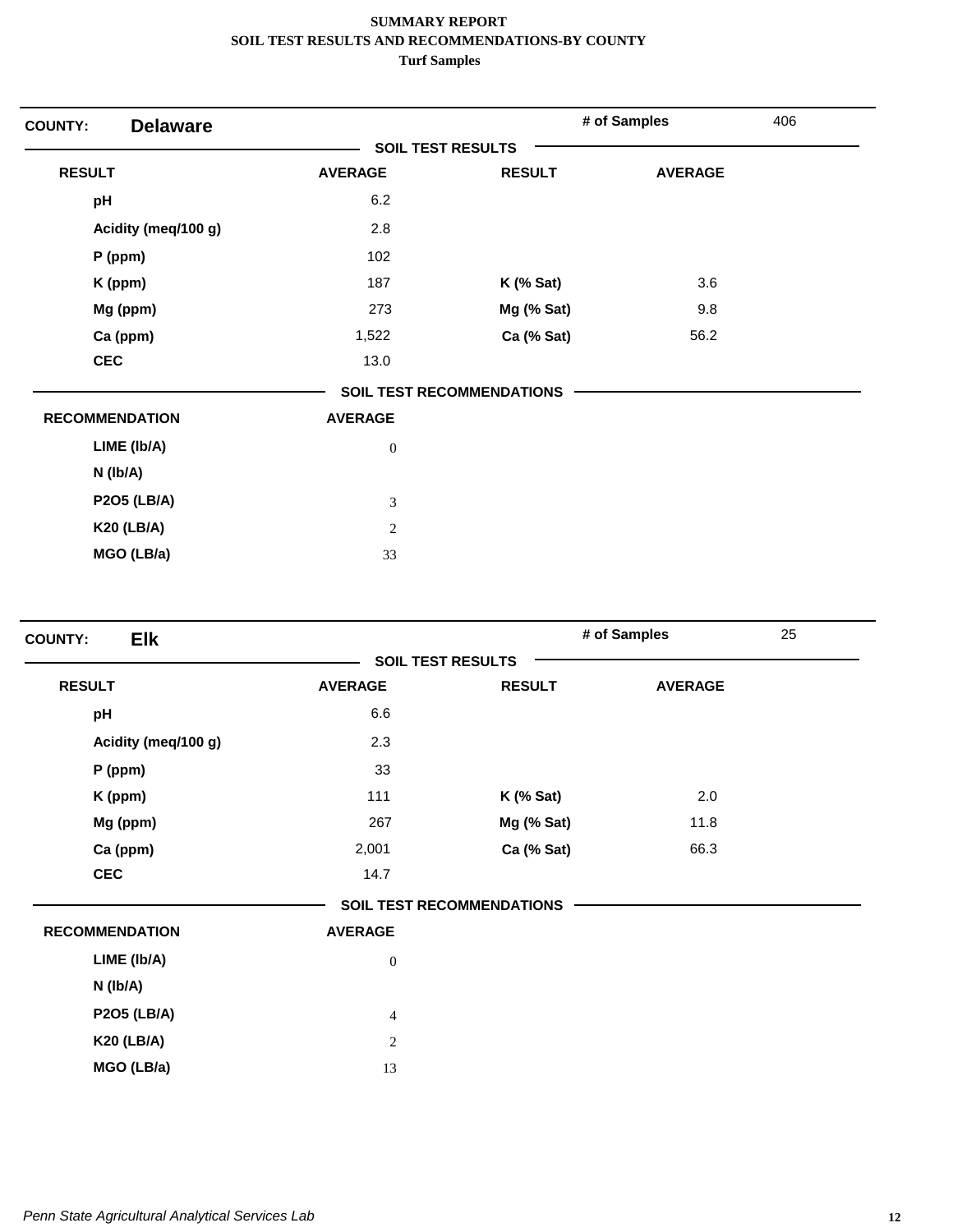| <b>Erie</b><br><b>COUNTY:</b> |                  |                                  | # of Samples   | 61 |
|-------------------------------|------------------|----------------------------------|----------------|----|
|                               |                  | <b>SOIL TEST RESULTS</b>         |                |    |
| <b>RESULT</b>                 | <b>AVERAGE</b>   | <b>RESULT</b>                    | <b>AVERAGE</b> |    |
| pH                            | 6.3              |                                  |                |    |
| Acidity (meq/100 g)           | 3.3              |                                  |                |    |
| $P$ (ppm)                     | 77               |                                  |                |    |
| K (ppm)                       | 127              | $K$ (% Sat)                      | 2.5            |    |
| Mg (ppm)                      | 220              | Mg (% Sat)                       | 7.2            |    |
| Ca (ppm)                      | 1,609            | Ca (% Sat)                       | 56.9           |    |
| <b>CEC</b>                    | 13.2             |                                  |                |    |
|                               |                  | <b>SOIL TEST RECOMMENDATIONS</b> |                |    |
| <b>RECOMMENDATION</b>         | <b>AVERAGE</b>   |                                  |                |    |
| LIME (Ib/A)                   | $\boldsymbol{0}$ |                                  |                |    |
| N (Ib/A)                      |                  |                                  |                |    |
| <b>P2O5 (LB/A)</b>            | $\overline{4}$   |                                  |                |    |
| <b>K20 (LB/A)</b>             | $\overline{2}$   |                                  |                |    |
| MGO (LB/a)                    | $25\,$           |                                  |                |    |

| <b>Fayette</b><br><b>COUNTY:</b> |                  |                                  | # of Samples   | 48 |
|----------------------------------|------------------|----------------------------------|----------------|----|
|                                  |                  | <b>SOIL TEST RESULTS</b>         |                |    |
| <b>RESULT</b>                    | <b>AVERAGE</b>   | <b>RESULT</b>                    | <b>AVERAGE</b> |    |
| pH                               | 6.2              |                                  |                |    |
| Acidity (meq/100 g)              | 3.6              |                                  |                |    |
| $P$ (ppm)                        | 31               |                                  |                |    |
| K (ppm)                          | 117              | $K$ (% Sat)                      | 2.2            |    |
| Mg (ppm)                         | 197              | Mg (% Sat)                       | 5.0            |    |
| Ca (ppm)                         | 1,855            | Ca (% Sat)                       | 58.4           |    |
| <b>CEC</b>                       | 14.0             |                                  |                |    |
|                                  |                  | <b>SOIL TEST RECOMMENDATIONS</b> |                |    |
| <b>RECOMMENDATION</b>            | <b>AVERAGE</b>   |                                  |                |    |
| LIME (Ib/A)                      | $\boldsymbol{0}$ |                                  |                |    |
| N (lb/A)                         |                  |                                  |                |    |
| <b>P2O5 (LB/A)</b>               | $\mathfrak{Z}$   |                                  |                |    |
| <b>K20 (LB/A)</b>                | $\overline{c}$   |                                  |                |    |
| MGO (LB/a)                       | 33               |                                  |                |    |
|                                  |                  |                                  |                |    |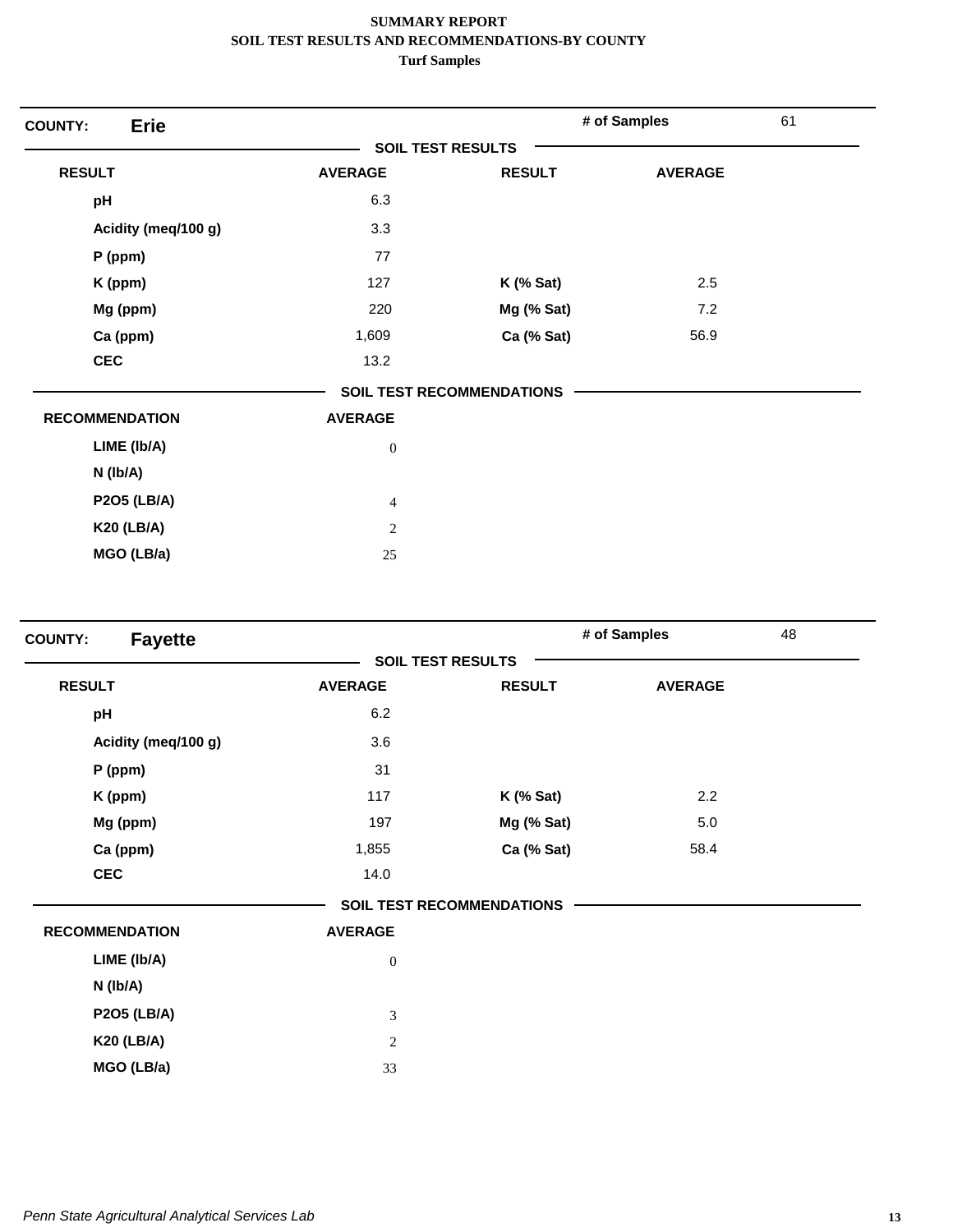| <b>Forest</b><br><b>COUNTY:</b> |                  |                                  | # of Samples   | 1 |
|---------------------------------|------------------|----------------------------------|----------------|---|
|                                 |                  | <b>SOIL TEST RESULTS</b>         |                |   |
| <b>RESULT</b>                   | <b>AVERAGE</b>   | <b>RESULT</b>                    | <b>AVERAGE</b> |   |
| pH                              | 6.3              |                                  |                |   |
| Acidity (meq/100 g)             | 3.4              |                                  |                |   |
| P (ppm)                         | 11               |                                  |                |   |
| K (ppm)                         | 102              | $K$ (% Sat)                      | 2.6            |   |
| Mg (ppm)                        | 157              | Mg (% Sat)                       | 13.0           |   |
| Ca (ppm)                        | 1,015            | Ca (% Sat)                       | 50.5           |   |
| <b>CEC</b>                      | 10.0             |                                  |                |   |
|                                 |                  | <b>SOIL TEST RECOMMENDATIONS</b> |                |   |
| <b>RECOMMENDATION</b>           | <b>AVERAGE</b>   |                                  |                |   |
| LIME (Ib/A)                     | $\boldsymbol{0}$ |                                  |                |   |
| $N$ (lb/A)                      |                  |                                  |                |   |
| <b>P2O5 (LB/A)</b>              | $\overline{4}$   |                                  |                |   |
| <b>K20 (LB/A)</b>               | $\overline{2}$   |                                  |                |   |
| MGO (LB/a)                      | $\boldsymbol{0}$ |                                  |                |   |

| <b>Franklin</b><br><b>COUNTY:</b> |                          |                                  | # of Samples   | 247 |
|-----------------------------------|--------------------------|----------------------------------|----------------|-----|
|                                   | <b>SOIL TEST RESULTS</b> |                                  |                |     |
| <b>RESULT</b>                     | <b>AVERAGE</b>           | <b>RESULT</b>                    | <b>AVERAGE</b> |     |
| pH                                | 6.4                      |                                  |                |     |
| Acidity (meq/100 g)               | 2.4                      |                                  |                |     |
| P (ppm)                           | 75                       |                                  |                |     |
| K (ppm)                           | 221                      | $K$ (% Sat)                      | 4.0            |     |
| Mg (ppm)                          | 215                      | Mg (% Sat)                       | 26.9           |     |
| Ca (ppm)                          | 1,936                    | Ca (% Sat)                       | 63.2           |     |
| <b>CEC</b>                        | 13.2                     |                                  |                |     |
|                                   |                          | <b>SOIL TEST RECOMMENDATIONS</b> |                |     |
| <b>RECOMMENDATION</b>             | <b>AVERAGE</b>           |                                  |                |     |
| LIME (Ib/A)                       | $\mathbf{0}$             |                                  |                |     |
| N (Ib/A)                          |                          |                                  |                |     |
| <b>P2O5 (LB/A)</b>                | $\overline{4}$           |                                  |                |     |
| <b>K20 (LB/A)</b>                 | 2                        |                                  |                |     |
| MGO (LB/a)                        | 56                       |                                  |                |     |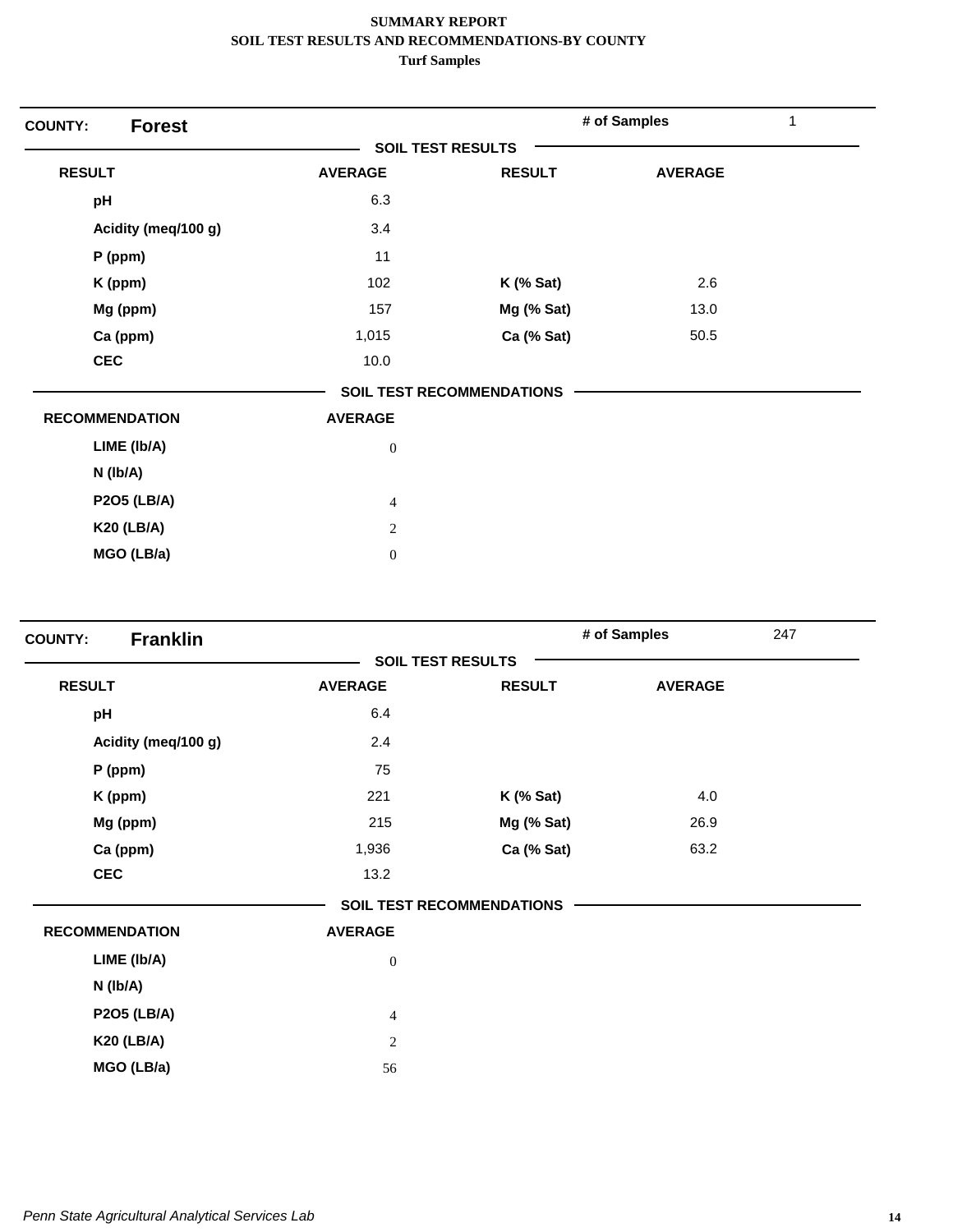| <b>Fulton</b><br><b>COUNTY:</b> |                          |                                  | # of Samples   | 16 |
|---------------------------------|--------------------------|----------------------------------|----------------|----|
|                                 | <b>SOIL TEST RESULTS</b> |                                  |                |    |
| <b>RESULT</b>                   | <b>AVERAGE</b>           | <b>RESULT</b>                    | <b>AVERAGE</b> |    |
| pH                              | 6.4                      |                                  |                |    |
| Acidity (meq/100 g)             | 2.6                      |                                  |                |    |
| $P$ (ppm)                       | 54                       |                                  |                |    |
| K (ppm)                         | 144                      | $K$ (% Sat)                      | 2.9            |    |
| Mg (ppm)                        | 212                      | Mg (% Sat)                       | 3.6            |    |
| Ca (ppm)                        | 1,609                    | Ca (% Sat)                       | 62.4           |    |
| <b>CEC</b>                      | 12.8                     |                                  |                |    |
|                                 |                          | <b>SOIL TEST RECOMMENDATIONS</b> |                |    |
| <b>RECOMMENDATION</b>           | <b>AVERAGE</b>           |                                  |                |    |
| LIME (Ib/A)                     | $\boldsymbol{0}$         |                                  |                |    |
| N (Ib/A)                        |                          |                                  |                |    |
| <b>P2O5 (LB/A)</b>              | 5                        |                                  |                |    |
| <b>K20 (LB/A)</b>               | $\overline{2}$           |                                  |                |    |
| MGO (LB/a)                      | 22                       |                                  |                |    |

| <b>COUNTY:</b><br><b>Greene</b> |                |                                  | # of Samples   | $\overline{4}$ |
|---------------------------------|----------------|----------------------------------|----------------|----------------|
|                                 |                | <b>SOIL TEST RESULTS</b>         |                |                |
| <b>RESULT</b>                   | <b>AVERAGE</b> | <b>RESULT</b>                    | <b>AVERAGE</b> |                |
| pH                              | 6.4            |                                  |                |                |
| Acidity (meq/100 g)             | 2.4            |                                  |                |                |
| P (ppm)                         | 22             |                                  |                |                |
| K (ppm)                         | 131            | $K$ (% Sat)                      | 2.0            |                |
| Mg (ppm)                        | 355            | Mg (% Sat)                       | 12.0           |                |
| Ca (ppm)                        | 2,253          | Ca (% Sat)                       | 68.3           |                |
| <b>CEC</b>                      | 16.9           |                                  |                |                |
|                                 |                | <b>SOIL TEST RECOMMENDATIONS</b> |                |                |
| <b>RECOMMENDATION</b>           | <b>AVERAGE</b> |                                  |                |                |
| LIME (Ib/A)                     | $\mathbf{0}$   |                                  |                |                |
| N (Ib/A)                        |                |                                  |                |                |
| <b>P2O5 (LB/A)</b>              | 6              |                                  |                |                |
| <b>K20 (LB/A)</b>               | $\sqrt{2}$     |                                  |                |                |
| MGO (LB/a)                      | $\mathbf{0}$   |                                  |                |                |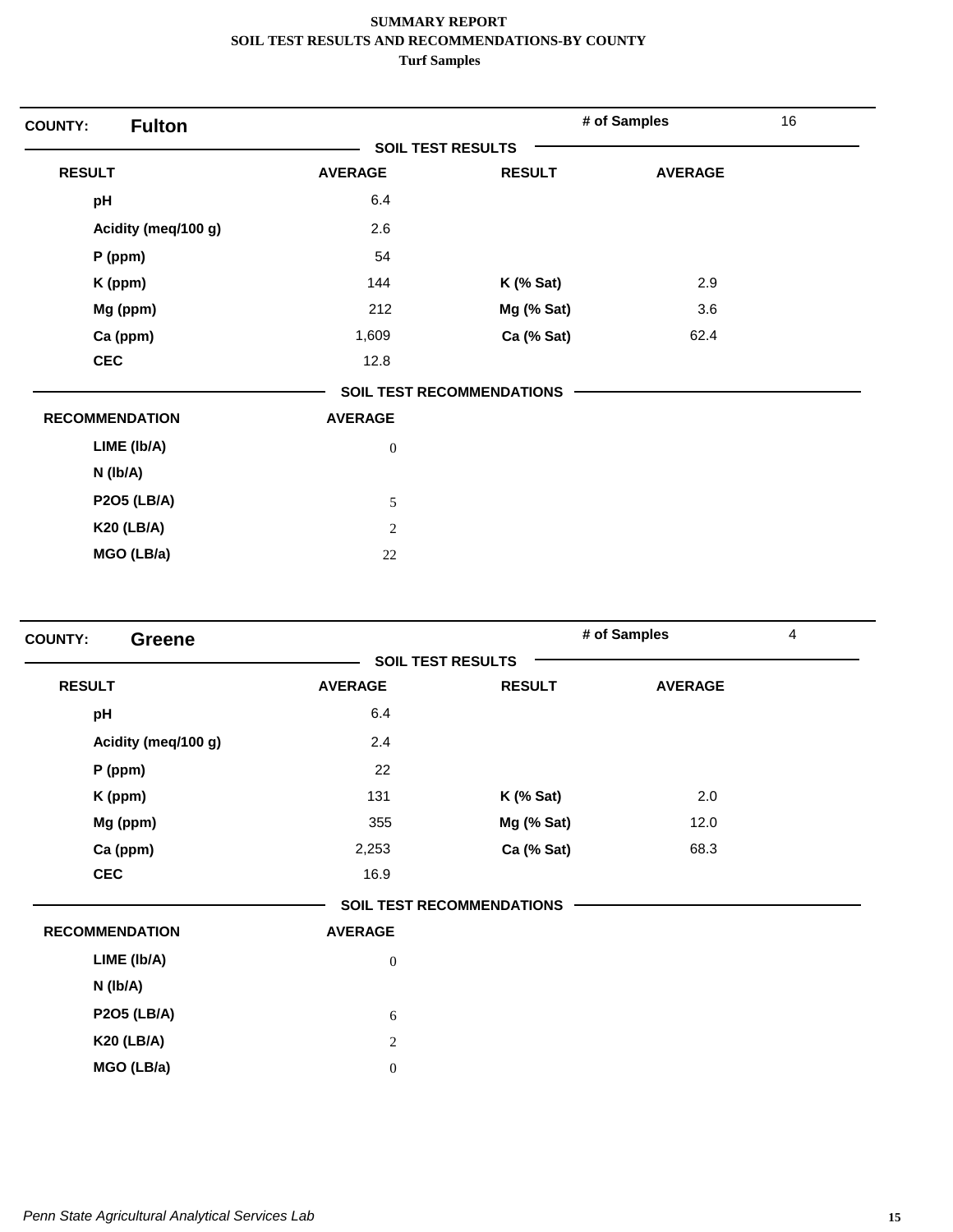| Huntingdon<br><b>COUNTY:</b> |                  |                                  | # of Samples   | 21 |
|------------------------------|------------------|----------------------------------|----------------|----|
|                              |                  | <b>SOIL TEST RESULTS</b>         |                |    |
| <b>RESULT</b>                | <b>AVERAGE</b>   | <b>RESULT</b>                    | <b>AVERAGE</b> |    |
| pH                           | 6.4              |                                  |                |    |
| Acidity (meq/100 g)          | 2.6              |                                  |                |    |
| P (ppm)                      | 41               |                                  |                |    |
| K (ppm)                      | 163              | $K$ (% Sat)                      | 3.0            |    |
| Mg (ppm)                     | 209              | Mg (% Sat)                       | 4.3            |    |
| Ca (ppm)                     | 1,986            | Ca (% Sat)                       | 65.1           |    |
| <b>CEC</b>                   | 14.4             |                                  |                |    |
|                              |                  | <b>SOIL TEST RECOMMENDATIONS</b> |                |    |
| <b>RECOMMENDATION</b>        | <b>AVERAGE</b>   |                                  |                |    |
| LIME (Ib/A)                  | $\boldsymbol{0}$ |                                  |                |    |
| N (Ib/A)                     |                  |                                  |                |    |
| <b>P2O5 (LB/A)</b>           | 6                |                                  |                |    |
| <b>K20 (LB/A)</b>            | $\overline{2}$   |                                  |                |    |
| MGO (LB/a)                   | 44               |                                  |                |    |

| Indiana<br><b>COUNTY:</b> |                  |                                  | # of Samples   | 52 |
|---------------------------|------------------|----------------------------------|----------------|----|
|                           |                  | <b>SOIL TEST RESULTS</b>         |                |    |
| <b>RESULT</b>             | <b>AVERAGE</b>   | <b>RESULT</b>                    | <b>AVERAGE</b> |    |
| pH                        | 6.3              |                                  |                |    |
| Acidity (meq/100 g)       | 3.2              |                                  |                |    |
| P (ppm)                   | 89               |                                  |                |    |
| K (ppm)                   | 193              | $K$ (% Sat)                      | 3.4            |    |
| Mg (ppm)                  | 232              | Mg (% Sat)                       | 5.9            |    |
| Ca (ppm)                  | 1,920            | Ca (% Sat)                       | 60.7           |    |
| <b>CEC</b>                | 14.9             |                                  |                |    |
|                           |                  | <b>SOIL TEST RECOMMENDATIONS</b> |                |    |
| <b>RECOMMENDATION</b>     | <b>AVERAGE</b>   |                                  |                |    |
| LIME (Ib/A)               | $\boldsymbol{0}$ |                                  |                |    |
| N (Ib/A)                  |                  |                                  |                |    |
| <b>P2O5 (LB/A)</b>        | 3                |                                  |                |    |
| <b>K20 (LB/A)</b>         | 2                |                                  |                |    |
| MGO (LB/a)                | 57               |                                  |                |    |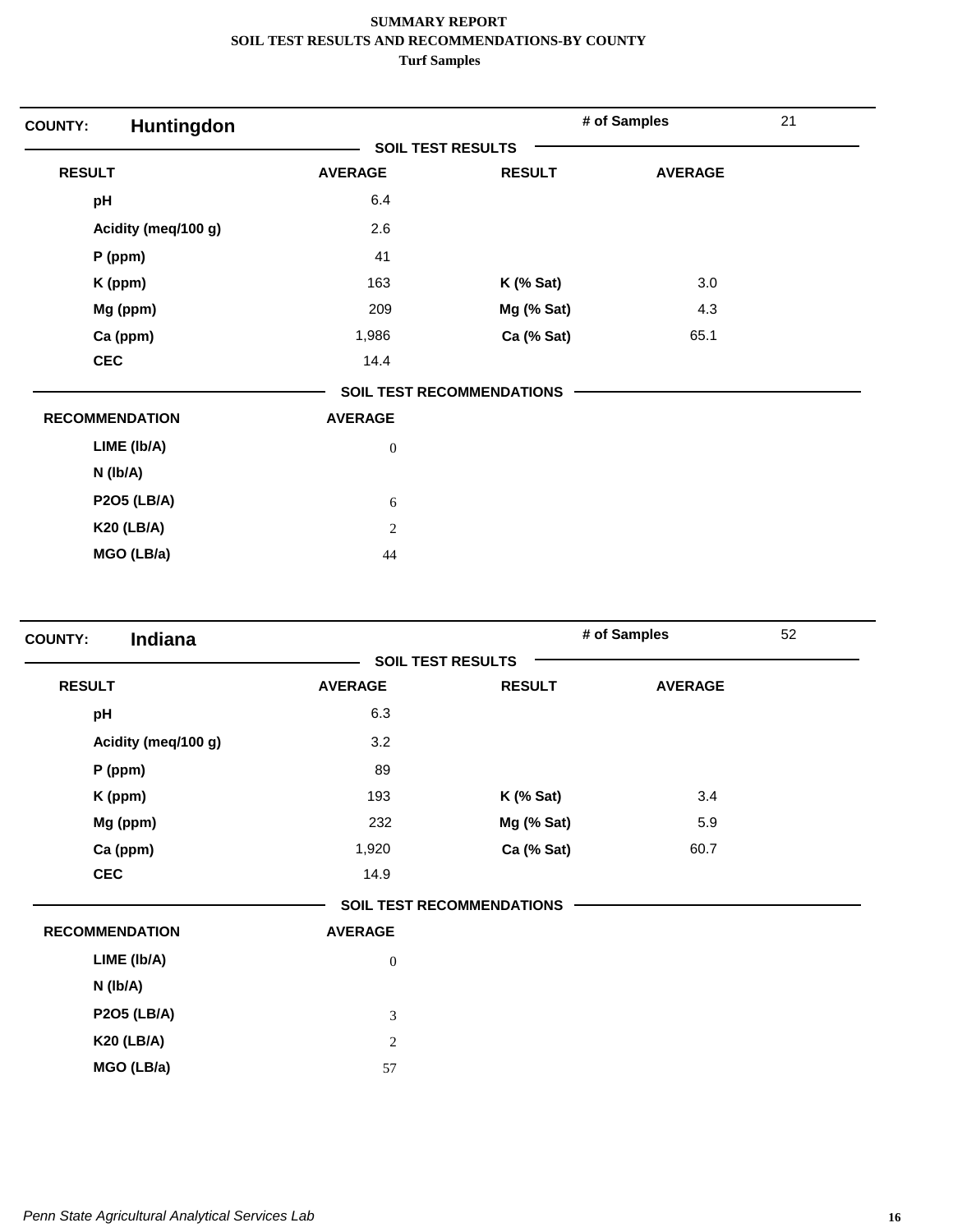| <b>Jefferson</b><br><b>COUNTY:</b> |                          |                                  | # of Samples   | 15 |
|------------------------------------|--------------------------|----------------------------------|----------------|----|
|                                    | <b>SOIL TEST RESULTS</b> |                                  |                |    |
| <b>RESULT</b>                      | <b>AVERAGE</b>           | <b>RESULT</b>                    | <b>AVERAGE</b> |    |
| pH                                 | 6.5                      |                                  |                |    |
| Acidity (meq/100 g)                | 2.6                      |                                  |                |    |
| $P$ (ppm)                          | 65                       |                                  |                |    |
| K (ppm)                            | 121                      | $K$ (% Sat)                      | 2.4            |    |
| Mg (ppm)                           | 239                      | Mg (% Sat)                       | 10.3           |    |
| Ca (ppm)                           | 1,685                    | Ca (% Sat)                       | 63.1           |    |
| <b>CEC</b>                         | 13.3                     |                                  |                |    |
|                                    |                          | <b>SOIL TEST RECOMMENDATIONS</b> |                |    |
| <b>RECOMMENDATION</b>              | <b>AVERAGE</b>           |                                  |                |    |
| LIME (Ib/A)                        | $\boldsymbol{0}$         |                                  |                |    |
| N (Ib/A)                           |                          |                                  |                |    |
| <b>P2O5 (LB/A)</b>                 | 3                        |                                  |                |    |
| <b>K20 (LB/A)</b>                  | $\mathbf{2}$             |                                  |                |    |
| MGO (LB/a)                         | 30                       |                                  |                |    |

| Juniata<br><b>COUNTY:</b> |                |                                  | # of Samples   | 17 |
|---------------------------|----------------|----------------------------------|----------------|----|
|                           |                | <b>SOIL TEST RESULTS</b>         |                |    |
| <b>RESULT</b>             | <b>AVERAGE</b> | <b>RESULT</b>                    | <b>AVERAGE</b> |    |
| pH                        | 6.4            |                                  |                |    |
| Acidity (meq/100 g)       | 2.8            |                                  |                |    |
| P (ppm)                   | 89             |                                  |                |    |
| K (ppm)                   | 209            | $K$ (% Sat)                      | 3.6            |    |
| Mg (ppm)                  | 167            | Mg (% Sat)                       | 16.9           |    |
| Ca (ppm)                  | 2,070          | Ca (% Sat)                       | 62.9           |    |
| <b>CEC</b>                | 13.7           |                                  |                |    |
|                           |                | <b>SOIL TEST RECOMMENDATIONS</b> |                |    |
| <b>RECOMMENDATION</b>     | <b>AVERAGE</b> |                                  |                |    |
| LIME (Ib/A)               | $\mathbf{0}$   |                                  |                |    |
| N (Ib/A)                  |                |                                  |                |    |
| <b>P2O5 (LB/A)</b>        | $\sqrt{2}$     |                                  |                |    |
| <b>K20 (LB/A)</b>         | $\sqrt{2}$     |                                  |                |    |
| MGO (LB/a)                | 65             |                                  |                |    |
|                           |                |                                  |                |    |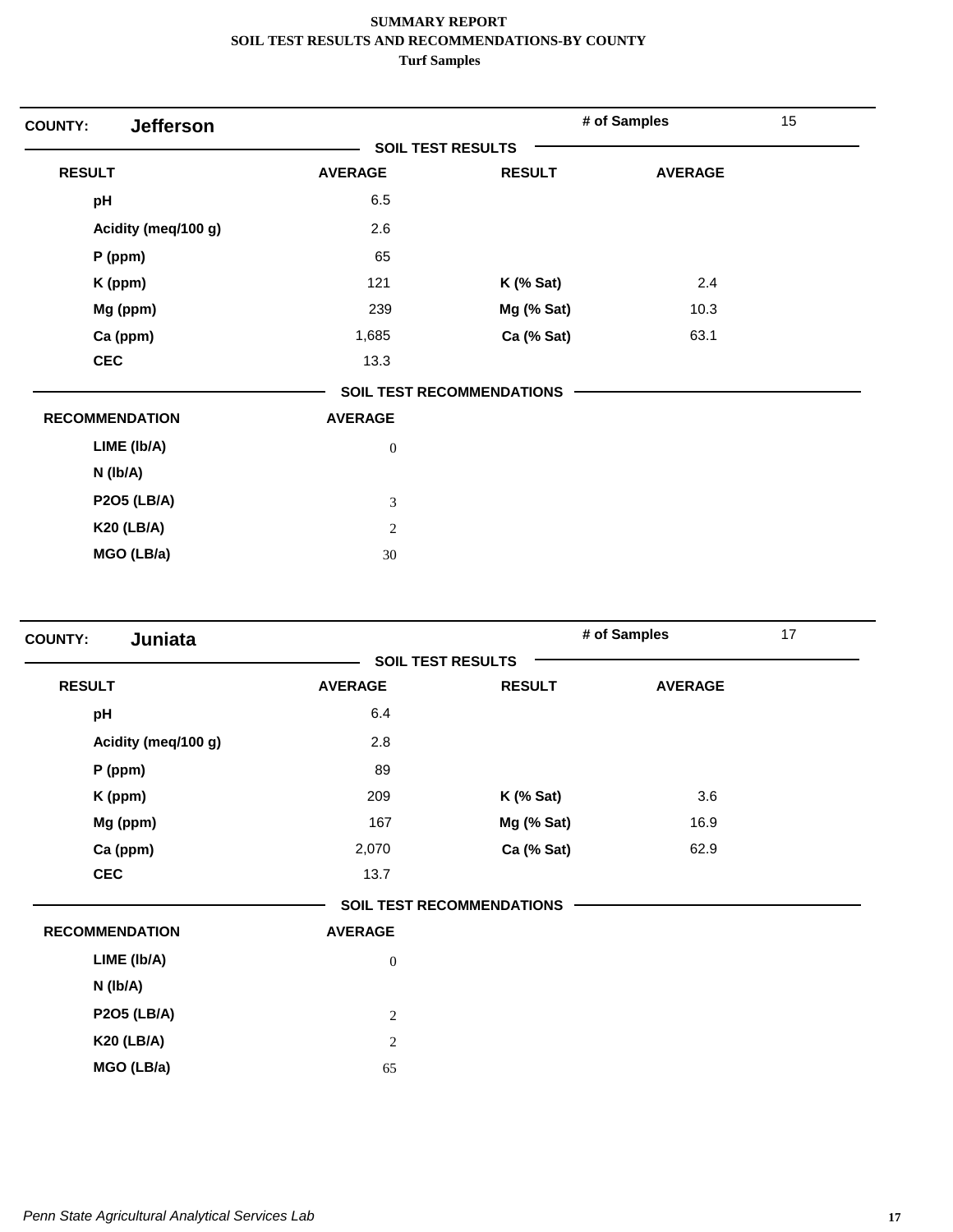| Lackawanna<br><b>COUNTY:</b> |                          |                                  | # of Samples   | 90 |
|------------------------------|--------------------------|----------------------------------|----------------|----|
|                              | <b>SOIL TEST RESULTS</b> |                                  |                |    |
| <b>RESULT</b>                | <b>AVERAGE</b>           | <b>RESULT</b>                    | <b>AVERAGE</b> |    |
| pH                           | 6.2                      |                                  |                |    |
| Acidity (meq/100 g)          | 3.3                      |                                  |                |    |
| P (ppm)                      | 77                       |                                  |                |    |
| K (ppm)                      | 95                       | $K$ (% Sat)                      | 2.3            |    |
| Mg (ppm)                     | 174                      | Mg (% Sat)                       | 8.5            |    |
| Ca (ppm)                     | 1,423                    | Ca (% Sat)                       | 55.3           |    |
| <b>CEC</b>                   | 11.8                     |                                  |                |    |
|                              |                          | <b>SOIL TEST RECOMMENDATIONS</b> |                |    |
| <b>RECOMMENDATION</b>        | <b>AVERAGE</b>           |                                  |                |    |
| LIME (Ib/A)                  | $\boldsymbol{0}$         |                                  |                |    |
| N (Ib/A)                     |                          |                                  |                |    |
| <b>P2O5 (LB/A)</b>           | 3                        |                                  |                |    |
| <b>K20 (LB/A)</b>            | 3                        |                                  |                |    |
| MGO (LB/a)                   | 44                       |                                  |                |    |

| Lancaster<br><b>COUNTY:</b> |                |                                  | # of Samples   | 830 |
|-----------------------------|----------------|----------------------------------|----------------|-----|
|                             |                | <b>SOIL TEST RESULTS</b>         |                |     |
| <b>RESULT</b>               | <b>AVERAGE</b> | <b>RESULT</b>                    | <b>AVERAGE</b> |     |
| pH                          | 6.3            |                                  |                |     |
| Acidity (meq/100 g)         | 2.9            |                                  |                |     |
| P (ppm)                     | 87             |                                  |                |     |
| K (ppm)                     | 166            | $K$ (% Sat)                      | 3.4            |     |
| Mg (ppm)                    | 233            | Mg (% Sat)                       | 13.7           |     |
| Ca (ppm)                    | 1,523          | Ca (% Sat)                       | 58.0           |     |
| <b>CEC</b>                  | 12.8           |                                  |                |     |
|                             |                | <b>SOIL TEST RECOMMENDATIONS</b> |                |     |
| <b>RECOMMENDATION</b>       | <b>AVERAGE</b> |                                  |                |     |
| LIME (Ib/A)                 | $\mathbf{0}$   |                                  |                |     |
| N (Ib/A)                    |                |                                  |                |     |
| <b>P2O5 (LB/A)</b>          | 3              |                                  |                |     |
| <b>K20 (LB/A)</b>           | $\overline{c}$ |                                  |                |     |
| MGO (LB/a)                  | 30             |                                  |                |     |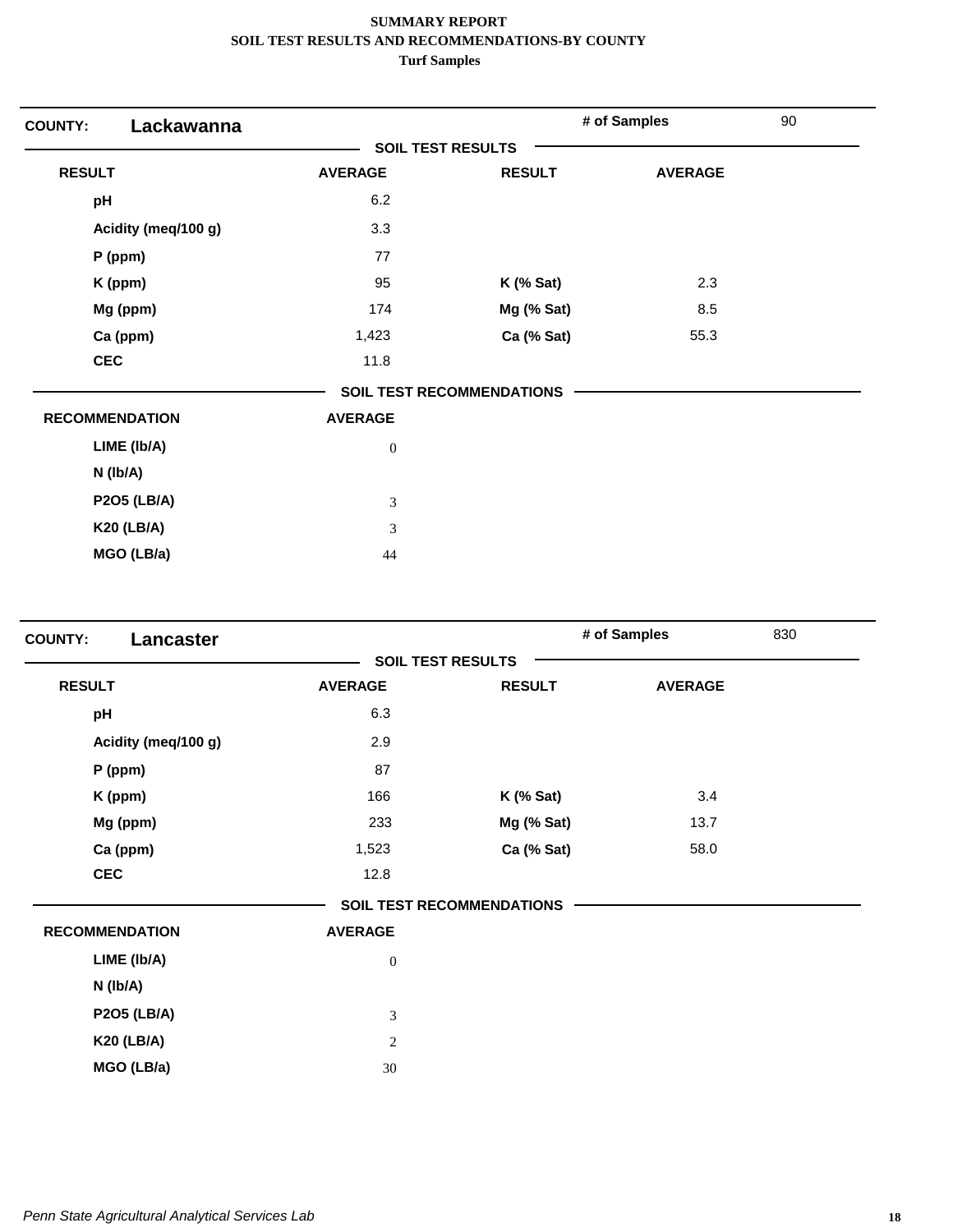| <b>COUNTY:</b><br>Lawrence |                          |                                  | # of Samples   | 27 |
|----------------------------|--------------------------|----------------------------------|----------------|----|
|                            | <b>SOIL TEST RESULTS</b> |                                  |                |    |
| <b>RESULT</b>              | <b>AVERAGE</b>           | <b>RESULT</b>                    | <b>AVERAGE</b> |    |
| pH                         | 6.7                      |                                  |                |    |
| Acidity (meq/100 g)        | 1.5                      |                                  |                |    |
| P (ppm)                    | 93                       |                                  |                |    |
| K (ppm)                    | 170                      | $K$ (% Sat)                      | 2.9            |    |
| Mg (ppm)                   | 185                      | Mg (% Sat)                       | 5.4            |    |
| Ca (ppm)                   | 2,341                    | Ca (% Sat)                       | 75.4           |    |
| <b>CEC</b>                 | 14.0                     |                                  |                |    |
|                            |                          | <b>SOIL TEST RECOMMENDATIONS</b> |                |    |
| <b>RECOMMENDATION</b>      | <b>AVERAGE</b>           |                                  |                |    |
| LIME (Ib/A)                | $\boldsymbol{0}$         |                                  |                |    |
| N (Ib/A)                   |                          |                                  |                |    |
| <b>P2O5 (LB/A)</b>         | $\sqrt{5}$               |                                  |                |    |
| <b>K20 (LB/A)</b>          | 3                        |                                  |                |    |
| MGO (LB/a)                 | 47                       |                                  |                |    |

| <b>SOIL TEST RESULTS</b><br><b>RESULT</b><br><b>AVERAGE</b><br><b>RESULT</b><br><b>AVERAGE</b><br>6.4<br>pH<br>2.3<br>Acidity (meq/100 g)<br>87<br>P (ppm)<br>175<br>3.4<br>$K$ (% Sat)<br>K (ppm)<br>Mg (ppm)<br>247<br>Mg (% Sat)<br>12.7<br>Ca (ppm)<br>Ca (% Sat)<br>62.4<br>1,720<br><b>CEC</b><br>13.2<br><b>SOIL TEST RECOMMENDATIONS</b> | 98 |
|--------------------------------------------------------------------------------------------------------------------------------------------------------------------------------------------------------------------------------------------------------------------------------------------------------------------------------------------------|----|
|                                                                                                                                                                                                                                                                                                                                                  |    |
|                                                                                                                                                                                                                                                                                                                                                  |    |
|                                                                                                                                                                                                                                                                                                                                                  |    |
|                                                                                                                                                                                                                                                                                                                                                  |    |
|                                                                                                                                                                                                                                                                                                                                                  |    |
|                                                                                                                                                                                                                                                                                                                                                  |    |
|                                                                                                                                                                                                                                                                                                                                                  |    |
|                                                                                                                                                                                                                                                                                                                                                  |    |
|                                                                                                                                                                                                                                                                                                                                                  |    |
|                                                                                                                                                                                                                                                                                                                                                  |    |
| <b>RECOMMENDATION</b><br><b>AVERAGE</b>                                                                                                                                                                                                                                                                                                          |    |
| LIME (Ib/A)<br>$\mathbf{0}$                                                                                                                                                                                                                                                                                                                      |    |
| N (Ib/A)                                                                                                                                                                                                                                                                                                                                         |    |
| <b>P2O5 (LB/A)</b><br>$\mathfrak{Z}$                                                                                                                                                                                                                                                                                                             |    |
| <b>K20 (LB/A)</b><br>$\sqrt{2}$                                                                                                                                                                                                                                                                                                                  |    |
| MGO (LB/a)<br>42                                                                                                                                                                                                                                                                                                                                 |    |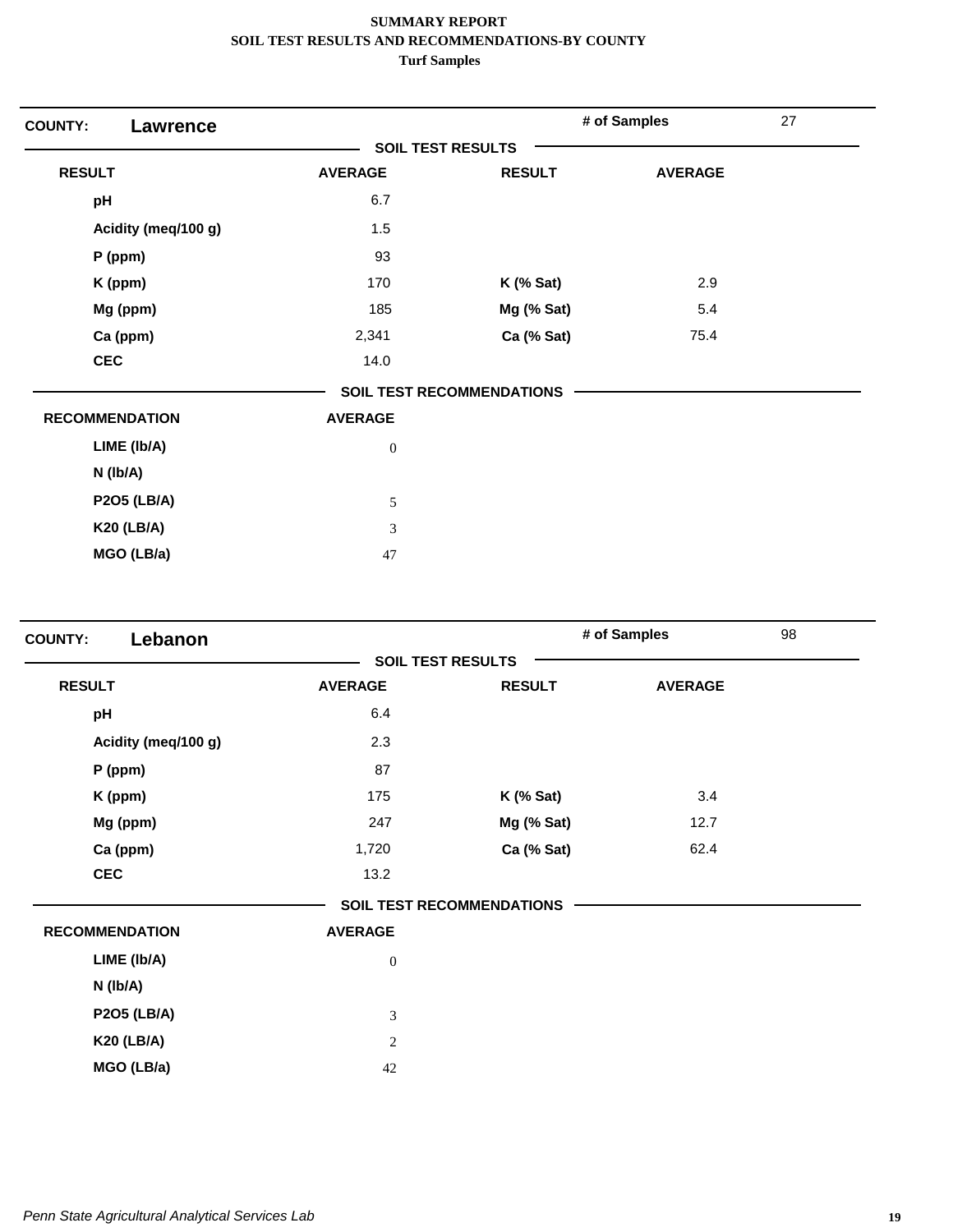| Lehigh<br><b>COUNTY:</b> |                  |                                  | # of Samples   | 302 |
|--------------------------|------------------|----------------------------------|----------------|-----|
|                          |                  | <b>SOIL TEST RESULTS</b>         |                |     |
| <b>RESULT</b>            | <b>AVERAGE</b>   | <b>RESULT</b>                    | <b>AVERAGE</b> |     |
| pH                       | 6.4              |                                  |                |     |
| Acidity (meq/100 g)      | 2.7              |                                  |                |     |
| P (ppm)                  | 81               |                                  |                |     |
| K (ppm)                  | 174              | $K$ (% Sat)                      | 3.3            |     |
| Mg (ppm)                 | 240              | Mg (% Sat)                       | 9.6            |     |
| Ca (ppm)                 | 1,780            | Ca (% Sat)                       | 59.3           |     |
| <b>CEC</b>               | 13.0             |                                  |                |     |
|                          |                  | <b>SOIL TEST RECOMMENDATIONS</b> |                |     |
| <b>RECOMMENDATION</b>    | <b>AVERAGE</b>   |                                  |                |     |
| LIME (Ib/A)              | $\boldsymbol{0}$ |                                  |                |     |
| N (Ib/A)                 |                  |                                  |                |     |
| <b>P2O5 (LB/A)</b>       | $\overline{4}$   |                                  |                |     |
| <b>K20 (LB/A)</b>        | $\overline{2}$   |                                  |                |     |
| MGO (LB/a)               | 32               |                                  |                |     |

|                       |                          |                                  | # of Samples   | 163 |
|-----------------------|--------------------------|----------------------------------|----------------|-----|
|                       | <b>SOIL TEST RESULTS</b> |                                  |                |     |
| <b>RESULT</b>         | <b>AVERAGE</b>           | <b>RESULT</b>                    | <b>AVERAGE</b> |     |
| pH                    | 6.2                      |                                  |                |     |
| Acidity (meq/100 g)   | 3.1                      |                                  |                |     |
| P (ppm)               | 91                       |                                  |                |     |
| K (ppm)               | 103                      | $K$ (% Sat)                      | 2.3            |     |
| Mg (ppm)              | 160                      | Mg (% Sat)                       | 10.0           |     |
| Ca (ppm)              | 1,257                    | Ca (% Sat)                       | 54.0           |     |
| <b>CEC</b>            | 10.7                     |                                  |                |     |
|                       |                          | <b>SOIL TEST RECOMMENDATIONS</b> |                |     |
| <b>RECOMMENDATION</b> | <b>AVERAGE</b>           |                                  |                |     |
| LIME (Ib/A)           | $\mathbf{0}$             |                                  |                |     |
| N (Ib/A)              |                          |                                  |                |     |
| <b>P2O5 (LB/A)</b>    | $\overline{4}$           |                                  |                |     |
| <b>K20 (LB/A)</b>     | $\overline{4}$           |                                  |                |     |
| MGO (LB/a)            | 44                       |                                  |                |     |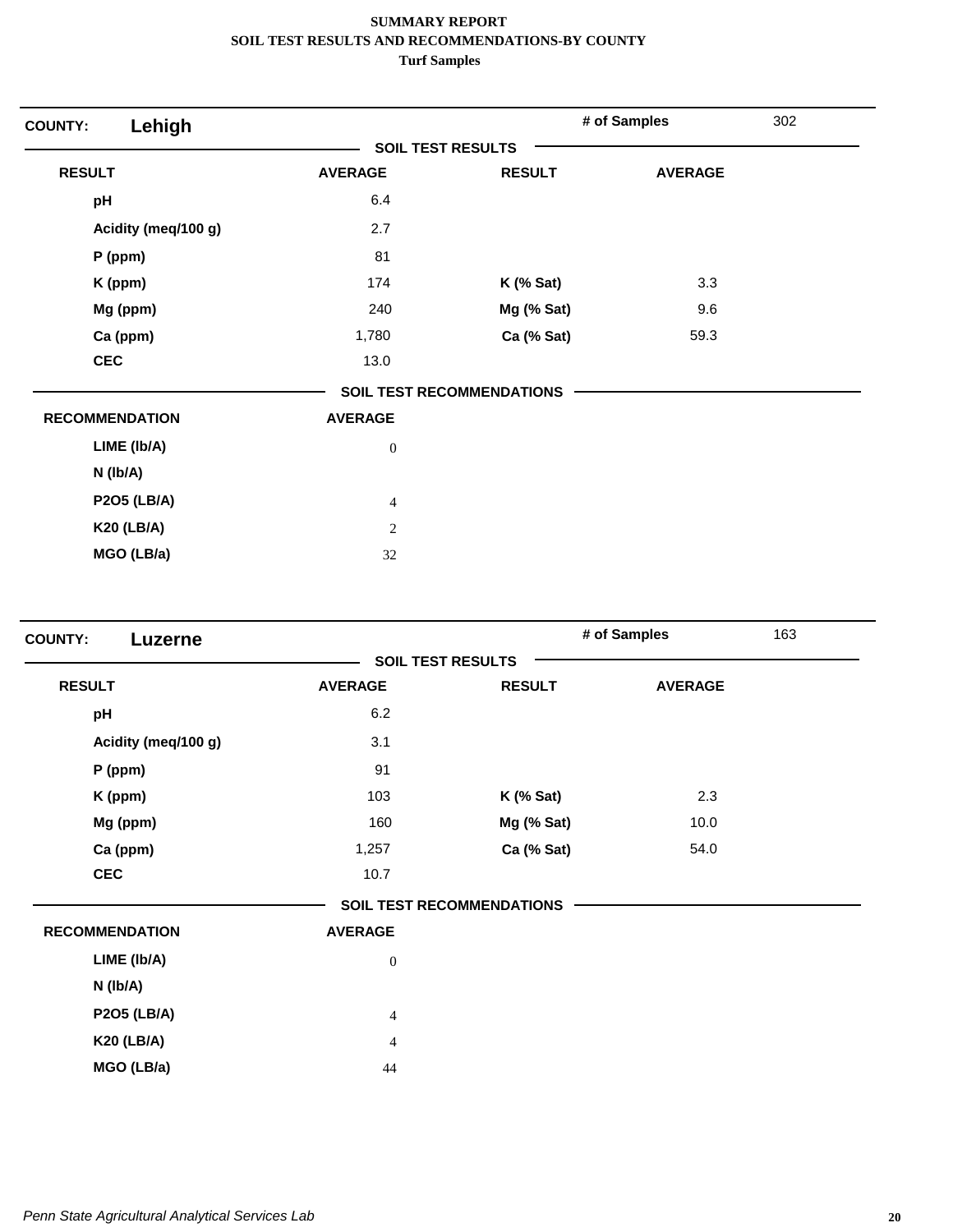| Lycoming<br><b>COUNTY:</b> |                          |                                  | # of Samples   | 47 |
|----------------------------|--------------------------|----------------------------------|----------------|----|
|                            | <b>SOIL TEST RESULTS</b> |                                  |                |    |
| <b>RESULT</b>              | <b>AVERAGE</b>           | <b>RESULT</b>                    | <b>AVERAGE</b> |    |
| pH                         | 6.5                      |                                  |                |    |
| Acidity (meq/100 g)        | 2.4                      |                                  |                |    |
| $P$ (ppm)                  | 65                       |                                  |                |    |
| K (ppm)                    | 122                      | $K$ (% Sat)                      | 2.7            |    |
| Mg (ppm)                   | 168                      | Mg (% Sat)                       | 17.7           |    |
| Ca (ppm)                   | 1,591                    | Ca (% Sat)                       | 63.7           |    |
| <b>CEC</b>                 | 11.9                     |                                  |                |    |
|                            |                          | <b>SOIL TEST RECOMMENDATIONS</b> |                |    |
| <b>RECOMMENDATION</b>      | <b>AVERAGE</b>           |                                  |                |    |
| LIME (Ib/A)                | $\boldsymbol{0}$         |                                  |                |    |
| $N$ (lb/A)                 |                          |                                  |                |    |
| <b>P2O5 (LB/A)</b>         | 3                        |                                  |                |    |
| <b>K20 (LB/A)</b>          | 2                        |                                  |                |    |
| MGO (LB/a)                 | 27                       |                                  |                |    |

| <b>McKean</b><br><b>COUNTY:</b> |                  |                                  | # of Samples   | 5 |
|---------------------------------|------------------|----------------------------------|----------------|---|
|                                 |                  | <b>SOIL TEST RESULTS</b>         |                |   |
| <b>RESULT</b>                   | <b>AVERAGE</b>   | <b>RESULT</b>                    | <b>AVERAGE</b> |   |
| pH                              | 6.3              |                                  |                |   |
| Acidity (meq/100 g)             | 3.3              |                                  |                |   |
| P (ppm)                         | 67               |                                  |                |   |
| K (ppm)                         | 128              | $K$ (% Sat)                      | 2.3            |   |
| Mg (ppm)                        | 269              | Mg (% Sat)                       | 15.1           |   |
| Ca (ppm)                        | 1,650            | Ca (% Sat)                       | 58.2           |   |
| <b>CEC</b>                      | 14.1             |                                  |                |   |
|                                 |                  | <b>SOIL TEST RECOMMENDATIONS</b> |                |   |
| <b>RECOMMENDATION</b>           | <b>AVERAGE</b>   |                                  |                |   |
| LIME (Ib/A)                     | $\boldsymbol{0}$ |                                  |                |   |
| N (Ib/A)                        |                  |                                  |                |   |
| <b>P2O5 (LB/A)</b>              | $\overline{4}$   |                                  |                |   |
| <b>K20 (LB/A)</b>               | 2                |                                  |                |   |
| MGO (LB/a)                      | $\mathbf{0}$     |                                  |                |   |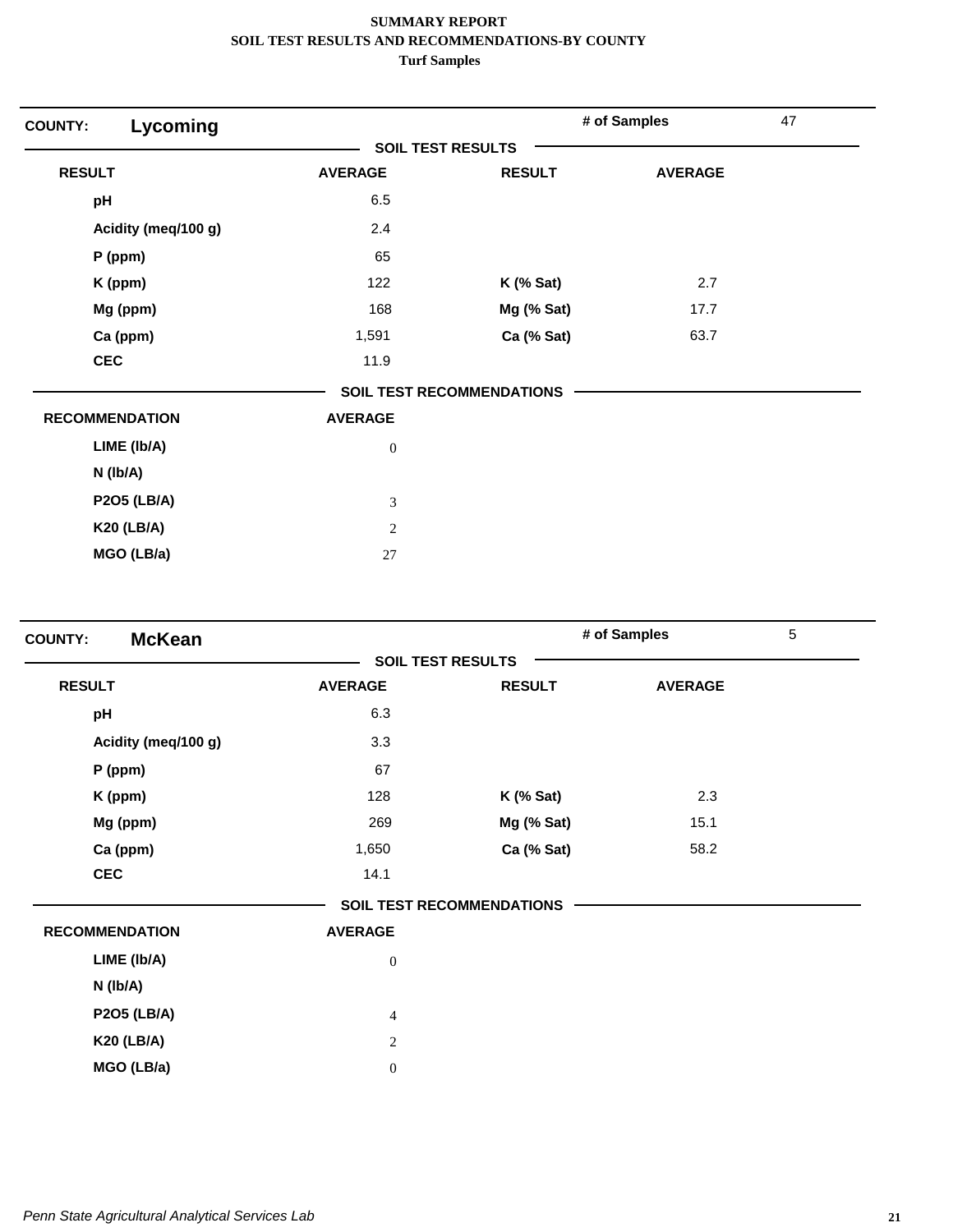| <b>Mercer</b><br><b>COUNTY:</b> |                          |                                  | # of Samples   | 28 |
|---------------------------------|--------------------------|----------------------------------|----------------|----|
|                                 | <b>SOIL TEST RESULTS</b> |                                  |                |    |
| <b>RESULT</b>                   | <b>AVERAGE</b>           | <b>RESULT</b>                    | <b>AVERAGE</b> |    |
| pH                              | 6.1                      |                                  |                |    |
| Acidity (meq/100 g)             | 4.0                      |                                  |                |    |
| P (ppm)                         | 63                       |                                  |                |    |
| K (ppm)                         | 117                      | $K$ (% Sat)                      | 2.6            |    |
| Mg (ppm)                        | 155                      | Mg (% Sat)                       | 6.5            |    |
| Ca (ppm)                        | 1,348                    | Ca (% Sat)                       | 51.2           |    |
| <b>CEC</b>                      | 12.0                     |                                  |                |    |
|                                 |                          | <b>SOIL TEST RECOMMENDATIONS</b> |                |    |
| <b>RECOMMENDATION</b>           | <b>AVERAGE</b>           |                                  |                |    |
| LIME (Ib/A)                     | $\boldsymbol{0}$         |                                  |                |    |
| N (Ib/A)                        |                          |                                  |                |    |
| <b>P2O5 (LB/A)</b>              | 3                        |                                  |                |    |
| <b>K20 (LB/A)</b>               | $\sqrt{2}$               |                                  |                |    |
| MGO (LB/a)                      | 46                       |                                  |                |    |

| <b>Mifflin</b><br><b>COUNTY:</b> |                  |                                  | # of Samples   | 23 |
|----------------------------------|------------------|----------------------------------|----------------|----|
|                                  |                  | <b>SOIL TEST RESULTS</b>         |                |    |
| <b>RESULT</b>                    | <b>AVERAGE</b>   | <b>RESULT</b>                    | <b>AVERAGE</b> |    |
| pH                               | 6.2              |                                  |                |    |
| Acidity (meq/100 g)              | 3.5              |                                  |                |    |
| P (ppm)                          | 99               |                                  |                |    |
| K (ppm)                          | 181              | $K$ (% Sat)                      | 3.7            |    |
| Mg (ppm)                         | 190              | Mg (% Sat)                       | 11.0           |    |
| Ca (ppm)                         | 1,582            | Ca (% Sat)                       | 55.2           |    |
| <b>CEC</b>                       | 12.9             |                                  |                |    |
|                                  |                  | <b>SOIL TEST RECOMMENDATIONS</b> |                |    |
| <b>RECOMMENDATION</b>            | <b>AVERAGE</b>   |                                  |                |    |
| LIME (Ib/A)                      | $\boldsymbol{0}$ |                                  |                |    |
| N (Ib/A)                         |                  |                                  |                |    |
| <b>P2O5 (LB/A)</b>               | 3                |                                  |                |    |
| <b>K20 (LB/A)</b>                | 2                |                                  |                |    |
| MGO (LB/a)                       | 43               |                                  |                |    |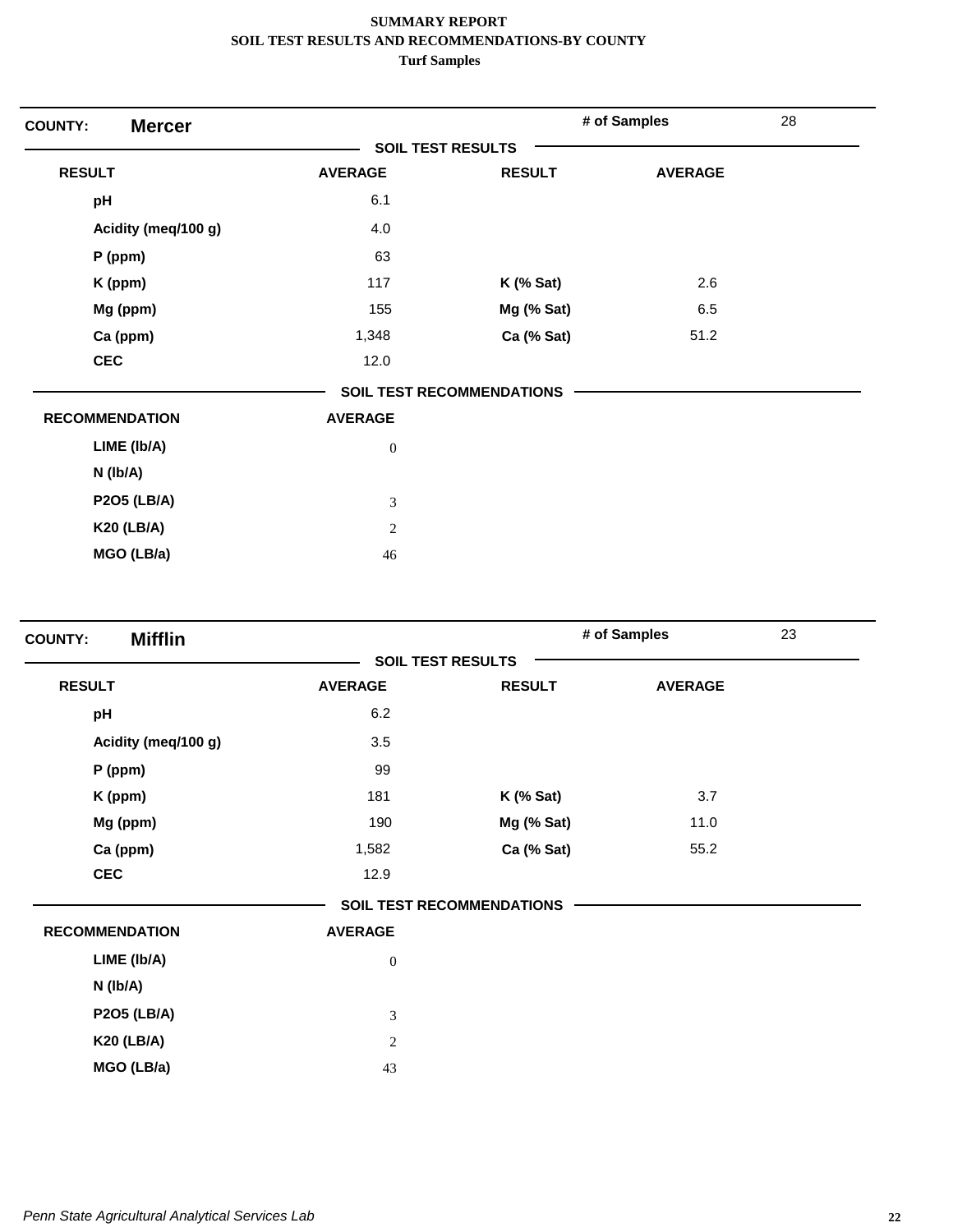| <b>Monroe</b><br><b>COUNTY:</b> |                          |                                  | # of Samples   | 58 |
|---------------------------------|--------------------------|----------------------------------|----------------|----|
|                                 | <b>SOIL TEST RESULTS</b> |                                  |                |    |
| <b>RESULT</b>                   | <b>AVERAGE</b>           | <b>RESULT</b>                    | <b>AVERAGE</b> |    |
| pH                              | 6.3                      |                                  |                |    |
| Acidity (meq/100 g)             | 2.8                      |                                  |                |    |
| $P$ (ppm)                       | 88                       |                                  |                |    |
| K (ppm)                         | 85                       | $K$ (% Sat)                      | 2.0            |    |
| Mg (ppm)                        | 137                      | Mg (% Sat)                       | 5.4            |    |
| Ca (ppm)                        | 1,381                    | Ca (% Sat)                       | 54.9           |    |
| <b>CEC</b>                      | 10.6                     |                                  |                |    |
|                                 |                          | <b>SOIL TEST RECOMMENDATIONS</b> |                |    |
| <b>RECOMMENDATION</b>           | <b>AVERAGE</b>           |                                  |                |    |
| LIME (Ib/A)                     | $\boldsymbol{0}$         |                                  |                |    |
| $N$ ( $lb/A$ )                  |                          |                                  |                |    |
| <b>P2O5 (LB/A)</b>              | $\sqrt{2}$               |                                  |                |    |
| <b>K20 (LB/A)</b>               | 3                        |                                  |                |    |
| MGO (LB/a)                      | 75                       |                                  |                |    |

| <b>SOIL TEST RESULTS</b><br><b>RESULT</b><br><b>RESULT</b><br><b>AVERAGE</b><br><b>AVERAGE</b><br>6.3<br>pH<br>Acidity (meq/100 g)<br>2.9<br>96<br>$P$ (ppm)<br>3.1<br>159<br>$K$ (% Sat)<br>K (ppm)<br>Mg (ppm)<br>Mg (% Sat)<br>11.5<br>238<br>Ca (ppm)<br>Ca (% Sat)<br>1,514<br>56.7<br><b>CEC</b><br>12.7<br><b>SOIL TEST RECOMMENDATIONS</b><br><b>AVERAGE</b><br><b>RECOMMENDATION</b><br>LIME (Ib/A)<br>$\boldsymbol{0}$<br>N (lb/A)<br><b>P2O5 (LB/A)</b><br>$\mathfrak{Z}$<br><b>K20 (LB/A)</b><br>$\sqrt{2}$<br>MGO (LB/a)<br>$22\,$ | <b>COUNTY:</b> | <b>Montgomery</b> |  | # of Samples | 683 |
|-------------------------------------------------------------------------------------------------------------------------------------------------------------------------------------------------------------------------------------------------------------------------------------------------------------------------------------------------------------------------------------------------------------------------------------------------------------------------------------------------------------------------------------------------|----------------|-------------------|--|--------------|-----|
|                                                                                                                                                                                                                                                                                                                                                                                                                                                                                                                                                 |                |                   |  |              |     |
|                                                                                                                                                                                                                                                                                                                                                                                                                                                                                                                                                 |                |                   |  |              |     |
|                                                                                                                                                                                                                                                                                                                                                                                                                                                                                                                                                 |                |                   |  |              |     |
|                                                                                                                                                                                                                                                                                                                                                                                                                                                                                                                                                 |                |                   |  |              |     |
|                                                                                                                                                                                                                                                                                                                                                                                                                                                                                                                                                 |                |                   |  |              |     |
|                                                                                                                                                                                                                                                                                                                                                                                                                                                                                                                                                 |                |                   |  |              |     |
|                                                                                                                                                                                                                                                                                                                                                                                                                                                                                                                                                 |                |                   |  |              |     |
|                                                                                                                                                                                                                                                                                                                                                                                                                                                                                                                                                 |                |                   |  |              |     |
|                                                                                                                                                                                                                                                                                                                                                                                                                                                                                                                                                 |                |                   |  |              |     |
|                                                                                                                                                                                                                                                                                                                                                                                                                                                                                                                                                 |                |                   |  |              |     |
|                                                                                                                                                                                                                                                                                                                                                                                                                                                                                                                                                 |                |                   |  |              |     |
|                                                                                                                                                                                                                                                                                                                                                                                                                                                                                                                                                 |                |                   |  |              |     |
|                                                                                                                                                                                                                                                                                                                                                                                                                                                                                                                                                 |                |                   |  |              |     |
|                                                                                                                                                                                                                                                                                                                                                                                                                                                                                                                                                 |                |                   |  |              |     |
|                                                                                                                                                                                                                                                                                                                                                                                                                                                                                                                                                 |                |                   |  |              |     |
|                                                                                                                                                                                                                                                                                                                                                                                                                                                                                                                                                 |                |                   |  |              |     |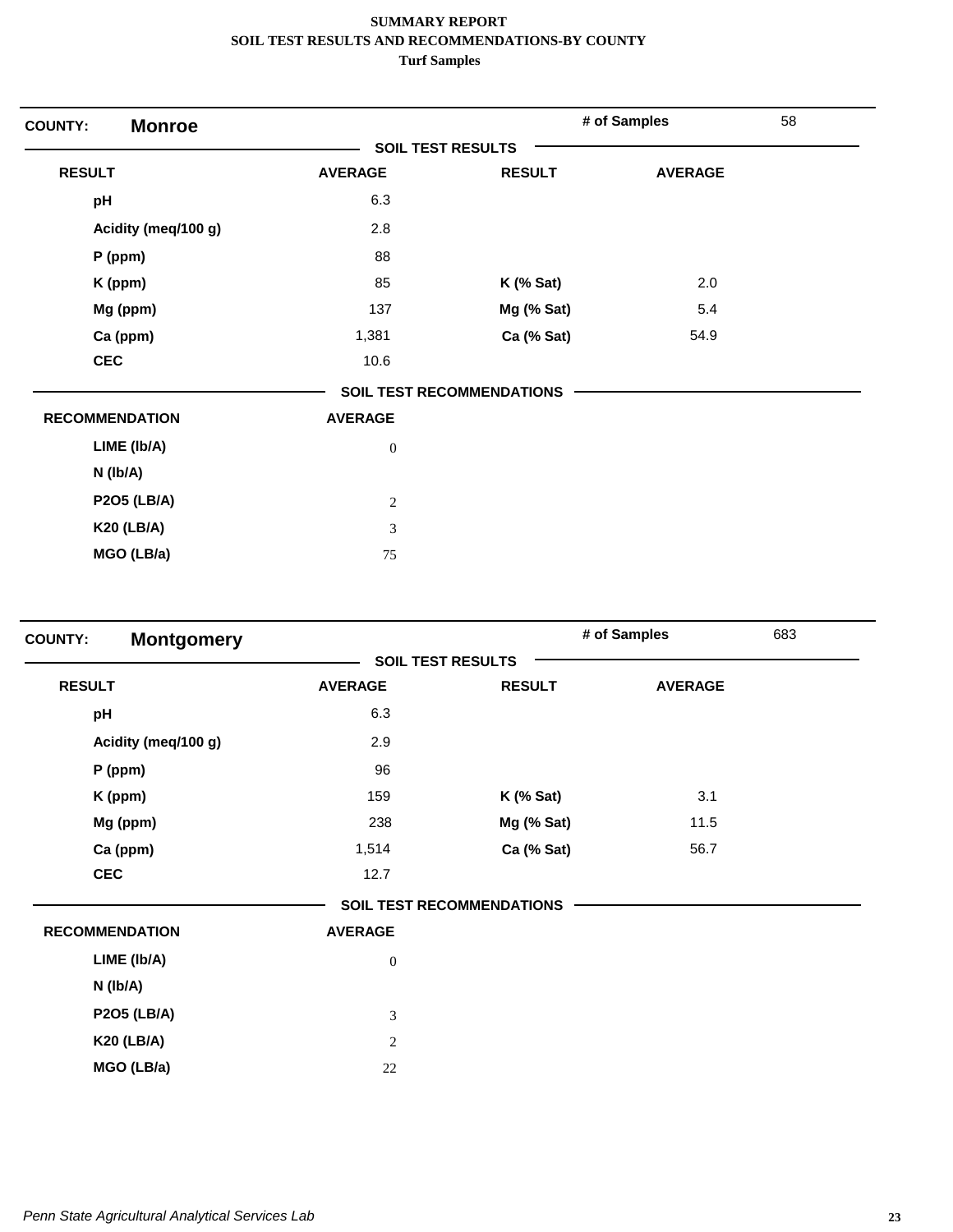| <b>Montour</b><br><b>COUNTY:</b> |                          |                                  | # of Samples   | 13 |
|----------------------------------|--------------------------|----------------------------------|----------------|----|
|                                  | <b>SOIL TEST RESULTS</b> |                                  |                |    |
| <b>RESULT</b>                    | <b>AVERAGE</b>           | <b>RESULT</b>                    | <b>AVERAGE</b> |    |
| pH                               | 6.2                      |                                  |                |    |
| Acidity (meq/100 g)              | 2.9                      |                                  |                |    |
| P (ppm)                          | 56                       |                                  |                |    |
| K (ppm)                          | 139                      | $K$ (% Sat)                      | 2.8            |    |
| Mg (ppm)                         | 155                      | Mg (% Sat)                       | 17.4           |    |
| Ca (ppm)                         | 1,665                    | Ca (% Sat)                       | 62.4           |    |
| <b>CEC</b>                       | 12.8                     |                                  |                |    |
|                                  |                          | <b>SOIL TEST RECOMMENDATIONS</b> |                |    |
| <b>RECOMMENDATION</b>            | <b>AVERAGE</b>           |                                  |                |    |
| LIME (Ib/A)                      | $\boldsymbol{0}$         |                                  |                |    |
| $N$ (lb/A)                       |                          |                                  |                |    |
| <b>P2O5 (LB/A)</b>               | $\overline{4}$           |                                  |                |    |
| <b>K20 (LB/A)</b>                | $\mathbf{1}$             |                                  |                |    |
| MGO (LB/a)                       | 16                       |                                  |                |    |

| Northampton<br><b>COUNTY:</b> |                  |                                  | # of Samples<br>143 |  |
|-------------------------------|------------------|----------------------------------|---------------------|--|
|                               |                  | <b>SOIL TEST RESULTS</b>         |                     |  |
| <b>RESULT</b>                 | <b>AVERAGE</b>   | <b>RESULT</b>                    | <b>AVERAGE</b>      |  |
| pH                            | 6.4              |                                  |                     |  |
| Acidity (meq/100 g)           | 2.8              |                                  |                     |  |
| $P$ (ppm)                     | 66               |                                  |                     |  |
| K (ppm)                       | 156              | $K$ (% Sat)                      | 3.1                 |  |
| Mg (ppm)                      | 197              | Mg (% Sat)                       | 10.1                |  |
| Ca (ppm)                      | 1,876            | Ca (% Sat)                       | 59.5                |  |
| <b>CEC</b>                    | 12.8             |                                  |                     |  |
|                               |                  | <b>SOIL TEST RECOMMENDATIONS</b> |                     |  |
| <b>RECOMMENDATION</b>         | <b>AVERAGE</b>   |                                  |                     |  |
| LIME (Ib/A)                   | $\boldsymbol{0}$ |                                  |                     |  |
| N (Ib/A)                      |                  |                                  |                     |  |
| <b>P2O5 (LB/A)</b>            | $\overline{c}$   |                                  |                     |  |
| <b>K20 (LB/A)</b>             | $\overline{c}$   |                                  |                     |  |
| MGO (LB/a)                    | 42               |                                  |                     |  |
|                               |                  |                                  |                     |  |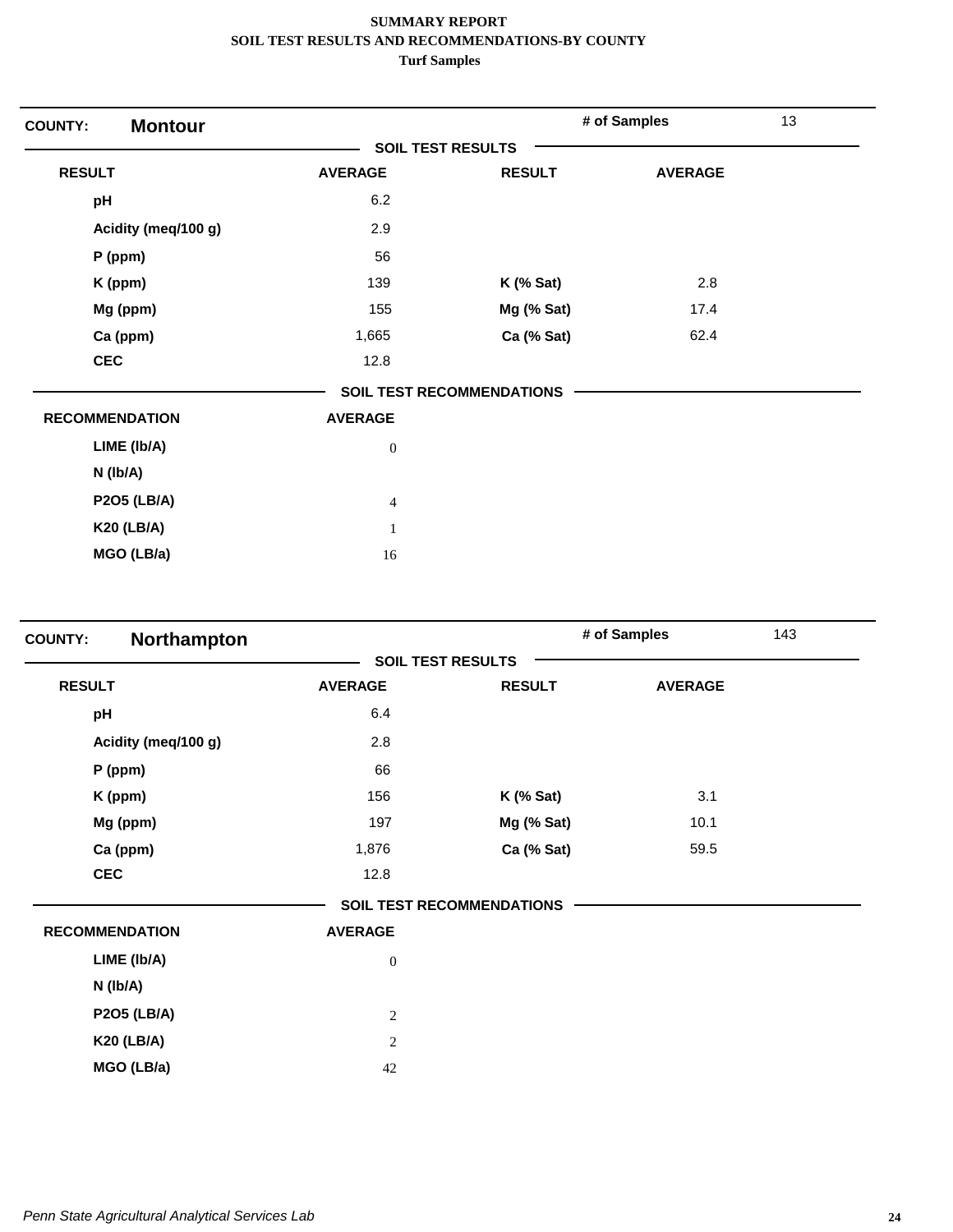| Northumberland<br><b>COUNTY:</b> |                          |                                  | # of Samples   | 55 |  |
|----------------------------------|--------------------------|----------------------------------|----------------|----|--|
|                                  | <b>SOIL TEST RESULTS</b> |                                  |                |    |  |
| <b>RESULT</b>                    | <b>AVERAGE</b>           | <b>RESULT</b>                    | <b>AVERAGE</b> |    |  |
| pH                               | 6.3                      |                                  |                |    |  |
| Acidity (meq/100 g)              | 2.7                      |                                  |                |    |  |
| P (ppm)                          | 112                      |                                  |                |    |  |
| K (ppm)                          | 194                      | $K$ (% Sat)                      | 4.5            |    |  |
| Mg (ppm)                         | 163                      | Mg (% Sat)                       | 11.4           |    |  |
| Ca (ppm)                         | 1,473                    | Ca (% Sat)                       | 60.3           |    |  |
| <b>CEC</b>                       | 11.8                     |                                  |                |    |  |
|                                  |                          | <b>SOIL TEST RECOMMENDATIONS</b> |                |    |  |
| <b>RECOMMENDATION</b>            | <b>AVERAGE</b>           |                                  |                |    |  |
| LIME (Ib/A)                      | $\boldsymbol{0}$         |                                  |                |    |  |
| $N$ (lb/A)                       |                          |                                  |                |    |  |
| <b>P2O5 (LB/A)</b>               | 3                        |                                  |                |    |  |
| <b>K20 (LB/A)</b>                | $\overline{c}$           |                                  |                |    |  |
| MGO (LB/a)                       | 91                       |                                  |                |    |  |

| <b>COUNTY:</b><br><b>Perry</b> |                          |                                  | # of Samples   | 22 |
|--------------------------------|--------------------------|----------------------------------|----------------|----|
|                                | <b>SOIL TEST RESULTS</b> |                                  |                |    |
| <b>RESULT</b>                  | <b>AVERAGE</b>           | <b>RESULT</b>                    | <b>AVERAGE</b> |    |
| pH                             | 6.6                      |                                  |                |    |
| Acidity (meq/100 g)            | 2.2                      |                                  |                |    |
| P (ppm)                        | 101                      |                                  |                |    |
| K (ppm)                        | 272                      | $K$ (% Sat)                      | 4.4            |    |
| Mg (ppm)                       | 190                      | Mg (% Sat)                       | 3.7            |    |
| Ca (ppm)                       | 2,041                    | Ca (% Sat)                       | 65.8           |    |
| <b>CEC</b>                     | 13.9                     |                                  |                |    |
|                                |                          | <b>SOIL TEST RECOMMENDATIONS</b> |                |    |
| <b>RECOMMENDATION</b>          | <b>AVERAGE</b>           |                                  |                |    |
| LIME (Ib/A)                    | $\boldsymbol{0}$         |                                  |                |    |
| N (Ib/A)                       |                          |                                  |                |    |
| <b>P2O5 (LB/A)</b>             | 5                        |                                  |                |    |
| <b>K20 (LB/A)</b>              | 2                        |                                  |                |    |
| MGO (LB/a)                     | 44                       |                                  |                |    |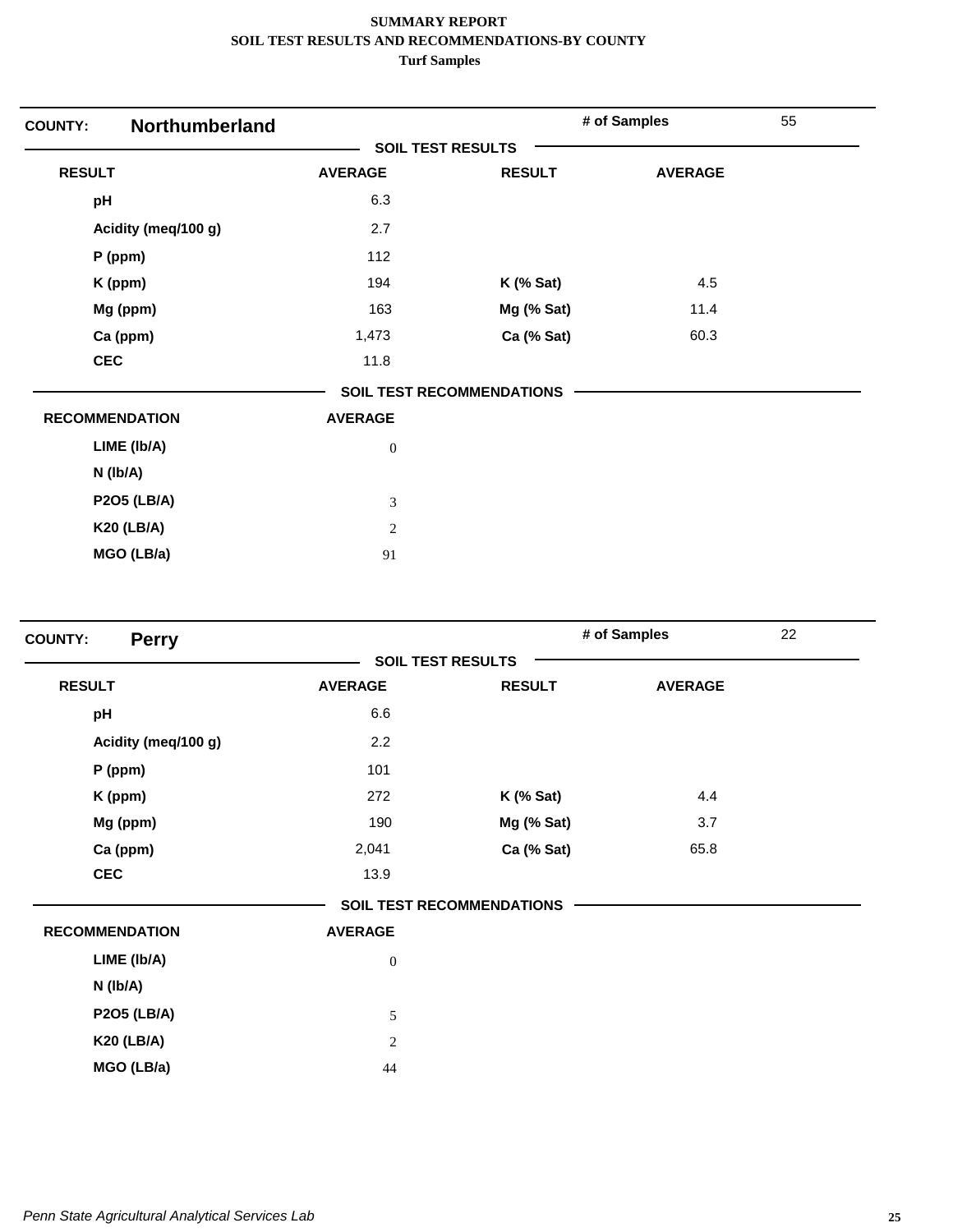| Philadelphia<br><b>COUNTY:</b> |                          |                                  | # of Samples   | 43 |
|--------------------------------|--------------------------|----------------------------------|----------------|----|
|                                | <b>SOIL TEST RESULTS</b> |                                  |                |    |
| <b>RESULT</b>                  | <b>AVERAGE</b>           | <b>RESULT</b>                    | <b>AVERAGE</b> |    |
| pH                             | 6.2                      |                                  |                |    |
| Acidity (meq/100 g)            | 3.2                      |                                  |                |    |
| $P$ (ppm)                      | 172                      |                                  |                |    |
| K (ppm)                        | 143                      | $K$ (% Sat)                      | 2.9            |    |
| Mg (ppm)                       | 224                      | Mg (% Sat)                       | 8.5            |    |
| Ca (ppm)                       | 1,590                    | Ca (% Sat)                       | 54.8           |    |
| <b>CEC</b>                     | 12.9                     |                                  |                |    |
|                                |                          | <b>SOIL TEST RECOMMENDATIONS</b> |                |    |
| <b>RECOMMENDATION</b>          | <b>AVERAGE</b>           |                                  |                |    |
| LIME (Ib/A)                    | $\boldsymbol{0}$         |                                  |                |    |
| N (Ib/A)                       |                          |                                  |                |    |
| <b>P2O5 (LB/A)</b>             | 5                        |                                  |                |    |
| <b>K20 (LB/A)</b>              | 3                        |                                  |                |    |
| MGO (LB/a)                     | 34                       |                                  |                |    |

| <b>Pike</b><br><b>COUNTY:</b> |                  |                                  | # of Samples   | 17 |
|-------------------------------|------------------|----------------------------------|----------------|----|
|                               |                  | <b>SOIL TEST RESULTS</b>         |                |    |
| <b>RESULT</b>                 | <b>AVERAGE</b>   | <b>RESULT</b>                    | <b>AVERAGE</b> |    |
| pH                            | 6.4              |                                  |                |    |
| Acidity (meq/100 g)           | 2.2              |                                  |                |    |
| P (ppm)                       | 154              |                                  |                |    |
| K (ppm)                       | 87               | <b>K</b> (% Sat)                 | 2.4            |    |
| Mg (ppm)                      | 116              | Mg (% Sat)                       | 10.1           |    |
| Ca (ppm)                      | 1,048            | Ca (% Sat)                       | 59.2           |    |
| <b>CEC</b>                    | 8.6              |                                  |                |    |
|                               |                  | <b>SOIL TEST RECOMMENDATIONS</b> |                |    |
| <b>RECOMMENDATION</b>         | <b>AVERAGE</b>   |                                  |                |    |
| LIME (Ib/A)                   | $\boldsymbol{0}$ |                                  |                |    |
| N (Ib/A)                      |                  |                                  |                |    |
| <b>P2O5 (LB/A)</b>            | $\boldsymbol{0}$ |                                  |                |    |
| <b>K20 (LB/A)</b>             | $\overline{4}$   |                                  |                |    |
| MGO (LB/a)                    | 79               |                                  |                |    |
|                               |                  |                                  |                |    |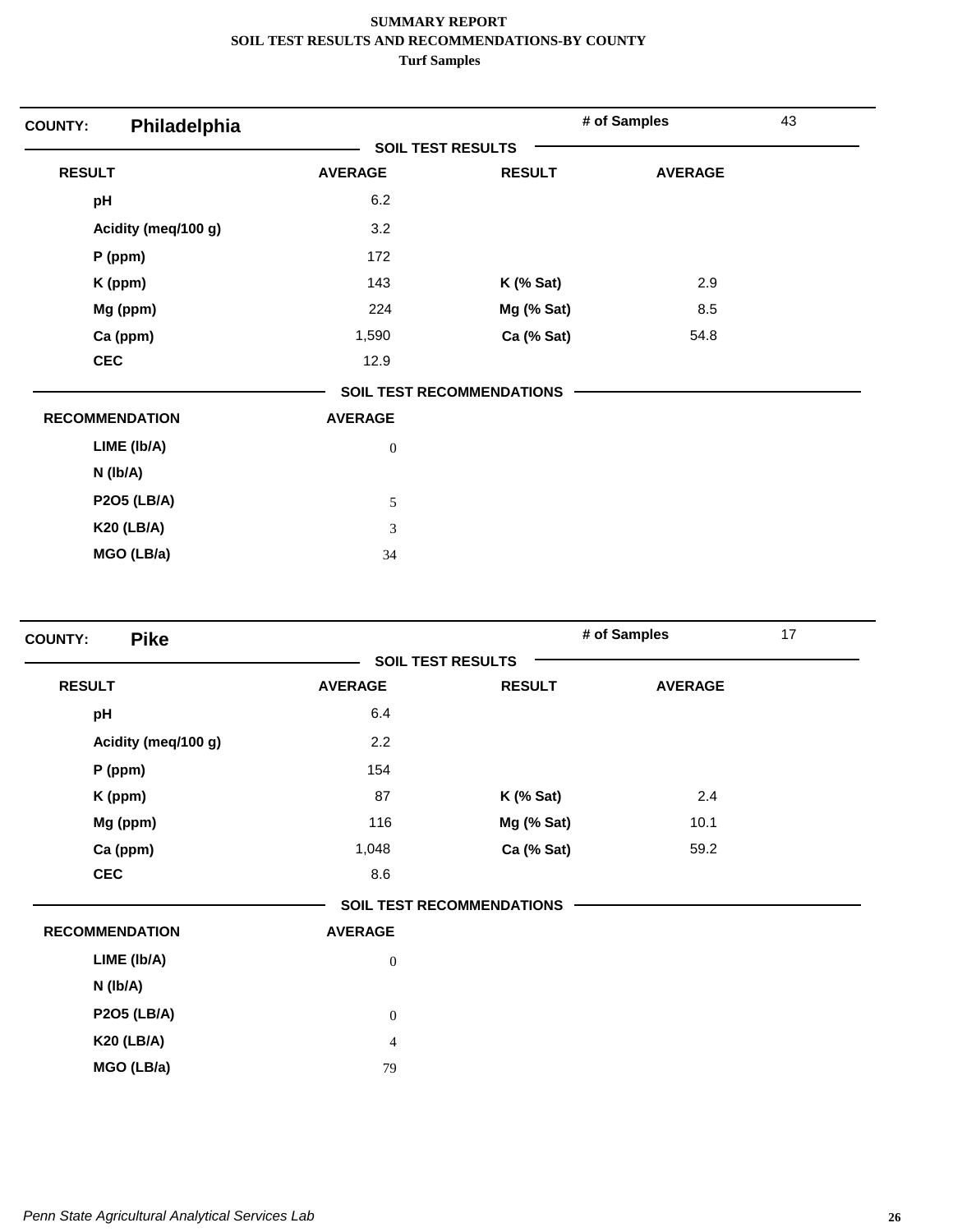| <b>COUNTY:</b>        | <b>Schuylkill</b>   |                          |                                  | # of Samples   | 47 |
|-----------------------|---------------------|--------------------------|----------------------------------|----------------|----|
|                       |                     | <b>SOIL TEST RESULTS</b> |                                  |                |    |
| <b>RESULT</b>         |                     | <b>AVERAGE</b>           | <b>RESULT</b>                    | <b>AVERAGE</b> |    |
| pH                    |                     | 6.1                      |                                  |                |    |
|                       | Acidity (meq/100 g) | 3.6                      |                                  |                |    |
|                       | $P$ (ppm)           | 83                       |                                  |                |    |
|                       | K (ppm)             | 140                      | $K$ (% Sat)                      | 2.9            |    |
|                       | Mg (ppm)            | 223                      | Mg (% Sat)                       | 11.8           |    |
|                       | Ca (ppm)            | 1,377                    | Ca (% Sat)                       | 52.5           |    |
| <b>CEC</b>            |                     | 12.7                     |                                  |                |    |
|                       |                     |                          | <b>SOIL TEST RECOMMENDATIONS</b> |                |    |
| <b>RECOMMENDATION</b> |                     | <b>AVERAGE</b>           |                                  |                |    |
|                       | LIME (Ib/A)         | $\boldsymbol{0}$         |                                  |                |    |
|                       | N (Ib/A)            |                          |                                  |                |    |
|                       | <b>P2O5 (LB/A)</b>  | $\mathfrak{Z}$           |                                  |                |    |
|                       | <b>K20 (LB/A)</b>   | 2                        |                                  |                |    |
|                       | MGO (LB/a)          | 37                       |                                  |                |    |

| <b>Snyder</b><br><b>COUNTY:</b> |                  |                                  | # of Samples   | 19 |
|---------------------------------|------------------|----------------------------------|----------------|----|
|                                 |                  | <b>SOIL TEST RESULTS</b>         |                |    |
| <b>RESULT</b>                   | <b>AVERAGE</b>   | <b>RESULT</b>                    | <b>AVERAGE</b> |    |
| pH                              | 6.2              |                                  |                |    |
| Acidity (meq/100 g)             | 3.5              |                                  |                |    |
| P (ppm)                         | 67               |                                  |                |    |
| K (ppm)                         | 146              | $K$ (% Sat)                      | 3.2            |    |
| Mg (ppm)                        | 143              | Mg (% Sat)                       | 8.3            |    |
| Ca (ppm)                        | 1,319            | Ca (% Sat)                       | 57.7           |    |
| <b>CEC</b>                      | 11.7             |                                  |                |    |
|                                 |                  | <b>SOIL TEST RECOMMENDATIONS</b> |                |    |
| <b>RECOMMENDATION</b>           | <b>AVERAGE</b>   |                                  |                |    |
| LIME (Ib/A)                     | $\boldsymbol{0}$ |                                  |                |    |
| N (Ib/A)                        |                  |                                  |                |    |
| <b>P2O5 (LB/A)</b>              | $\mathfrak{Z}$   |                                  |                |    |
| <b>K20 (LB/A)</b>               | 2                |                                  |                |    |
| MGO (LB/a)                      | 90               |                                  |                |    |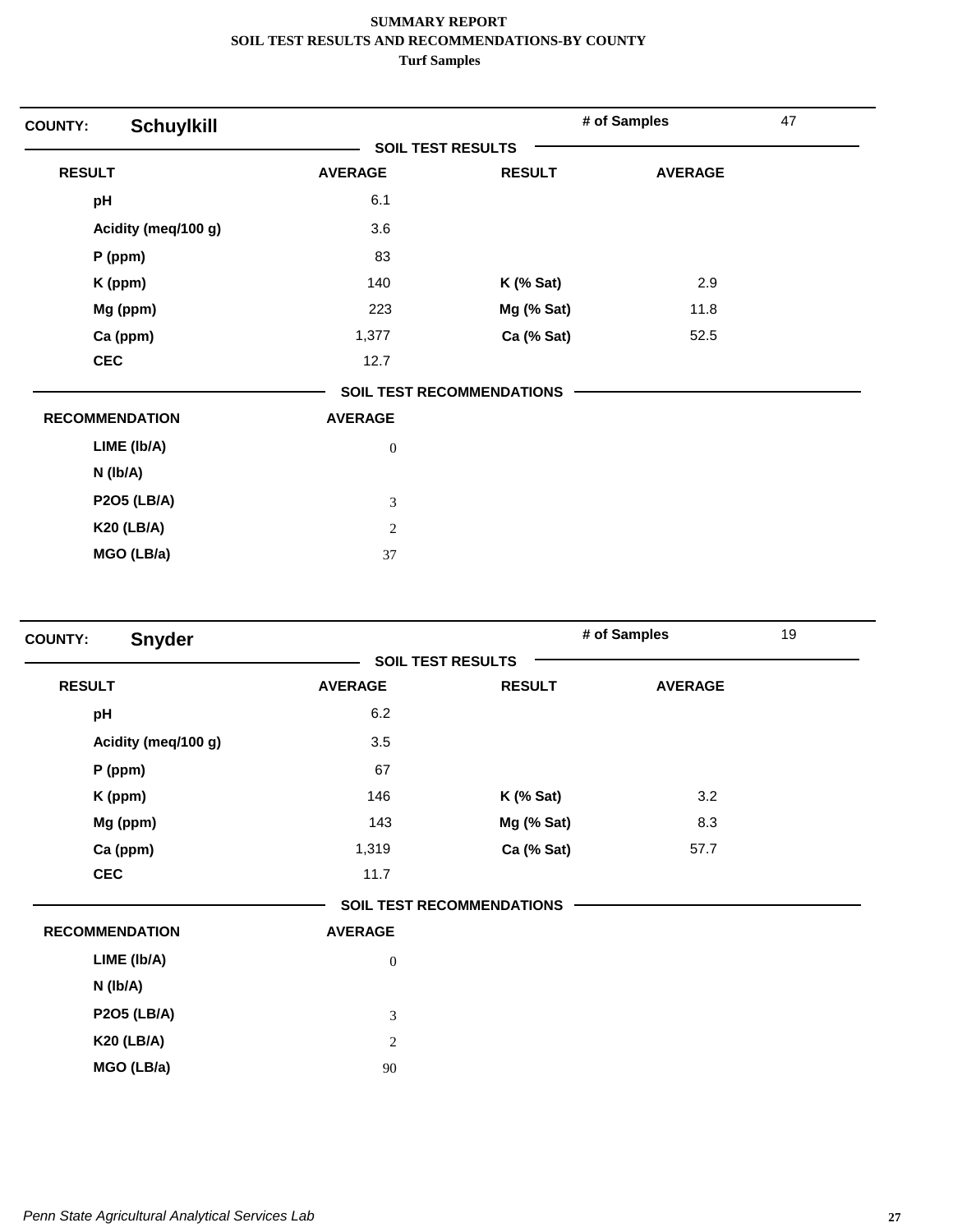| <b>Somerset</b><br><b>COUNTY:</b> |                          |                                  | # of Samples   | 27 |
|-----------------------------------|--------------------------|----------------------------------|----------------|----|
|                                   | <b>SOIL TEST RESULTS</b> |                                  |                |    |
| <b>RESULT</b>                     | <b>AVERAGE</b>           | <b>RESULT</b>                    | <b>AVERAGE</b> |    |
| pH                                | 6.0                      |                                  |                |    |
| Acidity (meq/100 g)               | 4.7                      |                                  |                |    |
| P (ppm)                           | 83                       |                                  |                |    |
| K (ppm)                           | 169                      | $K$ (% Sat)                      | 2.8            |    |
| Mg (ppm)                          | 172                      | Mg (% Sat)                       | 11.8           |    |
| Ca (ppm)                          | 1,947                    | Ca (% Sat)                       | 56.3           |    |
| <b>CEC</b>                        | 15.2                     |                                  |                |    |
|                                   |                          | <b>SOIL TEST RECOMMENDATIONS</b> |                |    |
| <b>RECOMMENDATION</b>             | <b>AVERAGE</b>           |                                  |                |    |
| LIME (Ib/A)                       | $\boldsymbol{0}$         |                                  |                |    |
| N (Ib/A)                          |                          |                                  |                |    |
| <b>P2O5 (LB/A)</b>                | $\,8\,$                  |                                  |                |    |
| <b>K20 (LB/A)</b>                 | 3                        |                                  |                |    |
| MGO (LB/a)                        | 95                       |                                  |                |    |

| <b>COUNTY:</b> | Susquehanna           |                  |                                  | # of Samples   | 18 |
|----------------|-----------------------|------------------|----------------------------------|----------------|----|
|                |                       |                  | <b>SOIL TEST RESULTS</b>         |                |    |
| <b>RESULT</b>  |                       | <b>AVERAGE</b>   | <b>RESULT</b>                    | <b>AVERAGE</b> |    |
| pH             |                       | 6.2              |                                  |                |    |
|                | Acidity (meq/100 g)   | 3.2              |                                  |                |    |
|                | P (ppm)               | 76               |                                  |                |    |
|                | K (ppm)               | 156              | $K$ (% Sat)                      | 3.2            |    |
|                | Mg (ppm)              | 208              | Mg (% Sat)                       | 6.5            |    |
|                | Ca (ppm)              | 1,400            | Ca (% Sat)                       | 56.1           |    |
| <b>CEC</b>     |                       | 12.3             |                                  |                |    |
|                |                       |                  | <b>SOIL TEST RECOMMENDATIONS</b> |                |    |
|                | <b>RECOMMENDATION</b> | <b>AVERAGE</b>   |                                  |                |    |
|                | LIME (Ib/A)           | $\boldsymbol{0}$ |                                  |                |    |
|                | N (Ib/A)              |                  |                                  |                |    |
|                | <b>P2O5 (LB/A)</b>    | $\boldsymbol{2}$ |                                  |                |    |
|                | <b>K20 (LB/A)</b>     | $\overline{c}$   |                                  |                |    |
|                | MGO (LB/a)            | 64               |                                  |                |    |
|                |                       |                  |                                  |                |    |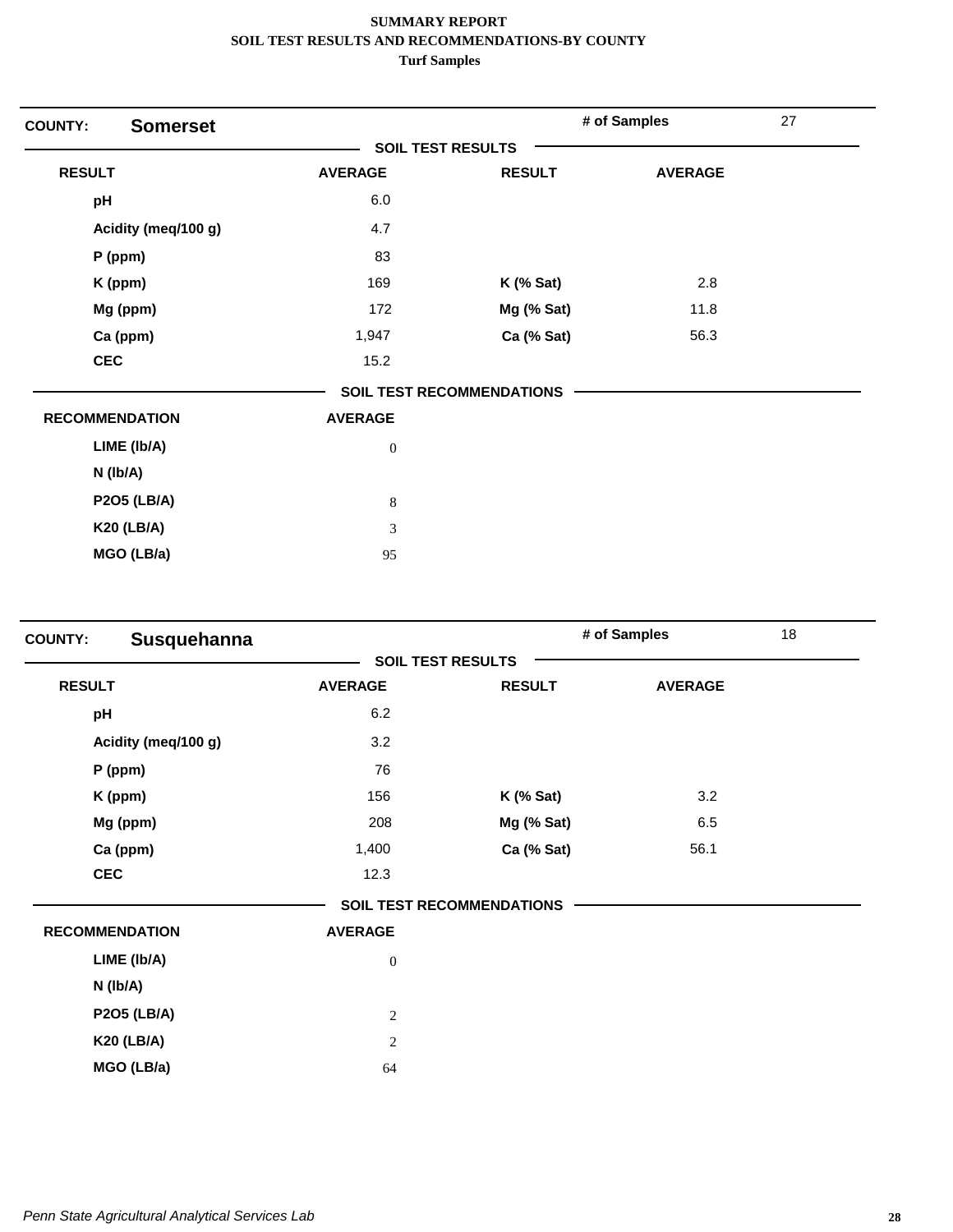| <b>Tioga</b><br><b>COUNTY:</b> |                          |                                  | # of Samples   | 14 |
|--------------------------------|--------------------------|----------------------------------|----------------|----|
|                                | <b>SOIL TEST RESULTS</b> |                                  |                |    |
| <b>RESULT</b>                  | <b>AVERAGE</b>           | <b>RESULT</b>                    | <b>AVERAGE</b> |    |
| pH                             | 6.6                      |                                  |                |    |
| Acidity (meq/100 g)            | 2.2                      |                                  |                |    |
| P (ppm)                        | 57                       |                                  |                |    |
| K (ppm)                        | 154                      | $K$ (% Sat)                      | 3.1            |    |
| Mg (ppm)                       | 187                      | Mg (% Sat)                       | 11.1           |    |
| Ca (ppm)                       | 1,613                    | Ca (% Sat)                       | 66.3           |    |
| <b>CEC</b>                     | 12.3                     |                                  |                |    |
|                                |                          | <b>SOIL TEST RECOMMENDATIONS</b> |                |    |
| <b>RECOMMENDATION</b>          | <b>AVERAGE</b>           |                                  |                |    |
| LIME (Ib/A)                    | $\boldsymbol{0}$         |                                  |                |    |
| N (Ib/A)                       |                          |                                  |                |    |
| <b>P2O5 (LB/A)</b>             | $\,8\,$                  |                                  |                |    |
| <b>K20 (LB/A)</b>              | 3                        |                                  |                |    |
| MGO (LB/a)                     | 41                       |                                  |                |    |

| <b>Union</b><br><b>COUNTY:</b> |                          |                                  | # of Samples   | 49 |
|--------------------------------|--------------------------|----------------------------------|----------------|----|
|                                | <b>SOIL TEST RESULTS</b> |                                  |                |    |
| <b>RESULT</b>                  | <b>AVERAGE</b>           | <b>RESULT</b>                    | <b>AVERAGE</b> |    |
| pH                             | 6.8                      |                                  |                |    |
| Acidity (meq/100 g)            | 1.1                      |                                  |                |    |
| P (ppm)                        | 101                      |                                  |                |    |
| K (ppm)                        | 185                      | $K$ (% Sat)                      | 3.5            |    |
| Mg (ppm)                       | 204                      | Mg (% Sat)                       | 14.8           |    |
| Ca (ppm)                       | 2,073                    | Ca (% Sat)                       | 74.3           |    |
| <b>CEC</b>                     | 13.2                     |                                  |                |    |
|                                |                          | <b>SOIL TEST RECOMMENDATIONS</b> |                |    |
| <b>RECOMMENDATION</b>          | <b>AVERAGE</b>           |                                  |                |    |
| LIME (Ib/A)                    | $\mathbf{0}$             |                                  |                |    |
| $N$ ( $lb/A$ )                 |                          |                                  |                |    |
| <b>P2O5 (LB/A)</b>             | 3                        |                                  |                |    |
| <b>K20 (LB/A)</b>              | $\overline{c}$           |                                  |                |    |
| MGO (LB/a)                     | 31                       |                                  |                |    |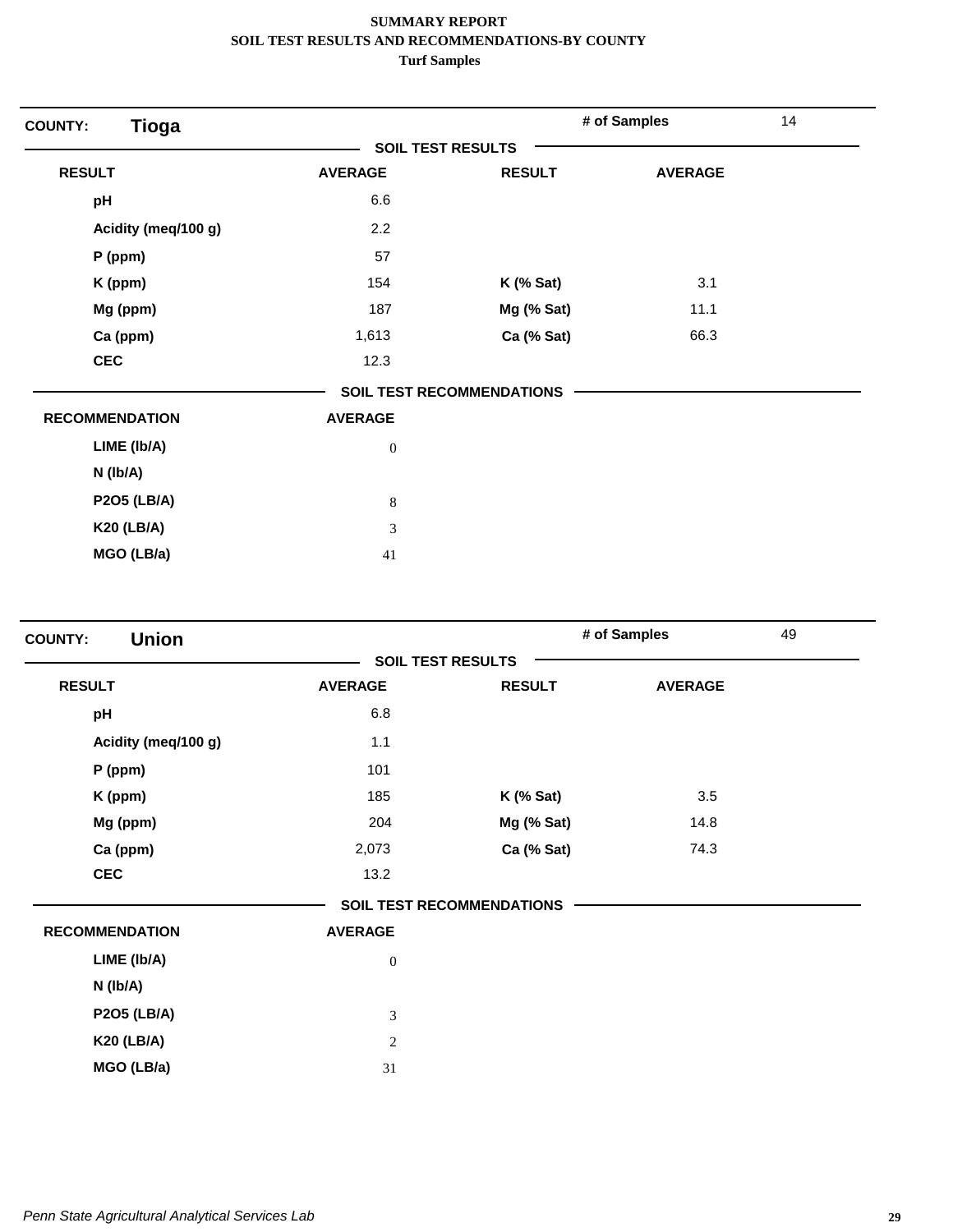| <b>COUNTY:</b><br>Venango |                          |                                  | # of Samples   | $\mathfrak{S}$ |
|---------------------------|--------------------------|----------------------------------|----------------|----------------|
|                           | <b>SOIL TEST RESULTS</b> |                                  |                |                |
| <b>RESULT</b>             | <b>AVERAGE</b>           | <b>RESULT</b>                    | <b>AVERAGE</b> |                |
| pH                        | 6.0                      |                                  |                |                |
| Acidity (meq/100 g)       | 4.1                      |                                  |                |                |
| $P$ (ppm)                 | 21                       |                                  |                |                |
| K (ppm)                   | 124                      | $K$ (% Sat)                      | 2.9            |                |
| Mg (ppm)                  | 127                      | Mg (% Sat)                       | 9.9            |                |
| Ca (ppm)                  | 1,100                    | Ca (% Sat)                       | 50.0           |                |
| <b>CEC</b>                | 11.0                     |                                  |                |                |
|                           |                          | <b>SOIL TEST RECOMMENDATIONS</b> |                |                |
| <b>RECOMMENDATION</b>     | <b>AVERAGE</b>           |                                  |                |                |
| LIME (Ib/A)               | $\boldsymbol{0}$         |                                  |                |                |
| N (Ib/A)                  |                          |                                  |                |                |
| <b>P2O5 (LB/A)</b>        | $\sqrt{5}$               |                                  |                |                |
| <b>K20 (LB/A)</b>         | 3                        |                                  |                |                |
| MGO (LB/a)                | 43                       |                                  |                |                |

| <b>Warren</b><br><b>COUNTY:</b> |                |                                  | # of Samples   | $\overline{4}$ |
|---------------------------------|----------------|----------------------------------|----------------|----------------|
|                                 |                | <b>SOIL TEST RESULTS</b>         |                |                |
| <b>RESULT</b>                   | <b>AVERAGE</b> | <b>RESULT</b>                    | <b>AVERAGE</b> |                |
| pH                              | 5.6            |                                  |                |                |
| Acidity (meq/100 g)             | 5.6            |                                  |                |                |
| P (ppm)                         | 105            |                                  |                |                |
| K (ppm)                         | 115            | $K$ (% Sat)                      | 2.5            |                |
| Mg (ppm)                        | 157            | Mg (% Sat)                       | 1.6            |                |
| Ca (ppm)                        | 750            | Ca (% Sat)                       | 30.3           |                |
| <b>CEC</b>                      | 11.0           |                                  |                |                |
|                                 |                | <b>SOIL TEST RECOMMENDATIONS</b> |                |                |
| <b>RECOMMENDATION</b>           | <b>AVERAGE</b> |                                  |                |                |
| LIME (Ib/A)                     | $\mathbf{0}$   |                                  |                |                |
| N (Ib/A)                        |                |                                  |                |                |
| <b>P2O5 (LB/A)</b>              |                |                                  |                |                |
| <b>K20 (LB/A)</b>               | 3              |                                  |                |                |
| MGO (LB/a)                      | 127            |                                  |                |                |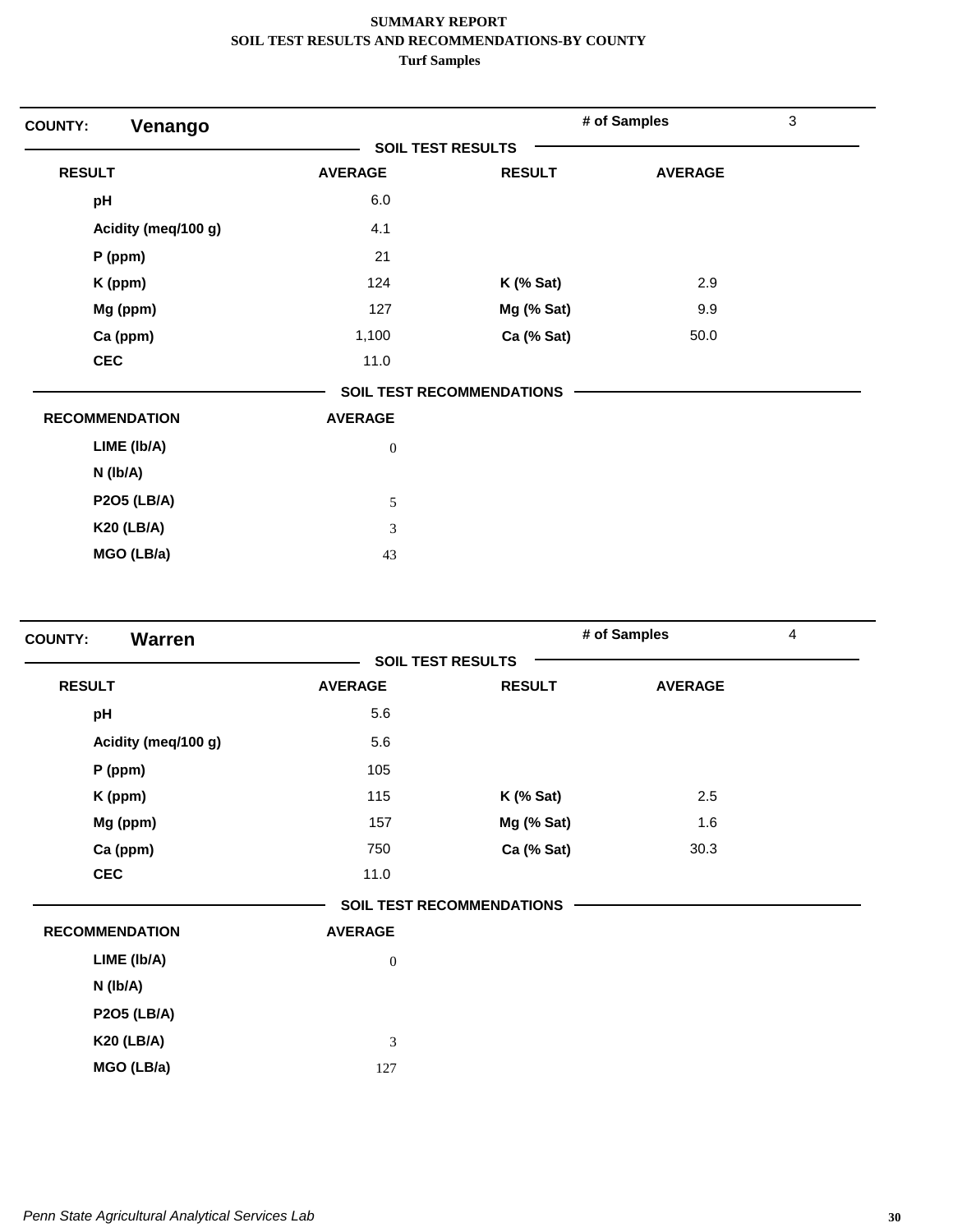| Washington<br><b>COUNTY:</b> |                          |                                  | # of Samples   | 64 |
|------------------------------|--------------------------|----------------------------------|----------------|----|
|                              | <b>SOIL TEST RESULTS</b> |                                  |                |    |
| <b>RESULT</b>                | <b>AVERAGE</b>           | <b>RESULT</b>                    | <b>AVERAGE</b> |    |
| pH                           | 6.2                      |                                  |                |    |
| Acidity (meq/100 g)          | 3.9                      |                                  |                |    |
| P (ppm)                      | 61                       |                                  |                |    |
| K (ppm)                      | 163                      | $K$ (% Sat)                      | 2.6            |    |
| Mg (ppm)                     | 231                      | Mg (% Sat)                       | 10.8           |    |
| Ca (ppm)                     | 2,372                    | Ca (% Sat)                       | 62.8           |    |
| <b>CEC</b>                   | 16.6                     |                                  |                |    |
|                              |                          | <b>SOIL TEST RECOMMENDATIONS</b> |                |    |
| <b>RECOMMENDATION</b>        | <b>AVERAGE</b>           |                                  |                |    |
| LIME (Ib/A)                  | $\boldsymbol{0}$         |                                  |                |    |
| $N$ ( $lb/A$ )               |                          |                                  |                |    |
| <b>P2O5 (LB/A)</b>           | 5                        |                                  |                |    |
| <b>K20 (LB/A)</b>            | $\overline{c}$           |                                  |                |    |
| MGO (LB/a)                   | 35                       |                                  |                |    |

| Wayne<br><b>COUNTY:</b> |                          |                                  | # of Samples   | $\overline{7}$ |
|-------------------------|--------------------------|----------------------------------|----------------|----------------|
|                         | <b>SOIL TEST RESULTS</b> |                                  |                |                |
| <b>RESULT</b>           | <b>AVERAGE</b>           | <b>RESULT</b>                    | <b>AVERAGE</b> |                |
| pH                      | 6.1                      |                                  |                |                |
| Acidity (meq/100 g)     | 4.3                      |                                  |                |                |
| P (ppm)                 | 56                       |                                  |                |                |
| K (ppm)                 | 95                       | $K$ (% Sat)                      | 2.3            |                |
| Mg (ppm)                | 126                      | Mg (% Sat)                       | 6.4            |                |
| Ca (ppm)                | 1,457                    | Ca (% Sat)                       | 48.1           |                |
| <b>CEC</b>              | 11.4                     |                                  |                |                |
|                         |                          | <b>SOIL TEST RECOMMENDATIONS</b> |                |                |
| <b>RECOMMENDATION</b>   | <b>AVERAGE</b>           |                                  |                |                |
| LIME (Ib/A)             | $\boldsymbol{0}$         |                                  |                |                |
| N (Ib/A)                |                          |                                  |                |                |
| <b>P2O5 (LB/A)</b>      | $\overline{c}$           |                                  |                |                |
| <b>K20 (LB/A)</b>       | 3                        |                                  |                |                |
| MGO (LB/a)              | 62                       |                                  |                |                |
|                         |                          |                                  |                |                |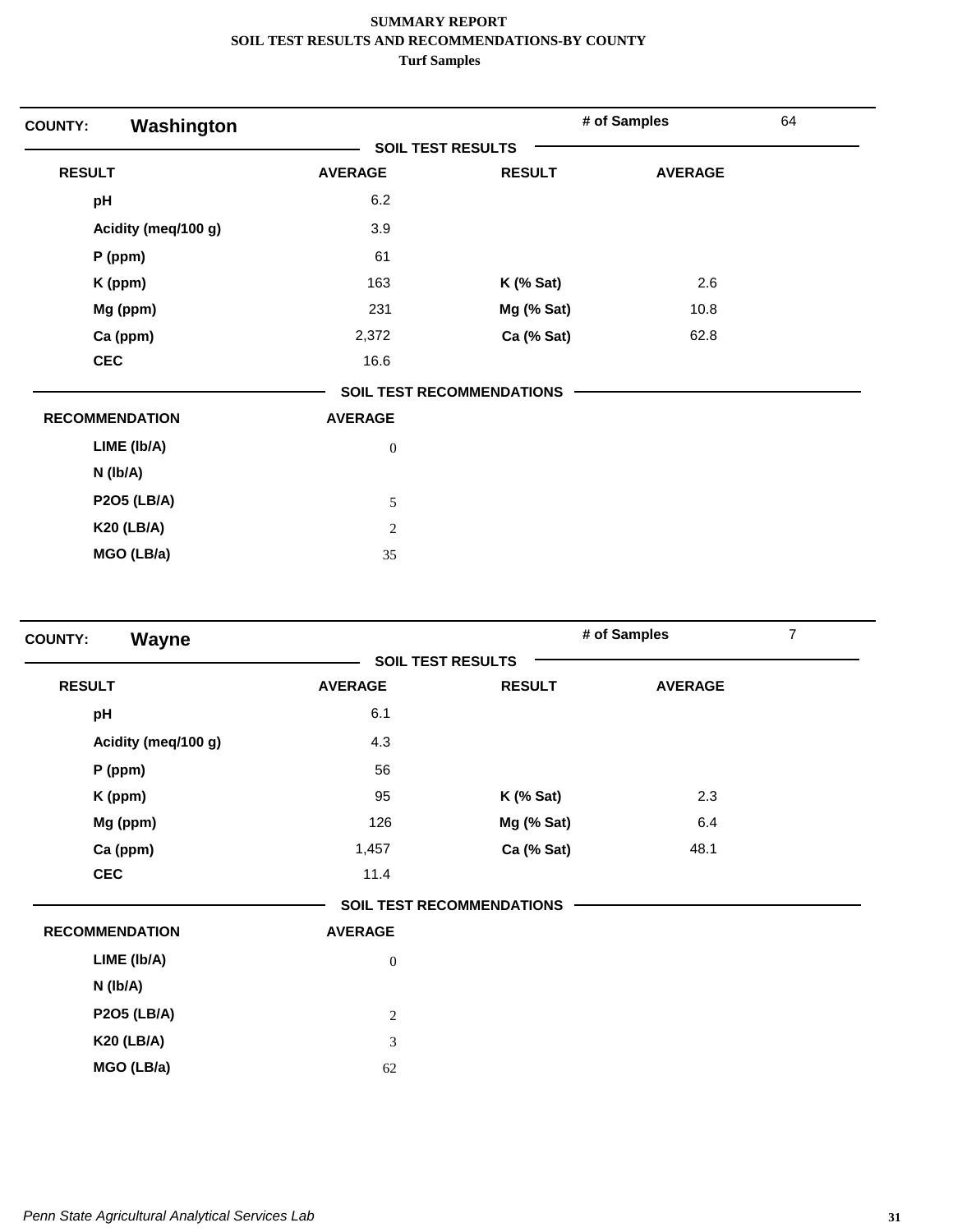| Westmoreland<br><b>COUNTY:</b> |                          |                                  | # of Samples   | 254 |
|--------------------------------|--------------------------|----------------------------------|----------------|-----|
|                                | <b>SOIL TEST RESULTS</b> |                                  |                |     |
| <b>RESULT</b>                  | <b>AVERAGE</b>           | <b>RESULT</b>                    | <b>AVERAGE</b> |     |
| pH                             | 6.3                      |                                  |                |     |
| Acidity (meq/100 g)            | 3.1                      |                                  |                |     |
| P (ppm)                        | 51                       |                                  |                |     |
| K (ppm)                        | 156                      | $K$ (% Sat)                      | 2.7            |     |
| Mg (ppm)                       | 238                      | Mg (% Sat)                       | 8.6            |     |
| Ca (ppm)                       | 2,127                    | Ca (% Sat)                       | 62.7           |     |
| <b>CEC</b>                     | 15.1                     |                                  |                |     |
|                                |                          | <b>SOIL TEST RECOMMENDATIONS</b> |                |     |
| <b>RECOMMENDATION</b>          | <b>AVERAGE</b>           |                                  |                |     |
| LIME (Ib/A)                    | $\boldsymbol{0}$         |                                  |                |     |
| $N$ ( $lb/A$ )                 |                          |                                  |                |     |
| <b>P2O5 (LB/A)</b>             | $\overline{4}$           |                                  |                |     |
| <b>K20 (LB/A)</b>              | $\overline{2}$           |                                  |                |     |
| MGO (LB/a)                     | 24                       |                                  |                |     |

| Wyoming<br><b>COUNTY:</b> |                |                                  | # of Samples   | 11 |
|---------------------------|----------------|----------------------------------|----------------|----|
|                           |                | <b>SOIL TEST RESULTS</b>         |                |    |
| <b>RESULT</b>             | <b>AVERAGE</b> | <b>RESULT</b>                    | <b>AVERAGE</b> |    |
| pH                        | 6.2            |                                  |                |    |
| Acidity (meq/100 g)       | 3.7            |                                  |                |    |
| P (ppm)                   | 110            |                                  |                |    |
| K (ppm)                   | 97             | $K$ (% Sat)                      | 2.4            |    |
| Mg (ppm)                  | 107            | Mg (% Sat)                       | 5.2            |    |
| Ca (ppm)                  | 1,057          | Ca (% Sat)                       | 52.6           |    |
| <b>CEC</b>                | 10.2           |                                  |                |    |
|                           |                | <b>SOIL TEST RECOMMENDATIONS</b> |                |    |
| <b>RECOMMENDATION</b>     | <b>AVERAGE</b> |                                  |                |    |
| LIME (Ib/A)               | $\mathbf{0}$   |                                  |                |    |
| N (Ib/A)                  |                |                                  |                |    |
| <b>P2O5 (LB/A)</b>        | 10             |                                  |                |    |
| <b>K20 (LB/A)</b>         | 3              |                                  |                |    |
| MGO (LB/a)                | 116            |                                  |                |    |
|                           |                |                                  |                |    |